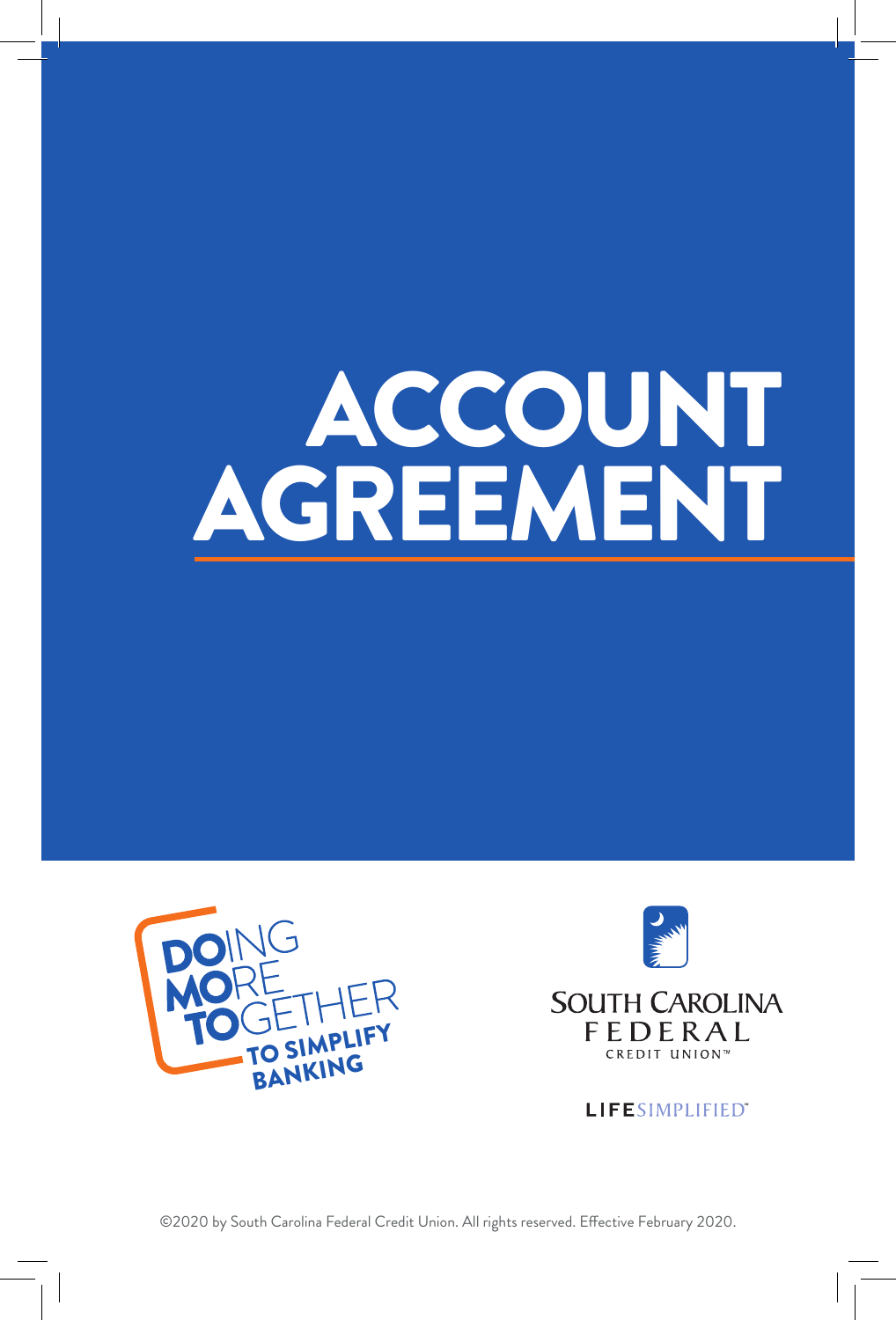

Rev. 9/14

#### **FACTS WHAT DOES SOUTH CAROLINA FEDERAL CREDIT UNION DO WITH YOUR PERSONAL INFORMATION?**

| Why?  | Financial companies choose how they share your personal information. Federal law gives<br>consumers the right to limit some but not all sharing. Federal law also requires us to tell you how we<br>collect, share, and protect your personal information. Please read this notice carefully to understand<br>what we do. |
|-------|---------------------------------------------------------------------------------------------------------------------------------------------------------------------------------------------------------------------------------------------------------------------------------------------------------------------------|
| What? | The types of personal information we collect and share depend on the product or service you have<br>with us. This information can include:<br>- Social Security number and credit card or other debt<br>- credit history and employment information<br>- payment history and transaction or loss history                  |
| How?  | All financial companies need to share members' personal information to run their everyday<br>business. In the section below, we list the reasons financial companies can share their members'<br>personal information; the reasons South Carolina Federal chooses to share; and whether you can<br>limit this sharing.    |

| Reasons we can share your personal<br>information                                                                                                                                              | <b>Does South Carolina</b><br><b>Federal share?</b> | <b>Can you limit this</b><br>sharing? |
|------------------------------------------------------------------------------------------------------------------------------------------------------------------------------------------------|-----------------------------------------------------|---------------------------------------|
| For our everyday business purposes -<br>such as to process your transactions, maintain your<br>account(s), respond to court orders and legal<br>investigations, or to report to credit bureaus | Yes                                                 | No.                                   |
| For our marketing purposes -<br>to offer our products and services to you                                                                                                                      | Yes                                                 | No                                    |
| For joint marketing with other financial companies                                                                                                                                             | Yes                                                 | No.                                   |
| For our affiliates' everyday business purposes -<br>information about your transactions and experiences                                                                                        | Yes                                                 | No.                                   |
| For our affiliates' everyday business purposes -<br>information about your creditworthiness                                                                                                    | No.                                                 | We don't share                        |
| For our affiliates to market to you                                                                                                                                                            | Yes                                                 | Yes                                   |
| For nonaffiliates to market to you                                                                                                                                                             | No.                                                 | We don't share                        |

| To limit our<br><b>sharing</b> | - Call 843-797-8300 (Charleston) or 800-845-0432 (Nationwide)<br>- Visit us online at scfederal.org<br>Please note:<br>If you are a new member, we can begin sharing your information 30 days from the date we sent this<br>notice. When you are no longer our member, we continue to share your information as described in<br>this notice.<br>However, you can contact us at any time to limit our sharing. |
|--------------------------------|---------------------------------------------------------------------------------------------------------------------------------------------------------------------------------------------------------------------------------------------------------------------------------------------------------------------------------------------------------------------------------------------------------------|
| Questions?                     | Call 843-797-8300 (Charleston) or 800-845-0432 (Nationwide) or visit us online at scfederal.org                                                                                                                                                                                                                                                                                                               |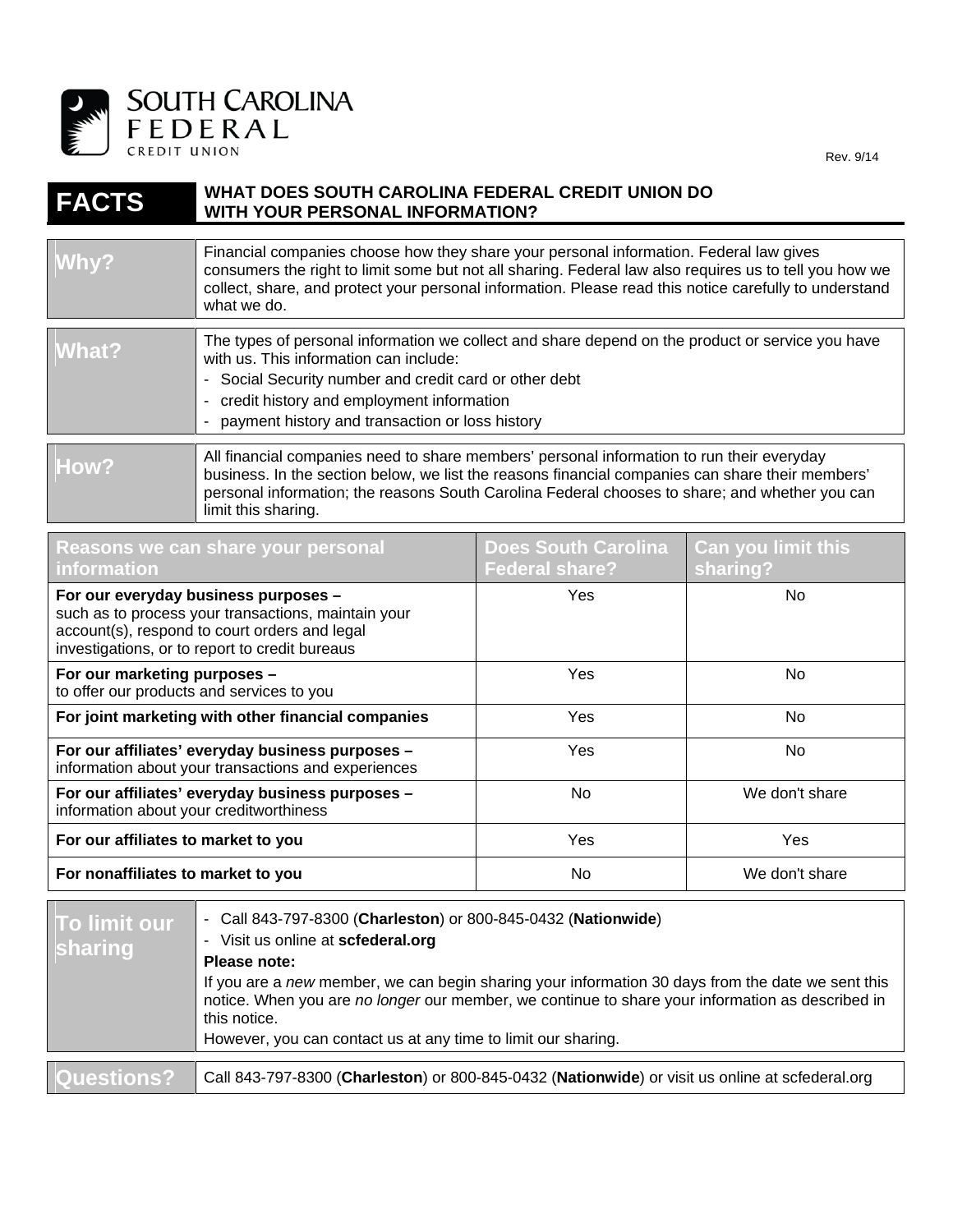## **Page 2**

| <b>What we do</b>                                                                        |                                                                                                                                                                                                                                                                                                                                                                              |
|------------------------------------------------------------------------------------------|------------------------------------------------------------------------------------------------------------------------------------------------------------------------------------------------------------------------------------------------------------------------------------------------------------------------------------------------------------------------------|
| <b>How does South Carolina</b><br>Federal protect my personal<br>information?            | To protect your personal information from unauthorized access and use, we use<br>security measures that comply with federal law. These measures include computer<br>safeguards and secured files and buildings.                                                                                                                                                              |
| <b>How does South Carolina</b><br>Federal collect my personal<br>information?            | We collect your personal information, for example, when you<br>- open an account or apply for a loan<br>show your government-issued ID or give us your employment information<br>$\overline{a}$<br>give us your wage statements                                                                                                                                              |
|                                                                                          | We also collect your personal information from others, such as credit bureaus,<br>affiliates, or other companies.                                                                                                                                                                                                                                                            |
| Why can't I limit all sharing?                                                           | Federal law gives you the right to limit only<br>sharing for affiliates' everyday business purposes - information about your<br>creditworthiness<br>affiliates from using your information to market to you<br>$\overline{\phantom{a}}$<br>sharing for nonaffiliates to market to you<br>State law and individual companies may give you additional rights to limit sharing. |
| What happens when I limit<br>sharing for an account I hold<br>jointly with someone else? | Your choices will apply to everyone on your account.                                                                                                                                                                                                                                                                                                                         |

| <b>Definitions</b>     |                                                                                                                                                                                                                                                                 |
|------------------------|-----------------------------------------------------------------------------------------------------------------------------------------------------------------------------------------------------------------------------------------------------------------|
| <b>Affiliates</b>      | Companies related by common ownership or control. They can be financial and<br>nonfinancial companies.<br>- Our affiliates include financial companies, such as South Carolina Financial<br>Solutions, LLC, also DBA South Carolina Federal Insurance Solutions |
| <b>Nonaffiliates</b>   | Companies not related by common ownership or control. They can be financial and<br>nonfinancial companies.<br>- South Carolina Federal does not share with our nonaffiliates so they can market<br>to you                                                       |
| <b>Joint Marketing</b> | A formal agreement between nonaffiliated financial companies that together market<br>financial products or services to you.<br>- We team with insurance companies and financial advisors for joint marketing<br>efforts.                                        |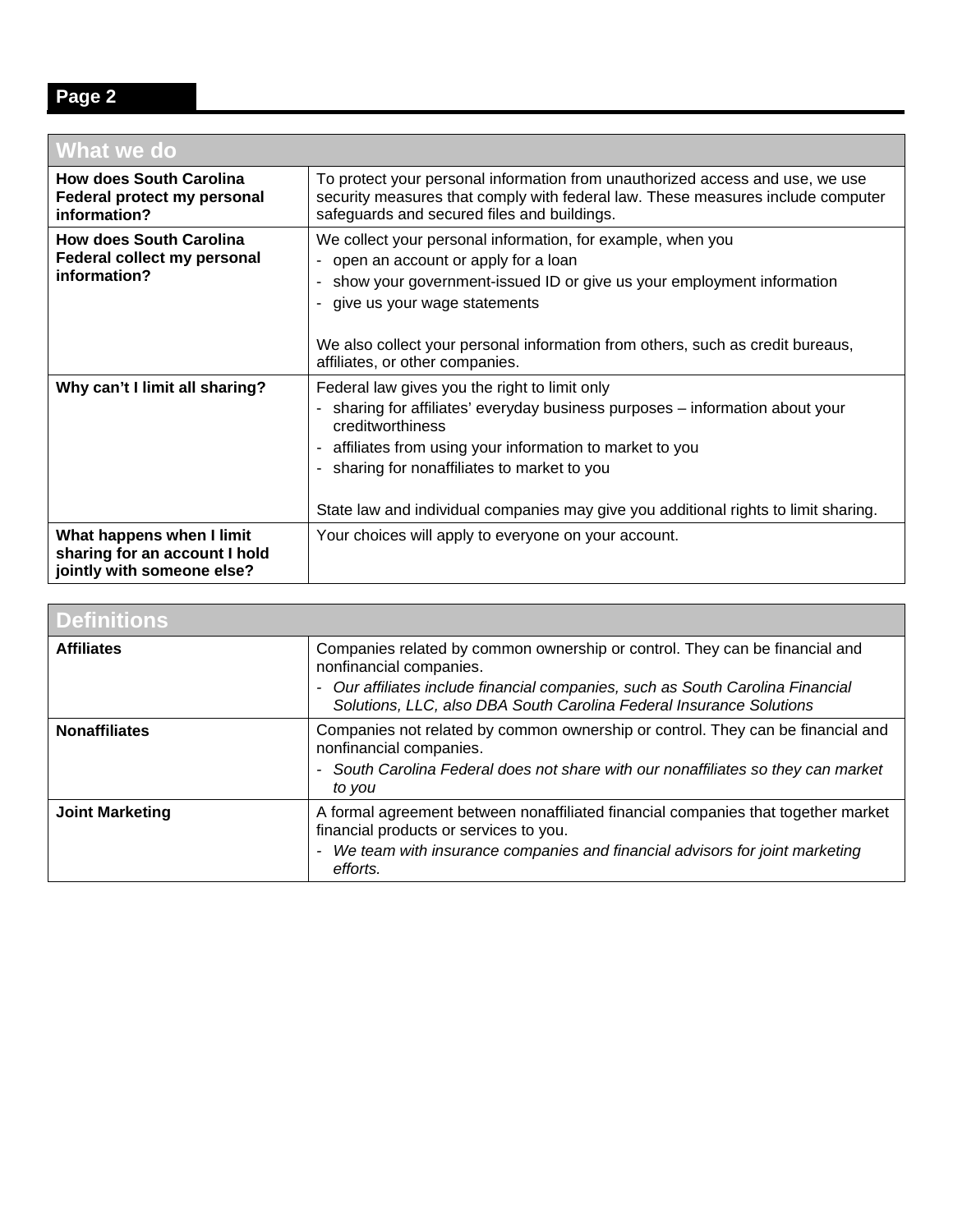# **IMPORTANT NOTICE**

The documents contained in this booklet are your permanent copies of South Carolina Federal Credit Union's agreements and disclosures.

Please keep them for your records.

The table of contents below is provided for easy reference.

#### **Table of Contents**

| <b>OTHER SERVICES</b>                                                    |
|--------------------------------------------------------------------------|
| Investment Solutions, available through CUSO Financial Services, L.P. 32 |
|                                                                          |
|                                                                          |

**BINDING ARBITRATION: EXCEPT AS SPECIFICALLY PROVIDED HEREIN, THIS ARBITRATION PROVISION SUBSTANTIALLY LIMITS YOUR RIGHT TO BRING A LEGAL ACTION IN A JUDICIAL FORUM (EXCEPT FOR MATTERS THAT MAY BE BROUGHT IN SMALL CLAIMS COURT AS SET FORTH IN THIS AGREEMENT). PLEASE READ THIS SECTION CAREFULLY. THE PARTIES WILL NOT HAVE A RIGHT TO HAVE A JUDGE OR JURY DECIDE ANY CLAIM OR DISPUTE; AND THE ABILITY TO APPEAL IS LIMITED IN AN ARBITRATED MATTER HEREUNDER. ANY DISPUTES WILL BE DECIDED BY A NEUTRAL ARBITRATOR. FURTHER, NEITHER PARTY NOR ANYONE ON THEIR BEHALF CAN PURSUE ANY CLAIM OR DISPUTE IN ANY CLASS OR REPRESENTATIVE CAPACITY. IT IS THE INTENT OF THE PARTIES HERETO TO PROVIDE A FUNDAMENTALLY FAIR AND LESS COSTLY FORUM TO ADDRESS ANY DISPUTES BETWEEN THE PARTIES; AND THE PARTIES SPECIFICALLY AGREE TO THIS ALTERNATIVE METHOD OF DISPUTE RESOLUTION AS AN INTEGRAL PART OF THE RELATIONSHIP BETWEEN THE PARTIES. SEE PARAGRAPH 32 OF THE MEMBERSHIP SECTION FOR COMPLETE DETAILS.**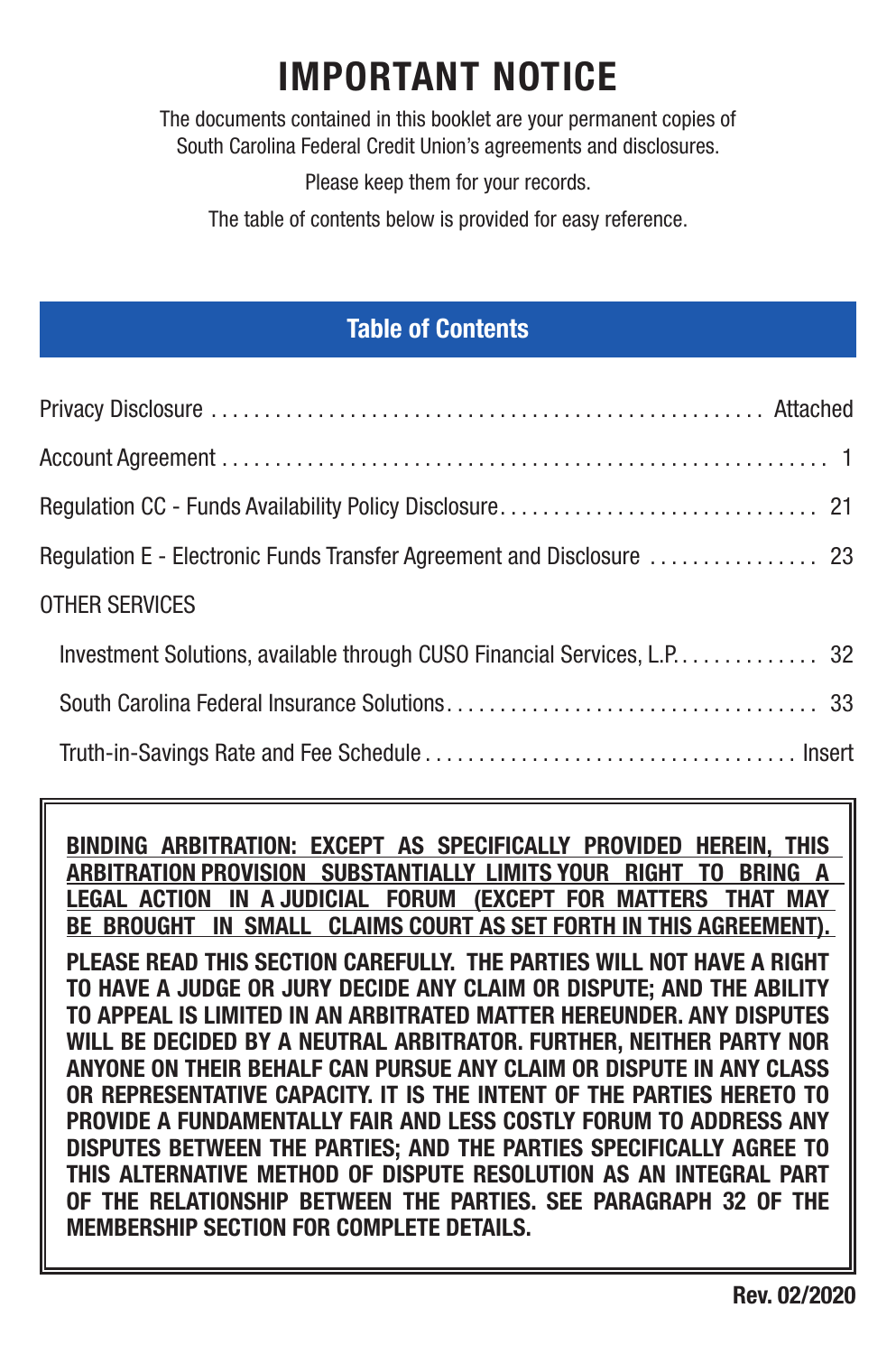#### **Account Agreement**

This Agreement and the Rate and Fee Schedule govern South Carolina Federal Credit Union's (Credit Union) relationship with you. All Credit Union services are further governed by the terms and conditions set forth in any future agreements and/or disclosures together with the Credit Union's Bylaws, Policies and Procedures, which are herein collectively referred to as "Agreement". This Agreement governs all services whether opened now or in the future. This Agreement may be amended or revised by us at any time, and any change in the Agreement shall be immediately effective unless otherwise specifically required by applicable law. This Agreement is binding upon the account owner and all parties hereto together with their heirs, successors, assigns and any other person claiming any right or interest under or through said parties. You agree at all times that you will comply with any and all Applicable Laws. "Applicable Laws" shall include: "(i) MasterCard Regulations; (ii) NACHA's (The National Automated Clearing House Association) Operating Rules; (iii) the Operating Regulations of any network through whom you initiate or process any transaction(s); and (iv) any and all laws, treaties, rules, regulations, or regulatory guidance of the government of the United States, any state thereof, or of any applicable foreign government or state thereof, as the same may be amended and in effect from time to time; and you agree that such Applicable Law shall govern despite any other general or specific terms or conditions set forth in the entirety of this Agreement. The Credit Union is not in any way limited in the use of the name of any person or entity that claims trademark, copyright or other such status regarding a name in the ordinary course of Credit Union business, in providing any services we may offer; or in using such name in any other manner authorized by our agreements or applicable laws.

**Personal/Commercial:** You agree that all accounts and services will be for personal, family, and household purposes. If we in our discretion ascertain other use such as commercial we may require the account(s)/service(s) be closed or converted to business.

**Active Military Members and Dependents:** Any terms or conditions herein contrary to the Military Lending Act ("MLA") are void for the period(s) during which you are entitled to the protections of the MLA.

**Disabilities:** We will accommodate reasonable requests to assist members with disabilities. In order to do so, you agree to notify us of any disability and/or accommodation requests. You will notify us regarding any service providers you wish to use; and you will provide us with information to allow us to identify the service providers.

**1. GENERAL DEFINITIONS/INFORMATION —** In this Agreement the words **"you"** or **"your(s)"** mean everyone that signs any Membership Application or Account Change Form or is authorized to make Transactions regarding your account(s) as provided herein or by governing law, including any account service(s). **"Credit Union," "We," "us,"** or **"our"** means the Credit Union. **"Access Device"** means any card, electronic access device and/or any codes, passwords or personal identification numbers (PIN) that we issue to allow you to access and/or use any account or other services. With regard to online or internet transactions an access devise shall also include any computer, smart-phone or other hardware used to make or process a transaction. **Use of Biometrics/Fingerprints:** The Credit Union or various apps you may choose to use may provide access to your accounts and services through the use of fingerprints or other biometrics. You agree to the use of such biometrics, and will cooperate with us in implementing any requirements we or the third party may require associated with this technology. Biometric technologies may be used for authentication. We may require the use of biometrics and/or fingerprinting with regard to any service we offer, and any refusal to cooperate with such use shall allow us to refuse to make any transaction, including but not limited to cashing any on-us item presented by any holder. When you enable biometric access, anyone with an enrolled biometric on your devices may have access to your accounts and services, and may access your accounts, view your information, conduct transactions on your behalf, and has your authority to engage in these activities. Enrolled biometrics may expand the number of persons who have access to your account regardless of the signers listed on your Membership *(Continued)*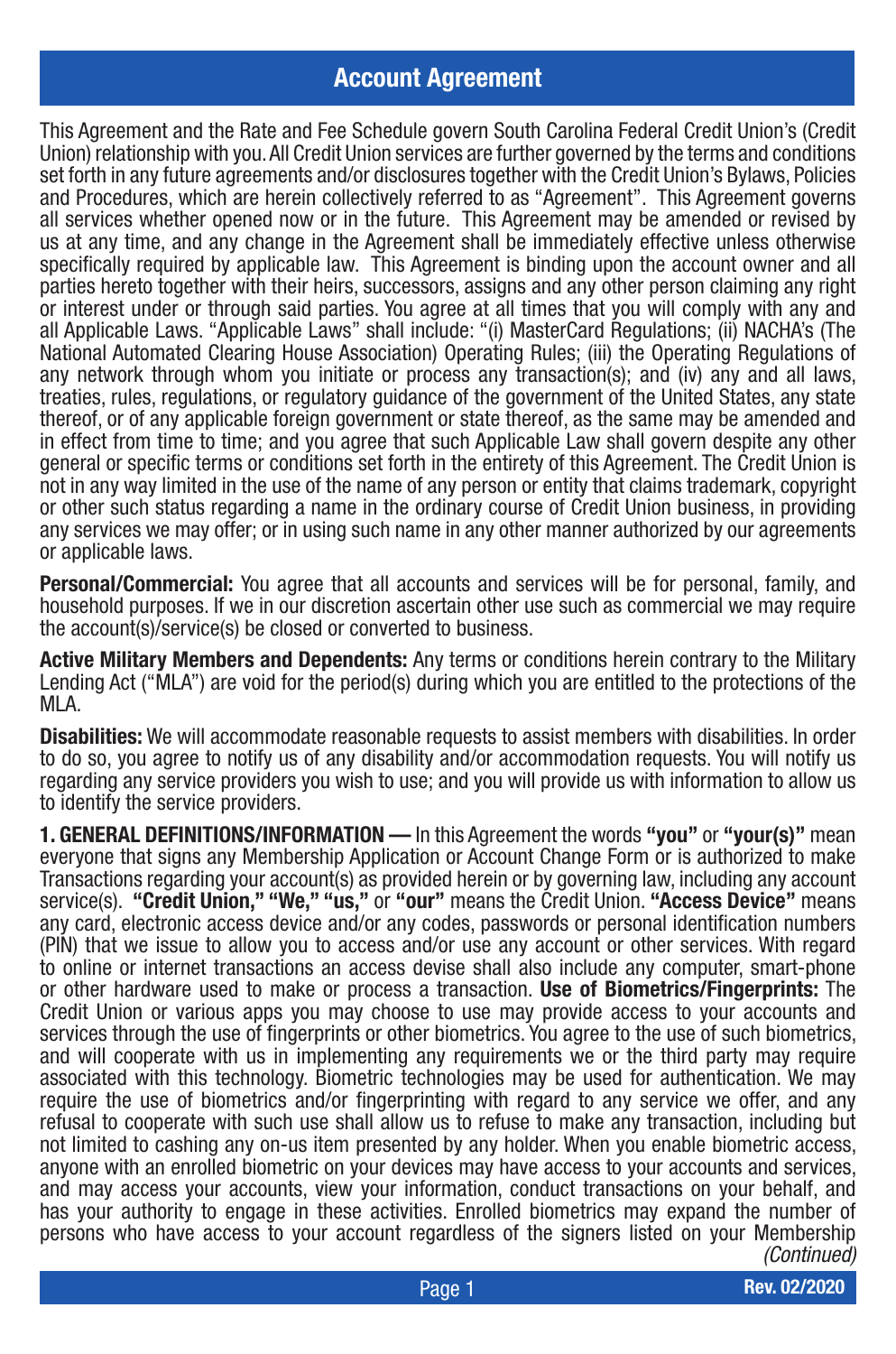Application with us. WE ADVISE YOU TO REVIEW AND CONFIRM THAT ALL REGISTERED BIOMETRICS BELONG TO INDIVIDUALS WITH AUTHORITY AS DESCRIBED ABOVE. BY ACTIVATING ACCESS/SERVICES REQUESTED BY YOU, THE CREDIT UNION RELIES ON YOUR REPRESENTATION THAT ANYONE WITH A REGISTERED BIOMETRIC HAS PROPER AUTHORITY TO ACCESS AND USE YOUR ACCOUNTS AND ASSOCIATED ACCOUNT INFORMATION. **"Authorized User"** and **"Authorized Use"** means any person who has actual, implied or apparent authority, or to whom any owner has at any time given any information, access device or documentation that enables such a person to access, withdraw, make transactions to or from your accounts, or to use any of your account services. If you have a joint owner on an account that has any access to the joint account (online or otherwise) you understand that this owner or authorized user may be able to access all accounts and services associated with the account and all other accounts having the same account prefix (i.e. account number and all suffixes associated with said account number). This definition is intended to be construed broadly and includes without limitation all users acting under a written document such as a power of attorney as well as any person or entity that is authorized to make deposits or debits to or from your accounts with us. **"Check"** means an acceptable written "instrument" on your account(s), and includes the term "share draft." **"Instrument"** means a written order as defined by Articles 3 and 4 of the Uniform Commercial Code pursuant to the laws of the State set forth in this Agreement. **"Owner"** means the person(s) who have a present ownership interest in the sums on deposit in the single or multiple party (joint) accounts with the Credit Union, subject to the Credit Union's lien rights or any security interest. A person is not an "owner" unless specifically designated as such in a completed and signed Membership Application or Account Change Form. **"Shares"** for the purpose of your pledge to secure your obligations to the Credit Union, our common law right of set off, and otherwise, **"share(s)"** mean all deposits in any share savings, share draft, club, share certificate, P.O.D., revocable trust or custodial account(s), whether jointly or individually held -- regardless of contributions, that you have on deposit now or in the future, all of which are deemed "general deposits," for the purpose of your pledge. **"Transaction or transaction"** means any deposit, order, transfer, payment, purchase via POS transaction or otherwise, withdrawal or other instruction relating to any account or account service provided by the Credit Union.

Rates and Fees applicable to all accounts are set forth in the Truth in Savings Rate and Fee Schedule (Schedule), which you agree we may change from time to time with proper notice as required by law. We may transfer from any of your account(s) any charges or costs in connection with the operation and maintenance of account(s) as stated in this agreement or the Schedule.

Your account type(s) and ownership features are designated on your Account Card. By signing an Account Card, each of you, jointly and severally, agree to the terms and conditions in this Agreement and Account Card, the Funds Availability Policy Disclosure, Schedule, Electronic Funds Transfer Agreement and Disclosure, Privacy Notice Disclosure, any Account Receipt accompanying this agreement, the credit union's bylaws and policies, and any amendments to these documents from time to time which collectively govern your membership and accounts.

**Contact Policy: If we need to contact you for any reason including but not limited to providing account information, collecting amounts you owe, updating you on product information, etc., you authorize us and our affiliates or agents to contact you at any number you provide, from which you call us, or at which we believe we can reach you. By providing us with a telephone number for a cellular phone or other wireless device, including a number that you later convert to a cellular number, you are expressly consenting to receiving communications - including but not limited to prerecorded or artificial voice message calls, text messages, and calls made by an automatic telephone dialing system - from us and our affiliates and agents at that number. This express consent applies to each such telephone number that you provide to us now or in the future and permits such calls for non-marketing purposes. Calls and messages may incur access fees from your cellular provider.** 

**Negative Information Notice – We may report information about your loan, credit card, share or deposit accounts to consumer reporting agencies. Late payments, missed payments, insufficient funds transactions or other defaults on your accounts may be reflected in your consumer report.**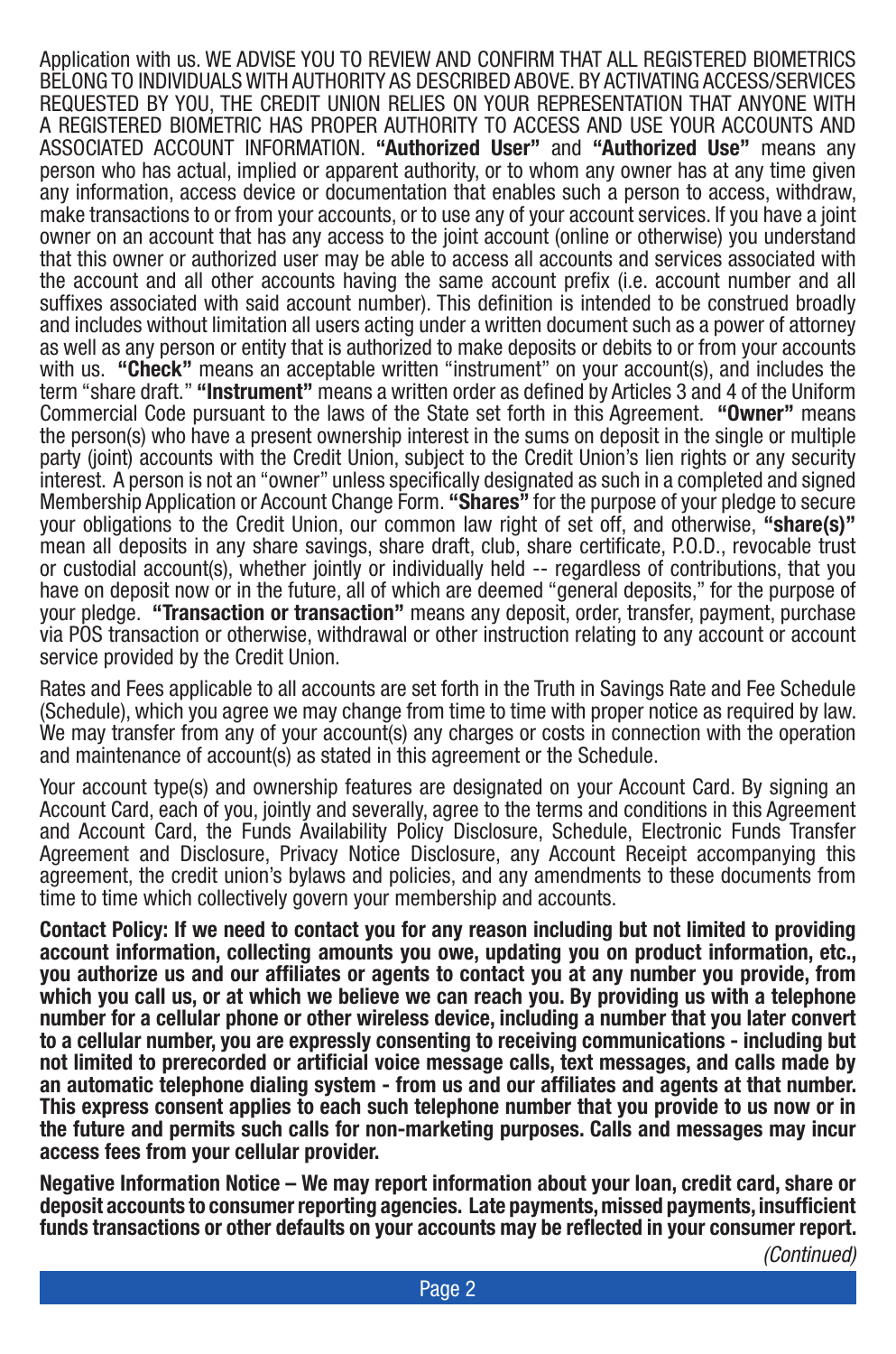To help the government fight the funding of terrorism and money laundering activities, Federal law requires all financial institutions to obtain, verify, and record information that identifies each person who opens an account. What this means to you: When you open an account, we will ask for your name, address, date of birth, and other information that will allow us to identify you. We may also ask to see your driver's license or other identifying documents. We may also require photographing, video recording, and/or providing fingerprints or other biometrics.

**2. MEMBERSHIP BENEFITS AND OBLIGATIONS —** Upon approval of your application and the deposit of any required shares, you become a "member-owner" of this credit union. As a "member-owner" you are eligible to apply for all credit union deposit, loan and other financial services; and you may vote at all annual or special meetings of the membership if you are 18 years of age or older. You have an obligation to the credit union and all other member-owners to follow the rules established for the use of these services, and not to cause the credit union any loss. This includes, but is not limited to your obligation to repay all debts, loans, credit advances as well as other contractual, equitable and statutory obligations that may be payable by you to us.

Membership Eligibility — To join the credit union you must meet the membership requirements including purchase and maintenance of the minimum required share(s) ("membership share") as set forth in the credit union's bylaws. You agree that we are authorized to verify financial information, data, and employment history by any necessary means now and in the future. You also authorize the credit union to obtain a consumer report, which may be used in accordance with applicable regulations to verify your eligibility or continued eligibility for products and services you request and to identify other products and services that may be beneficial to you now and in the future. We may also report information concerning your account(s) and credit to others.

Social Media - You understand that you may elect from time to time to use Credit Union or other parties' social media tools and sources; that there is no claim of privacy or privilege regarding information shared or discernible from such use or sharing; and the use of such information by us does not violate your privacy or other rights. If you have consented to communicating with us via social media we may use any social media addresses you may establish from time to time.

#### **3. OWNERSHIP/DESIGNATIONS —**

- **a. Individual Accounts —** An individual account is an account owned by one member (individual, trust or custodial) qualified for credit union membership. If the account owner dies, the interest passes, subject to applicable law, to the account owner's estate or Payable on Death (POD) beneficiary/payee or trust beneficiary, subject to other provisions of this agreement governing our protection for honoring transfer and withdrawal requests of an owner or owner's agent prior to notice of an owner's death and to any security interest or pledge granted by the account owner and subject to our statutory lien rights.
- **b. Multiple Party Accounts —** Any or all owners can make deposits or withdrawals regardless of contributions. Each owner guarantees the signature of all other owners; and appoints all other owners as agents. We may accept orders, instructions, and requests for future services from any account owner, which shall be binding on all owners. Any individual account owner may withdraw funds, stop payment of Items/Transactions (regardless of who ordered the payment), transfer or pledge to us all or any part of the shares in any account, and block, terminate or discontinue or close any transaction or service without the consent of the other owner(s). We have no obligation to notify the other account owner(s) of any pledge or other actions, orders or instructions by any owner. Each owner is jointly and severally liable for all returned items, overdrafts or any other obligations owed to the Credit Union as a result of any Transaction(s) on a multiple party account, regardless of the drawer, user or authorized user who orders or causes said Transaction(s). **Rights of Survivorship:** You agree that it's your intention to create a joint tenancy with the right of survivorship (a form of ownership) in any multiple party account and if one or more of the multiple party owners dies, his or her interest in the account passes to the remaining owners; unless subject to our right of set-off or a pledge of the funds in the account(s), in which case all sums in the account(s) will belong to us regardless of

*(Continued)*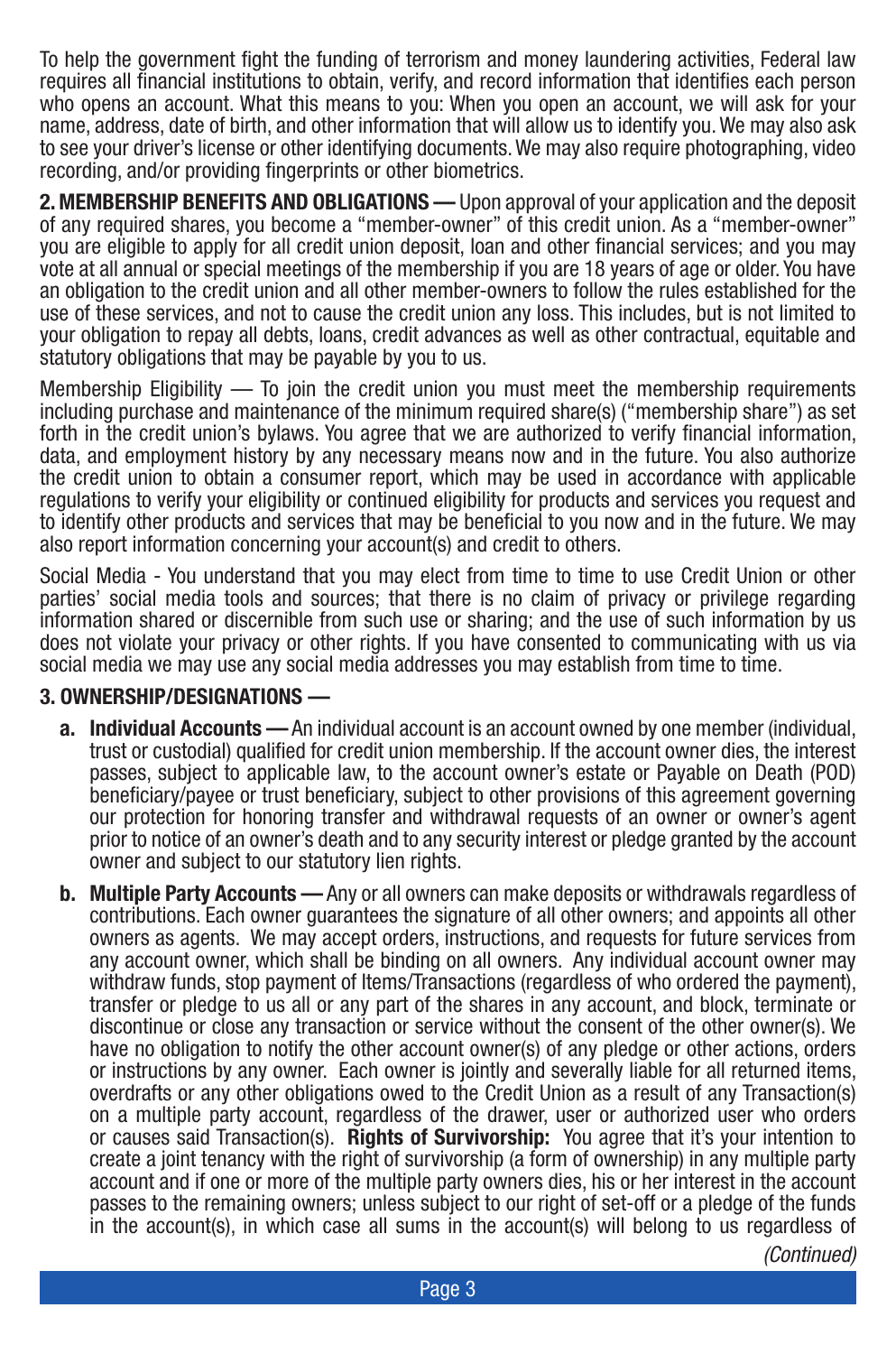contributions, up to the amount of the obligation(s) owed. We may not release any funds to a survivor until all required legal documents are delivered to us.

- **c. POD Account Designations —** Payable on Death ("POD") accounts are governed by your agreements with the Credit Union and applicable state law. A POD account instructs us that the designated account is payable to the owner(s) during their lifetimes, and upon death of the last account owner, is payable to the beneficiary(ies) designated by your Account Card; pursuant to applicable laws; unless subject to our right of set-off or a pledge of the funds in the account(s), in which case all sums in the account(s) may belong to us up to the amount of the obligation(s) owed. Similarly, upon the vesting of any interest in any rights of a POD beneficiary, all sums payable shall be subject to any right of set-off between us and the POD beneficiary. Accounts payable to more than one surviving beneficiary are owned jointly by such beneficiaries without rights of survivorship. All account owners are required to consent to changes in designated beneficiaries. If any beneficiary is not of legal age at the time the account(s) are to be paid to beneficiaries hereunder, then we may in our discretion pay said amounts to any one parent or legal guardian of such beneficiaries or as otherwise allowed by applicable law; and upon such payment you agree that we are released from any and all claims and obligations and shall be indemnified by you. If all named POD beneficiaries pre-decease the owner(s) the applicable funds shall be paid to the estate of the last surviving owner.
- **d. Accounts for Minors —** We may require any account established by a minor to be a joint account with an owner who has reached the age of majority under state law and who shall be jointly and severally liable to us for any returned item, overdraft, or unpaid charges or amounts on such account. We require a minor to sign the Account Card if the minor can sign his or her own name. If the minor is unable to sign, the adult should sign for the child (e.g., "Mary Doe by John Doe, Father"). Any adult owner must also sign, even if he or she signed for the minor. We require a minor's signature on the Account Card before a minor can make a withdrawal on any account. We may pay funds directly to the minor without regard to his or her minority. Unless a guardian or parent is an account owner, the guardian or parent shall not have any account access rights. We have no duty to inquire about the use or purpose of any transaction.
- **e. Uniform Gifts to Minors (UGMA)—** All grantors, custodians and beneficiaries agree to the terms of this paragraph. If you have signed as custodian on an account for a beneficiary under an applicable UGMA, your rights and duties are governed by that Act. Unless applicable laws specifically prohibit such payment, when the beneficiary reaches the age of majority, the funds in any UGMA may be paid or withdrawn by the beneficiary without notice or further action by us as this is the intent of the party establishing this account.
- **f. Representative Payee Accounts/VA Fiduciary/Other Government Fiduciary Accounts —** The representative payee/fiduciary agrees to be bound by the terms of the Account Agreements and to furnish us, upon request, a copy of the written Social Security Administration (SSA) or Veterans Affairs (VA) or other authorization designating the fiduciary and such other documents and authorizations as we may deem necessary or appropriate. In opening a fiduciary account, the Credit Union acts only as a depository for the Beneficiary's funds, and is under no obligation to act as a fiduciary or to inquire as to the powers or duties of the appointed fiduciary. The fiduciary agrees that he or she are liable to us for any and all obligations incurred by any actions dealing with the account and agree to indemnify and hold the Credit Union harmless from and against any and all loss, costs, damage, liability, or exposure, including reasonable attorney's fees, we may suffer or incur arising out of or related to any action or claim by any party with respect to the authority or actions taken by the fiduciary.
- **g. Agency Designation on an Account—** An agency designation on an account is an instruction to us that the owner authorizes another person to make transactions as agent for the account owner regarding the accounts designated. An agent has no ownership interest in the account(s) or credit union voting rights. We have no duty to inquire about the use or purpose of any transaction made by the agent.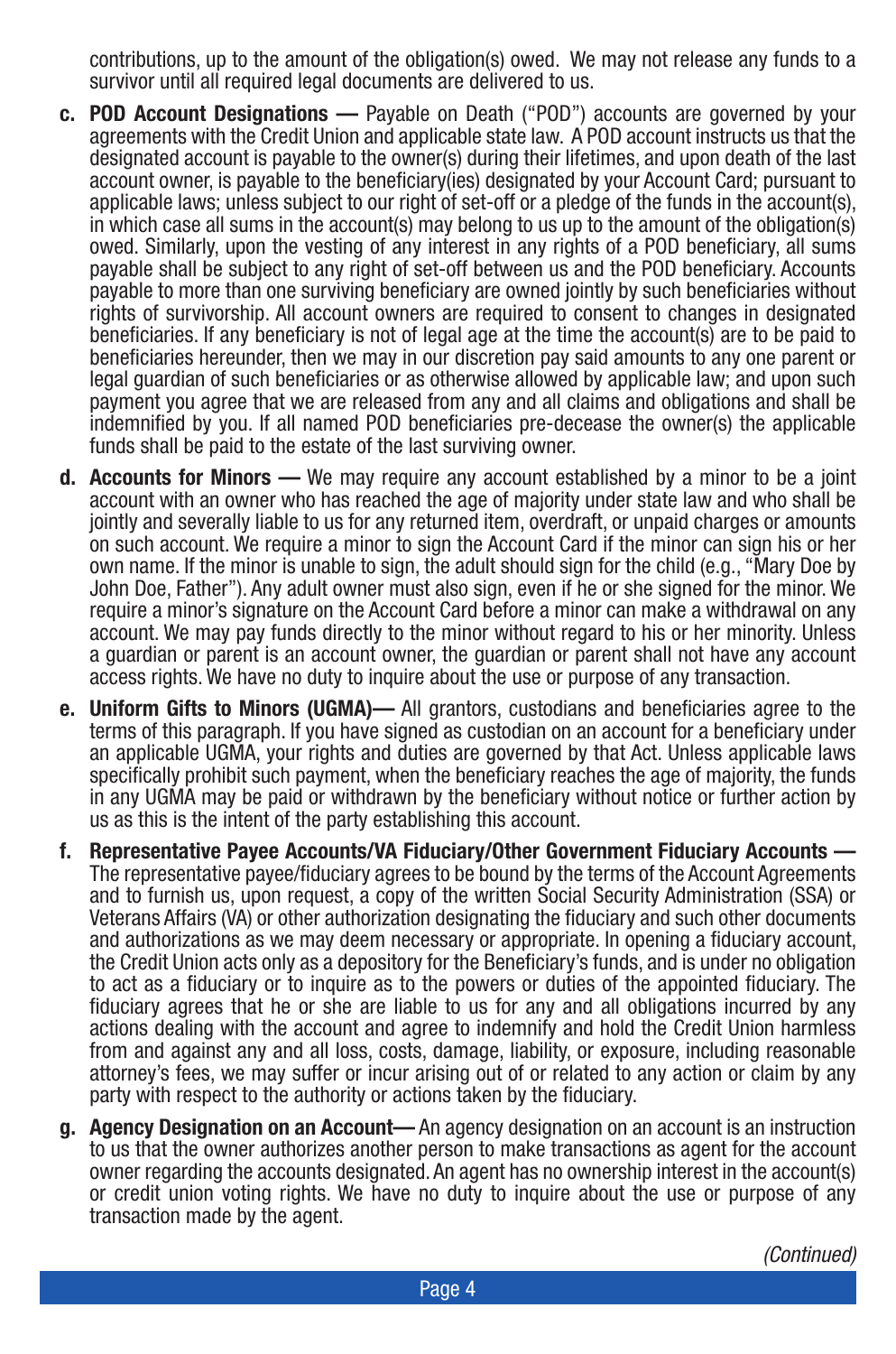**4. TAXPAYER IDENTIFICATION NUMBERS AND CERTIFICATION —** Pursuant to the Account Card used to open your account(s) with us, you provided a certification regarding the accuracy of your taxpayer identification number (usually your Social Security Number) and whether your account is subject to backup withholding under the Internal Revenue Code. This certification applies to any and all accounts you have with us now or in the future, unless you provide written notification to us that specifically provides otherwise.

**5. STATUTORY AND CONSENSUAL LIENS ON SHARES. — By signing a Membership Application or other agreement conveying a pledge or security interest in shares, or your use of any accounts or services, you have given the Credit Union a lien on any and all funds ("shares") in all joint and individual share accounts, together with all dividends, regardless of the source of the shares or any individual owner's contributions. This lien secures any account owner's joint and individual obligations to us now or in the future whether direct, indirect, contingent, or secondary; and has priority over all other claims. You agree that this lien is created and/or impressed, as applicable, as of the first date that any applicable account is opened with us. This lien secures all debts you owe us, including but not limited to those arising pursuant to any loan agreements, or under this Agreement, or arising from any negative account balances, including fees, costs, or expenses. You authorize us to apply shares to any obligations owed to us if you default or fail to pay or satisfy any obligation to us, without any notice to any account owner or other party. This right is immediate and applies to all accounts, except any Individual Retirement Account or any other account that would lose special tax treatment under state or federal law if given as security. There will be no limitation or delay with regard to any stated maturity date as to any certificate or other applicable shares.**

**RIGHT OF SET OFF. You agree that the Credit Union at all times retains the common law equitable right of set off against shares with regard to any debt or obligation owed to us individually or otherwise, which right may be exercised by us without legal process or notice to any account owner.**

**CROSS-COLLATERALIZATION — To reduce the possibility of loss, members grant to the Credit Union a lien on all shares and agree that all collateral pledged to secure any loan obligation owed to us will also secure payment of your other obligations. This pledge will secure all obligations owed at the time of the pledge or which arise thereafter. This "crosscollateralization" of your obligations applies to all debts regarding your accounts, loans or otherwise, including all obligations under any credit card agreement with us, and overdrafts. Unless a contrary intent is evidenced in writing, obligations secured by a primary residence are not included in the "cross- collateralization" of your obligations to us. In the case of any bankruptcy proceeding, the Credit Union has a right to preserve such collateral as set forth herein as cash collateral; and is not required to surrender or turnover such collateral absent the owner's filing any appropriate motions and the entry of an order either providing for adequate protection of the Credit Union's rights in such collateral, or modifying or terminating the automatic stay as to such collateral. You further agree that the Credit Union's exercise of this right to safeguard or "freeze" funds on deposit shall not constitute a violation of the automatic stay afforded by the Bankruptcy Code.**

**6. POWERS OF ATTORNEY —** You agree that regardless of any laws, rules, or regulations we may in our sole discretion refuse to honor or accept a power of attorney to open, close, deposit, or make transactions on any account or to supply endorsements on checks or any other items or to take any other action with respect to an account, loan, or other service. The Credit Union may allow a third person acting as your attorney-in-fact to make transactions regarding your account(s) or conduct other business on your behalf without any liability to you, pursuant to a Power of Attorney, but have no obligation to do so. You agree that we have no obligation to verify the scope, authenticity, and validity of any Power of Attorney presented to us. If we accept the Power of Attorney, the Credit Union has no duty to inquire as to the use or purpose of any transaction(s) by your attorney-in-fact, and may restrict or refuse account access, withdrawals, and transactions.

*(Continued)*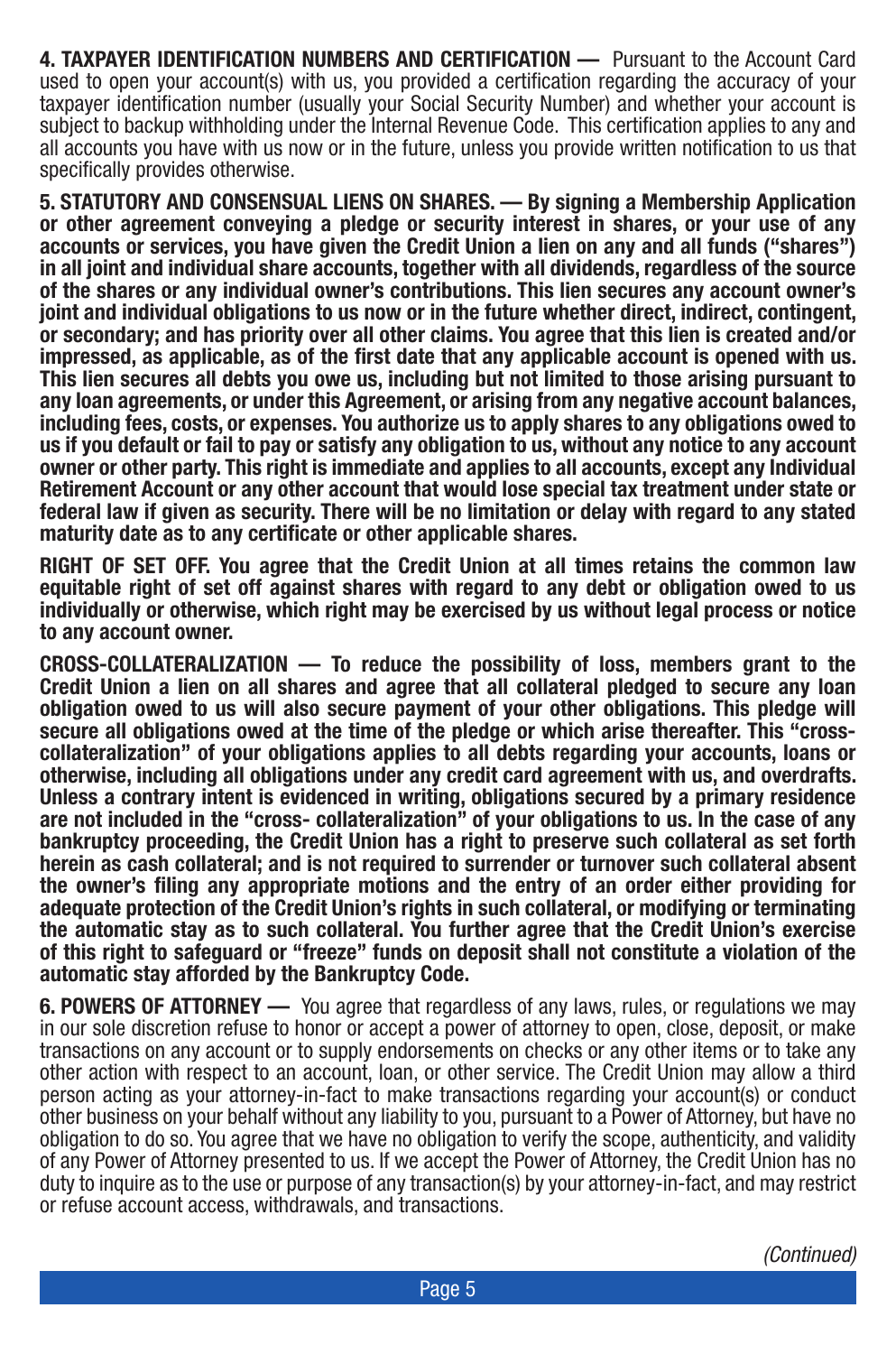You further agree that we may require that a Power of Attorney be registered with the appropriate recording authorities. We may restrict the types or amounts of transactions we permit an attorney-infact to conduct. We may require a separate form for each account or service for which you want to grant power of attorney. If your agent or attorney-in-fact does not present the original form, we may either accept or refuse to honor any power of attorney you grant and with no liability to you. If we accept a power, we may continue to recognize the authority of your agent or attorney-in-fact until we receive written notice of revocation from you and have had a reasonable time to act on it.

We within our discretion may not recognize a power of attorney given by one owner of a Joint Account without the consent of the other Joint Account holder(s).

You agree to indemnify and hold the Credit Union harmless for accepting and/or honoring any power of attorney, or copy thereof, which we accept in good faith and believe to be valid and authorized by you.

**7. DEPOSITS OF FUNDS REQUIREMENTS —** Funds may be deposited to any account, in any manner approved by the credit union in accordance with the requirements set forth in this agreement and on the Schedule. Deposits made by mail or at un-staffed facilities are not our responsibility until we receive them. We reserve the right to refuse or return any deposit. Should we accept a deposit from you by any electronically created item including, but not limited to, a remotely deposited check, you will indemnify us for any claim by any subsequent third party for claim of loss for a subsequent deposit of the same item, whether such action was authorized by you or not.

- **a. Endorsements –** We may accept transfers, checks, and other items for deposit into any of your accounts if they are made payable to, or to the order of, one or more account owners even if they are not endorsed by all payees. You authorize us to supply missing endorsements of any owners. If a check or item that is payable to two or more persons is ambiguous as to whether it is payable to either or both, we may process the check item as though it is payable to either person. You agree to endorse all items pursuant to applicable laws and regulations. If any endorsement or any other markings you or any prior endorser has made on the check cause any delay or error in processing the item for payment, you will be responsible for any loss incurred by us due to the delay or error.
- **b. Substitute Checks –** You agree not to deposit any substitute check or similar item that you have created, or for which no financial institution has provided any substitute check warranties and indemnity. If you do so, you agree to indemnify us for all losses we incur in connection with the substitute check or similar item. You agree not to deposit any substitute check without our consent.
- **c. Collection of Deposits** We act only as your agent and we are not responsible for handling items for deposit or collection beyond the exercise of ordinary care. We have right to refuse any order, transfer or deposit, limit the amount for deposit and to return all or any part of a deposit. Special instructions for handling an item are effective only if made in writing and accepted by us separately along with the item in question. We are not liable for any default or negligence of any correspondent or for loss in transit, and each correspondent will only be liable for its own negligence. We may send any item for collection. Items drawn on an institution located outside the United States are handled on a collection basis only. You waive any notice of nonpayment, dishonor, or protest regarding all items presented for collection. We reserve the right to pursue collection of previously dishonored items (including representment), including giving a payor financial institution extra time beyond the midnight deadline limits. Items that we present or re-present may be truncated or converted to an electronic or other format. If an item is not paid you are fully responsible for any loss we may incur in seeking to collect the item for you. Items not drawn by you upon us are not overdrafts, but are Insufficient Funds Items ("NSFs") that you must pay to us if we incur any loss in seeking to collect such items for you.
- **d. Final Payment** All items or Automated Clearing House (ACH) transfers credited to your account are provisional until we receive final payment. If final payment is not received, we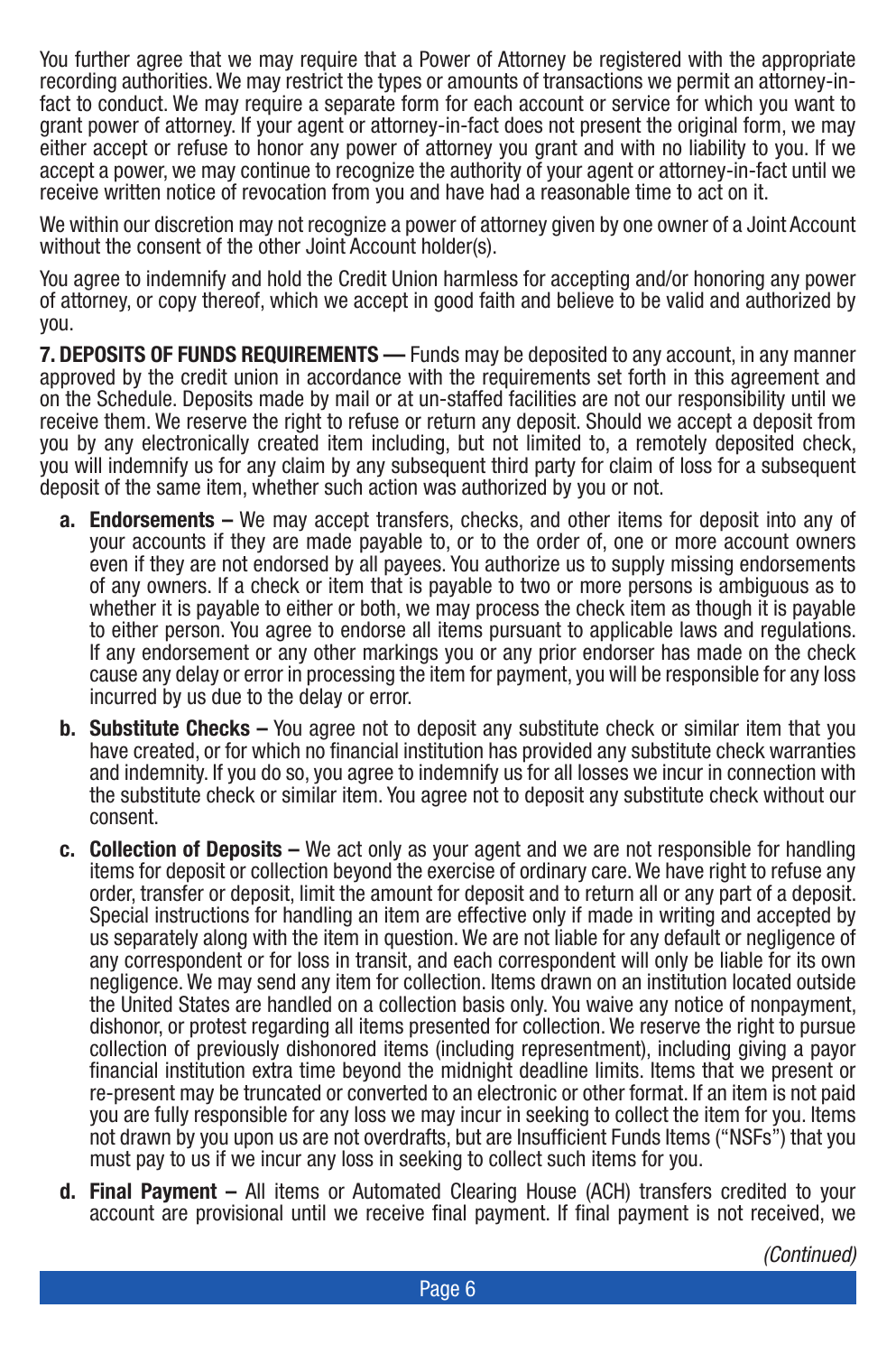may charge your account for the amount of such items or ACH transfers and impose a return item charge on your account. We have no obligation to provide any separate notice under this provision, and you agree that our indication of any credits or debits hereunder reflected on your periodic statements shall be deemed sufficient notice.

**e. Direct Deposits –** We may offer preauthorized deposits (e.g., payroll checks, Social Security or retirement checks, or other government checks) or preauthorized transfers from other accounts. You must authorize each direct deposit or preauthorized transfer by filling out a separate form. The credit union will not be responsible if incorrect account information is provided, and the direct deposit funds may be returned to the payor if the correct account cannot be determined. If applicable, you must notify us at least thirty days in advance to cancel or change a direct deposit or transfer option. If your account is overdrawn, you authorize us to deduct the amount your account is overdrawn from any deposit, including deposits of government payments or benefits. You agree that you have an obligation to notify us immediately regarding the death of any person that receives any federal or state retirement, welfare, benefits or other payments via electronic or other deposit. Upon a bankruptcy filing, unless you cancel an authorization we will continue making direct deposits in accordance with your authorization on file with us. If we are required to reimburse the U.S. Government for any benefit payment directly deposited into your account, we may deduct the amount returned from any of your accounts, unless prohibited by law.

#### **8. ACCOUNT ACCESS —**

- **a. Authorized Signature –** We will not be liable for refusing any order or item if we believe in good faith that the signature on any order or item is not genuine. We are authorized to honor any Transactions initiated by a third person if you provide your access device or other information to a third person. Also, you authorize the use of stamp/facsimile signatures and electronic signatures under applicable laws; and we shall not be liable for honoring any transaction or instrument that appears to bear your signature, even if made by an unauthorized person.
- **b. Authorized User(s) –** You should exercise caution in providing authority, information, documentation or access devices to others. All withdrawals, transfers and transactions made by any person to whom you provide authority or the means to access your accounts or other services shall be deemed authorized by you, and the credit union will not have any responsibility or liability whatsoever for such withdrawals, transfers or other transactions. Further, you and the person authorized (as defined herein) shall be jointly and severally responsible to the credit union for all such access or use of your accounts and services with us. If you authorize anyone to use your access devices, such authority shall continue until you specifically revoke such authority by notifying the Credit Union in writing or as required by applicable laws. If we or any of our agents contact you regarding any transaction(s) and you verify the transaction(s) you agree we may rely on your verification; and that any such transaction(s) shall be deemed authorized by you. If you fail to maintain the security of these access codes and the Credit Union suffers a loss, we may terminate any or all of your account services immediately.
- **c. Access to Account Information –** You agree that all owners, borrowers, and authorized users, may have access to all of the information you provide to us, or which we gather and maintain regarding our relationships with you; and that they may provide authority to others. This includes, but is not limited to information regarding transactions, account history, your loan relationships with us, and other information relating to or arising with regard to any of your accounts, loans or other services with us. Further, you understand that we utilize a consolidated statement for your accounts, account services, loans and all other services with us. You understand and agree that we are authorized to send jointly and/or provide to any individual owner or borrower a statement that includes all of the information on the consolidated statement even though all parties receiving the statement may not be owners or borrowers as to all of the accounts or services addressed in the statement. If you provide us with an email address(es) you consent that we may send any communications using that email address; and it shall be solely your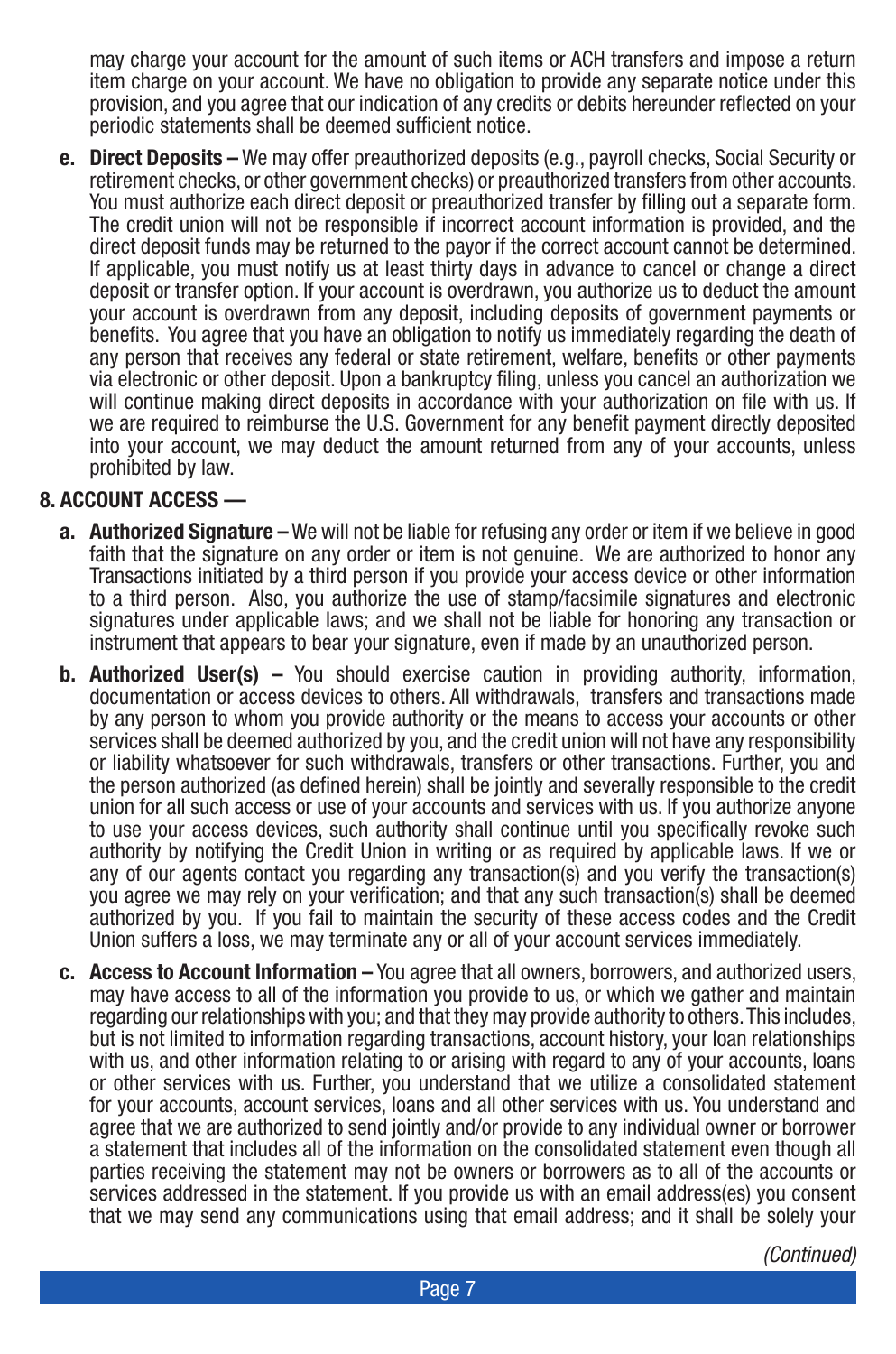responsibility to ensure access is limited to those persons you approve of; and your failure to limit such access shall be deemed your consent to any such access.

- **d. Sharing Information with Other Persons, Co-Borrowers, Co-Signers/Guarantors, Owners of Collateral Pledged and Others –** You hereby consent and agree that we may share any information regarding your obligations with us or collateral pledged to secure any obligations you owe to the Credit Union with the persons listed in this subsection if we receive a request which we in good faith believe to be related to any such obligations, refinancings, sales, trades, transfers, exchange or Transactions. Also, you consent and agree that we may provide payoff or payment information to persons or entities who seek to make payments on your behalf, including potential "pay-offs". This may include account numbers and information necessary to process payments.
- **e. Telephone Requests –** You agree that funds in any account(s) with us can be transferred, upon the telephone request of any signer on the account, to another account with us or to any other financial institution. Furthermore, we reserve the right to refuse to execute any telephone request or order. We may allow you to make telephone requests for loan and credit card payments and deposits to your account using a credit or debit card issued by another financial institution. You may also use your South Carolina Federal credit card provided your accounts with us are in good standing. There is a fee for this service as provided in the Schedule.
- **f. Recording Conversations –** You consent that any communications with us or our affiliates may be monitored and recorded. When you access any services we offer/provide including telephone, online, and mobile banking to conduct transactions, the information you enter may also be recorded. By using any services you consent to such recording.
- **g. Agreed Exception to Privacy Restrictions Fraud or Financial Exploitation:** To help combat suspected fraud and financial exploitation, it is agreed that the Credit Union may, but is not required to, report such suspicions to persons (including but not limited to family members) who we in good faith believe may be able to provide assistance and/or protections. The option to so report is completely voluntary and imposes no obligations on the Credit Union.
- **h. Third-Party Apps:** If you link any of your accounts or services to a third party app or payment service (including by not limited to PayPal, Zelle, or Venmo) you understand and agree that these are not Credit Union services, and any transaction you make will be subject to your agreements with the app or service provider. You understand that these apps and services may not provide the same protections from fraud or other misapplication of funds as traditional direct banking services. If we transfer any funds as directed by you or anyone you authorize to the app or third party service provider, such transfer(s) shall in all respects be an authorized transaction and we will have no further obligation or liability if the app or provider then transfers the funds to a fraudster or the funds are otherwise misapplied. Further, you understand that the funds transferred to/via a third party app may not be federally or otherwise insured, and you assume all risks should your funds become unavailable for any reason.

**9. ACH & WIRE TRANSFERS —** If we provide the service, you may initiate or receive credits or debits to your account through wire or ACH transfer, however, we do not originate International ACH transactions. Fees for incoming and outgoing wire transfers are outlined in the Schedule. You agree that if you receive funds by a wire or ACH transfer, we are not required to notify you at the time the funds are received. Instead, the transfer will be shown on your periodic statement. We may provisionally credit your account for an ACH transfer before we receive final settlement. We may reverse the provisional credit or you will refund us the amount if we do not receive final settlement.

From time to time, we may need to suspend processing of a transaction for greater scrutiny or verification in accordance with applicable law, and this action may affect settlement or availability of the transaction.

When you initiate a wire transfer, you may identify either the recipient or any financial institution by name and by account or identifying number. The credit union (and other institutions) may rely on the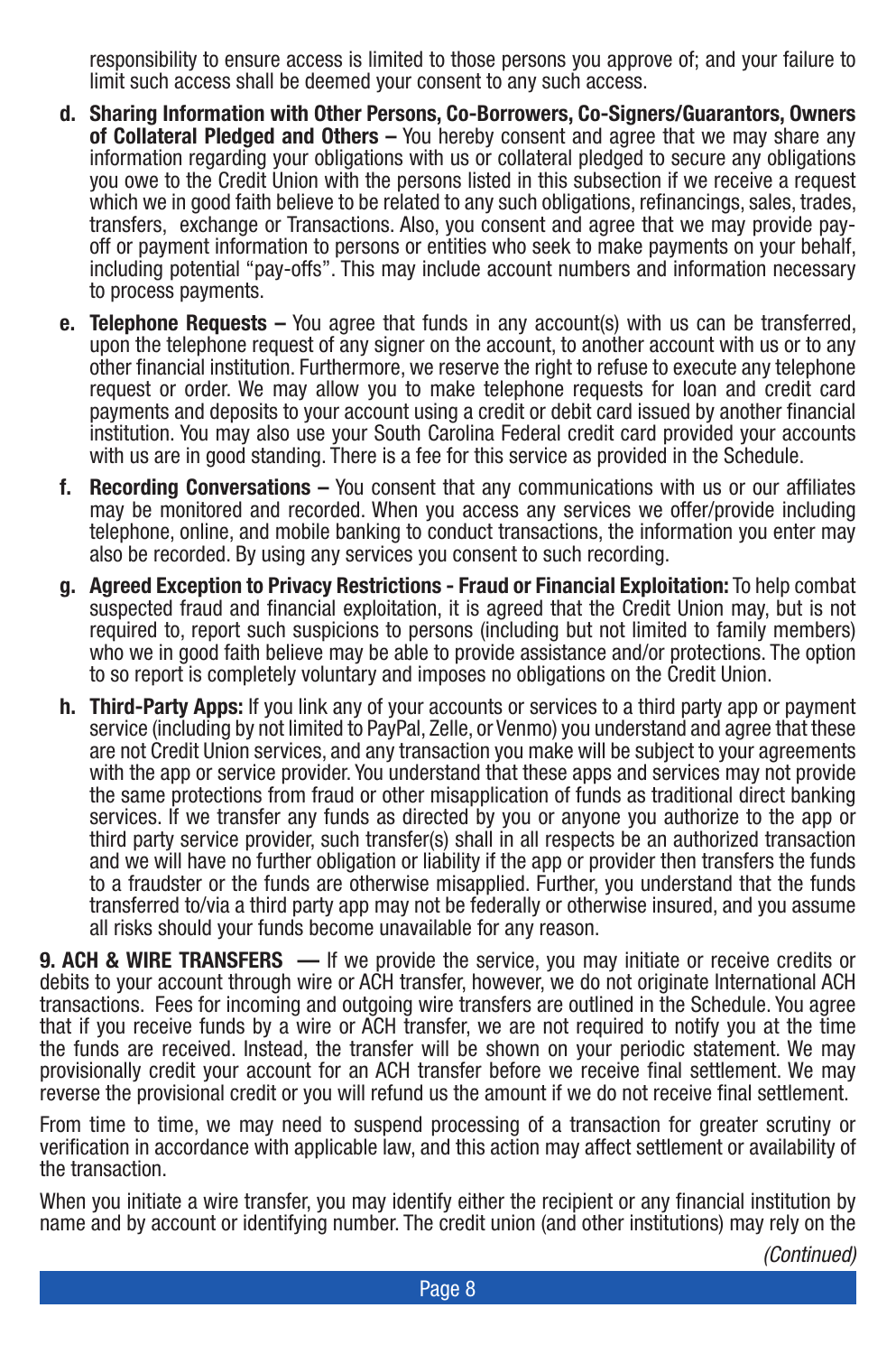account or other identifying number as the proper identification even if it identifies a different party or institution. If a wire transfer is cleared through the Federal Reserve, Regulation J governs the transaction(s). The "Funds Transfer Business Days" are Monday through Friday excluding holidays. We process wire transfer requests received prior to 4:00 p.m. the same day; however, requests for transfer(s), amendment(s) and cancellation(s) are considered accepted only when executed by us. You may not be able to cancel or amend a request once it is received by us; although, in our sole discretion, we may use reasonable efforts to act on your request. We are not obligated to execute any order to transfer funds out of your account if the amount of the requested transfer plus applicable fees exceeds the available funds in your account. Security procedures may be established to verify the authenticity of your payment order. If the request is by phone or fax, the credit union will identify you by verifying specific activity information on your account, such as the amount and date of your last deposit, your payroll deduction amounts, and so on. You agree that the authenticity of payment orders may be verified by using this security procedure unless you notify the credit union in writing that you do not agree to that security procedure before the payment order is executed by us. In that event, the credit union shall have no obligation to accept any payment order from you or other authorized parties on the account until you and the credit union agree, in writing, on an alternate security procedure.

**10. CHECKS AND CHECK CASHING —** The credit union may refuse any check or other item drawn against your account or used to withdraw funds from your account if it is not on a form approved by us. We also reserve the right to refuse any check or other item drawn against your account or used to withdraw funds from your account if made in a manner not specifically authorized for your account, if made more frequently or in a greater number than specifically permitted for your account.

If we accept a check or other item not on a form approved by us, you will be responsible for any loss by us in handling the item.

Because of the nature of the credit union check program, neither the credit union nor any other processing entities shall be responsible for the authenticity of the checks with regard to the signature or alterations; and checks, when presented, shall be paid without verification.

We may disregard information on any check, other than the signature of the drawer, the amount and any magnetic encoding. You agree that we do not fail to use ordinary care because our procedures do not provide for sight examination. You agree to take precaution in safeguarding your blank checks. You will notify us immediately if you learn or have reason to know that any of your checks have been lost or stolen. If you are negligent in safeguarding your checks, or if there is a processing problem due to your use of a check printer we do not approve, we will not have any liability or responsibility for any losses you incur as a result of fraud or forgery if we pay any such check in good faith pursuant to standard commercial practices.

You agree that we may refuse to accept any check drawn on your account that is presented for payment over the counter (in person or otherwise) at the Credit Union rather than being deposited in an account at another institution and presented for payment through the check collection system. Such refusal shall not constitute a wrongful dishonor of the check and we shall have no liability for refusing payment. We may impose a fee as set forth in the Schedule on the payee or other holder of a check or other item drawn against your account(s) that is presented for payment over the counter (in-person or otherwise). We have no obligation to accept any third party check presented for deposit or cashing.

**a. Checks From Source Other Than Credit Union Approved Vendor —** The credit union approves the vendor(s) for check printing due to their high standards. Other companies that provide check-printing services may not meet the high standards of our approved vendor(s) or may print terms or limitations that we do not agree to on such checks. Also you understand that checks can be washed unless you use a wash preventive ink. Therefore, you acknowledge and agree that we have no responsibility or liability to you whatsoever resulting, arising or relating from/to: alterations, forgery, non-payment; returns as no account/insufficient funds or otherwise; limitations we do not specifically agree to in writing;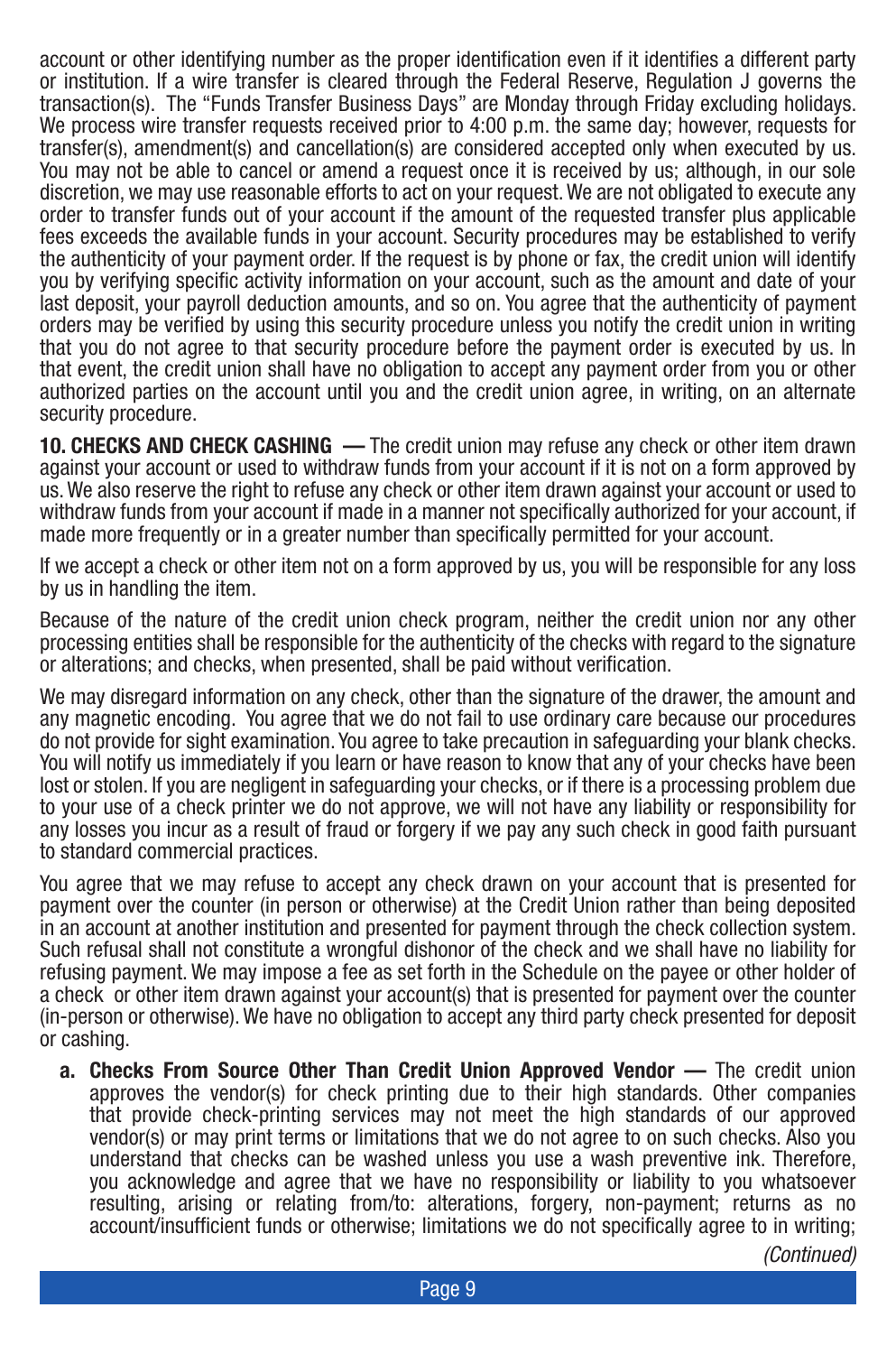or any other processing/payment error with regard to any check that is not printed by our approved vendor(s) or your failure to use wash preventive ink in the writing of any check(s).

We require that checks purchased or printed from sources other than the Credit Union contain security features that will prevent the check from being counterfeited. The minimum features required are an artificial watermark, "VOID" pantograph, micro-print lines, bleed-though check numbering, a warning band, and a Regulation CC endorsement backer on the reverse of the check. If you use checks that do not meet these minimum standards, and your checks are counterfeited, we may refuse to honor your request for reimbursement of any losses you may suffer.

- **b. Postdated and Staledated Checks —** We may pay any check without regard to its date unless you notify us of a postdating. We are not responsible if you give us an incorrect or incomplete description, or untimely notice. You agree not to deposit checks or other items before they are properly payable. We are not obligated to pay any check drawn on your account that is presented more than six (6) months past its date; however, we have no obligation or liability to you or any other party to the instrument or in the chain of the collection process if we do so.
- **c. Electronic Checks** An electronic check (e-check) is generally created by a third party payee as authorized by the owner of the account on which the check is drawn. Authorization is made over the telephone or through online communication. The owner of the account does not sign an e-check. In place of the owner's signature, the e-check usually bears a statement that the owner authorized the check or bears the owner's printed or typed name. If you authorize a third party to draw an e-check against your account, you may not later revoke your authorization. It is your responsibility to resolve any authorization issues directly with the third party. We are not required to credit your account, and may charge against your account any e-check for which the third party has proof of your authorization. When you or any person with authority authorize any e-check you agree: (1) that we may pay the item as submitted to us; (2) that you shall be solely responsible for all information transmitted regarding such item(s) including but not limited to the payee(s), the amount(s) of the item(s), and endorsements or the lack thereof; and (3) you agree to indemnify us for all losses we incur in connection with any e-check you authorize.
- **d. Checks you Request from the Credit Union:** If you request any check be issued by the Credit Union pursuant to any means we make available, then all such checks are payable to the first named owner of the account, record owner, trustee, custodian, or as otherwise indicated on your account card with us and will be mailed to the address of record.
- **e. Copies of Documents:** You agree that electronic copies of documents will be sufficient for all purposes. To facilitate check imaging and electronic check collection, when completing a check, you must: (1) write clearly; (2) use black or dark blue ink in the date, pay to, amount, and signature fields; (3) use only the space provided for your part of a transaction. You agree to reimburse us for any losses and costs we incur as a result of a poor check image caused by a deficiency in the written check that wrote as payee, or that you accepted and deposited as the payee, whether due to your failure to follow these guidelines or otherwise.

**11. COLLECTION ITEMS —** We may accept certain items on a collection basis only. We route and process collection items separately from your other deposits. We will only credit your account for collection items only after we receive payment for them. We may also receive items from other financial institutions on a collection only basis. Upon presentment of a collection item we will follow the presenting institution's instructions and pay the item if funds are available in your account or otherwise pursuant to your agreements with us. We charge fees for processing collection items (sending and receiving) as set forth in the Schedule. The financial institution on which the collection item is drawn may also charge you fees. If the other financial institution requires payment of a fee before that institution will process the collection item, we may pay the fee and charge your account. Fees may apply even if the collection item is returned unpaid.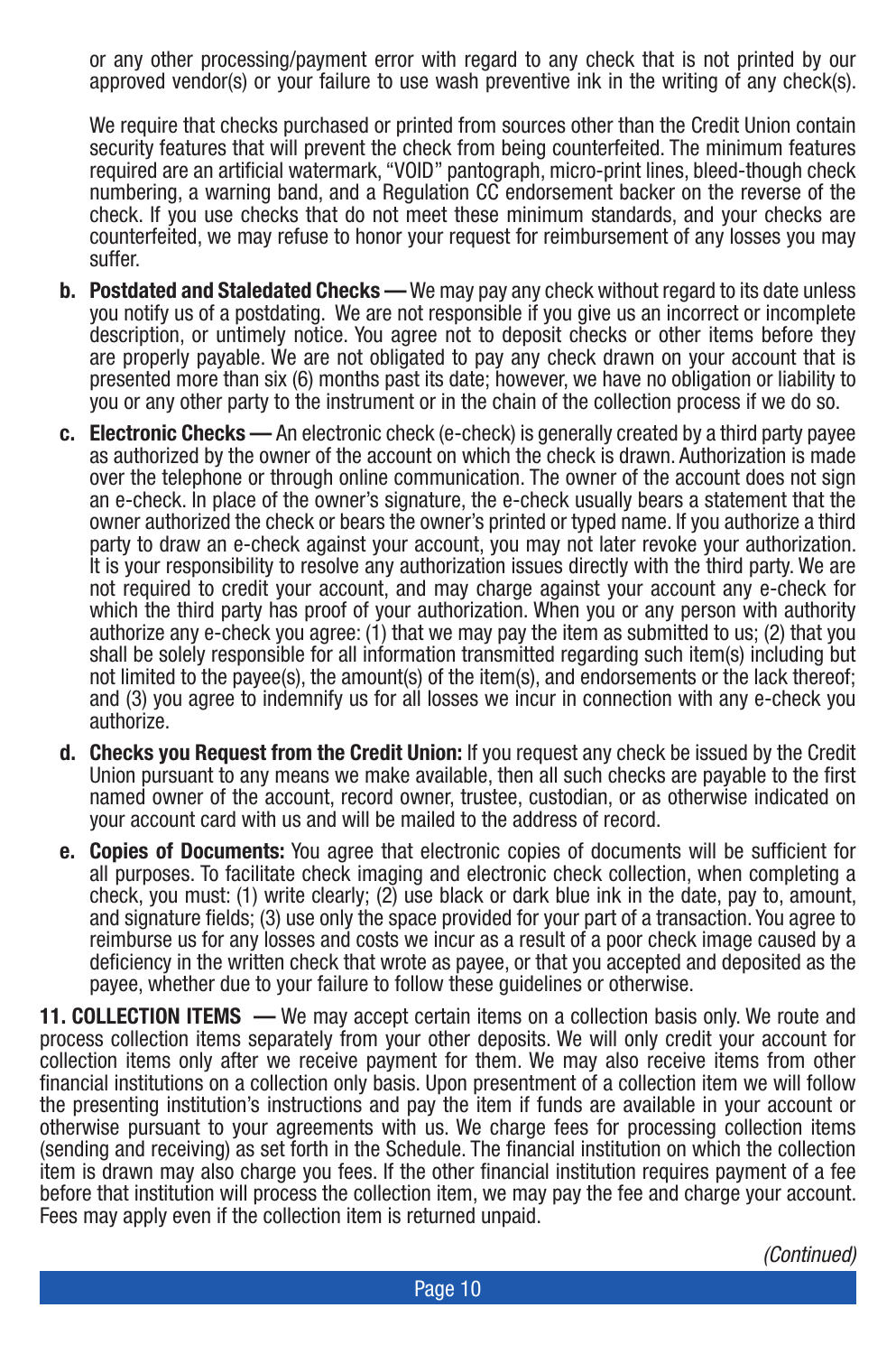#### **12. STOP PAYMENT ORDERS —**

- **a. Stop Payment Order Request –** If you don't want us to pay a specific check drawn on your account, you can ask us to place a "Stop Payment Order" ("SPO") on the check. You can notify us by mail, telephone, electronically, or in person. Any such instruction must be given to a financial center representative of the Credit Union. Your SPO will take effect when we record it on your account. A SPO will not be valid and binding on us unless your SPO includes your account number, the number and date of the written instrument, the name(s) of the payee(s), and the exact amount of the instrument. Only the person placing the SPO may release the SPO. We will charge you a service charge for any SPO as set forth in the Schedule. If you give an oral SPO that is not confirmed in writing by you or us within fourteen (14) days, your SPO will expire and the instrument may thereafter be paid by us. You agree that any stop payment order received when you do not have sufficient funds on deposit in your account to cover the item on which you are requesting us to stop payment may be subject to a service charge for return of an NSF item rather than the service charge for a stop payment order.
- **b. Duration of Order –** Oral stop payment orders for checks will lapse within 14 calendar days unless confirmed in writing within that time. Written stop payment orders for checks are effective for six (6) months and may be renewed for additional six (6) month periods by requesting in writing that the stop payment order be renewed within a period during which the stop payment order is effective. We are not required to notify you when a stop payment order expires. The Credit Union will not be responsible for any loss as a result of honoring a check after a stop payment order lapses or expires, or if you fail to meet your obligations as noted in this section or otherwise in this Agreement.
- **c. Liability –** Fees on stop payment orders are set forth on the Schedule. You may not stop payment on any certified check, cashier's check, teller's check, or any other check, or payment guaranteed by us. Although payment of an item may be stopped, you may remain liable to any item holder, including us. You agree to indemnify and hold the credit union harmless from all costs, including attorney's fees, damages or claims related to our refusing payment of an item, including claims of any joint account owner, payee, or endorsee in failing to stop payment of an item as a result of incorrect information provided by you. The Credit Union will not be responsible for any loss as a result of honoring a check if through inadvertence, oversight or accident, we honor any postdated check. We have no obligation to accept any order to stop payment on any certified check, cashier's check, teller's check or other instrument guaranteed by us. You will be responsible to the Credit Union if any claim or demand is made against us as a result of our acting in accordance with your stop payment order.

#### **13. TRANSACTION LIMITATIONS —**

- **a. Withdrawal Restrictions** We reserve the right to require you to give written notice of seven (7) days to sixty days before any intended withdrawals as permitted by applicable law. We may refuse to allow a withdrawal in some situations, and will advise when required by applicable law: for example; (1) a dispute between account owners; (2) a legal garnishment, attachment, or levy is served on us; (3) the account(s) secures any obligation owed to us; (4) required documentation has not been presented; (5) you are delinquent or fail to pay a loan, negative account balance, or any other obligation owed to us when due. If any person should instruct the Credit Union to make a large cash withdrawal (the definition of which shall be within the Credit Union's sole discretion), Member will execute and deliver any release of liability the Credit Union may require in connection with any such withdrawal.
- **b. Transfer Limitations –** For all savings, club and money market accounts, you may make no more than six (6) transfers and withdrawals from your account to another account of yours or to a third party in any month by means of a preauthorized, automatic or internet transfer, by telephonic order or instruction, or by check, draft, debit card or similar order. A preauthorized transfer includes any arrangement with us to pay a third party from your account upon oral or written orders including orders received through the automated clearing house (ACH). You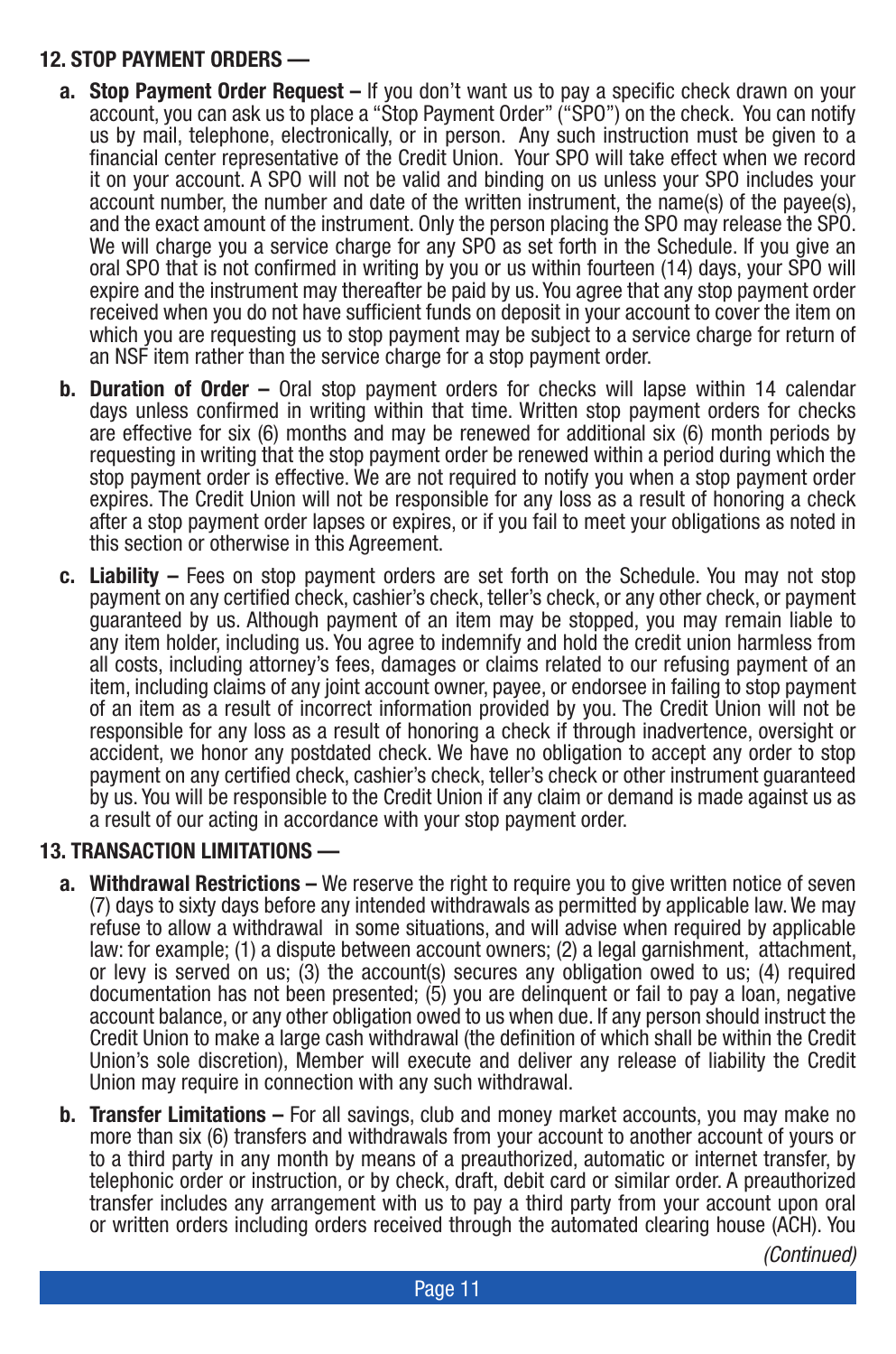may make unlimited transfers to any of your accounts or to any credit union loan account and may make withdrawals in person, by mail, or at an ATM. However, we may refuse or reverse a transfer that exceeds these limitations, and may assess fees against the account, and suspend or close the account.

**c. Restrictions Required by Applicable Laws –** We will block, limit or otherwise restrict certain accounts or transactions when we believe in good faith that certain laws including but not limited to the Bank Secrecy Act, USA PATRIOT Act and Office of Foreign Assets Control require us to do so.

**14. INAPPROPRIATE AND/OR GAMBLING TRANSACTIONS —** You warrant and agree that you will not use any Credit Union Accounts or Services, including but not limited to loans, to make or facilitate any illegal or inappropriate transaction(s) as determined by applicable law or otherwise prohibited by applicable laws or as we in our discretion may deem inappropriate; and that any such use, including any such authorized use, will constitute a breach of this Agreement. Certain federal and/or state laws such as the Unlawful Internet Gambling Enforcement Act or Third Party Service Providers' Rules, such as MasterCard, and National Automated Clearing House Association (NACHA), may limit or prohibit certain transactions such as (but not limited to) those coded as possible gambling transactions. The Credit Union may decline to accept, process or pay any transaction that we believe to be illegal, improper, or unenforceable (regarding your obligation to pay us or otherwise) under applicable law; or which is otherwise limited or prohibited, including but not limited to any transaction involving or relating to any gambling activity. We may also close or terminate accounts or services which we believe violate your obligations under this section. Such prohibition or limitations may affect some otherwise proper or allowable transactions such as debits, charges or other transactions at or relating to a hotel-casino. You understand and agree such limitations/prohibitions are not within the Credit Union's control and that the Credit Union will not have any liability, responsibility or culpability whatsoever for any such use by you or any authorized user(s); or for declining to accept, process, or pay any such transaction. You further agree to indemnify and hold the Credit Union harmless from any suits, liability, damages or adverse action of any kind that results directly or indirectly from any such use of your account and/or access devices.

**15. Nonsufficient Funds (NSF) and Overdrafts (OD) —** We may honor checks, ATM, ACH, debit card and other electronic transactions, our fees or charges, or withdrawals of any type drawn on insufficient funds by transferring funds from a share account or another deposit account or a loan account, known as transfer sources, as you have directed. There are limitations on the number of transfers from share accounts as listed in the Transfer Limitations section of this Agreement. Once you reach the transfer limit for the month, any insufficient funds items will be handled in accordance with our overdraft procedures. If an item is presented without sufficient funds in your account to pay it and if no funds are available from your transfer sources, we may, at our discretion, pay the item (creating an overdraft known as Courtesy Pay) or return the item (NSF). Courtesy Pay will not be used to honor items presented over the counter with a financial center representative. While we reserve the right to pay or not pay any item presented without sufficient funds, you may request that we not pay such items. In that case, we will return any item presented without sufficient funds (NSF).

**Debit Card and ATM Overdraft Consent –** If a one-time debit card or ATM transaction is presented without sufficient funds in your account to cover the transaction, we will not pay the transaction using Courtesy Pay unless you authorize us to do so. If you do authorize us, then we will pay the one-time debit card and ATM transaction presented without sufficient funds in your account, which will create an overdraft and you will be charged a Courtesy Pay fee. If you do not authorize us, all one-time debit card and ATM transactions that are presented without sufficient funds in your account may be declined.

You may reinstate or revoke your authorization to have us pay one-time debit card and ATM transactions or request that we not pay any items using Courtesy Pay by contacting us at 797- 8300 in Charleston or 1-800-845-0432 outside of Charleston and informing us of your decision. Your decision does not guarantee that we will always pay your ATM and debit card transactions when there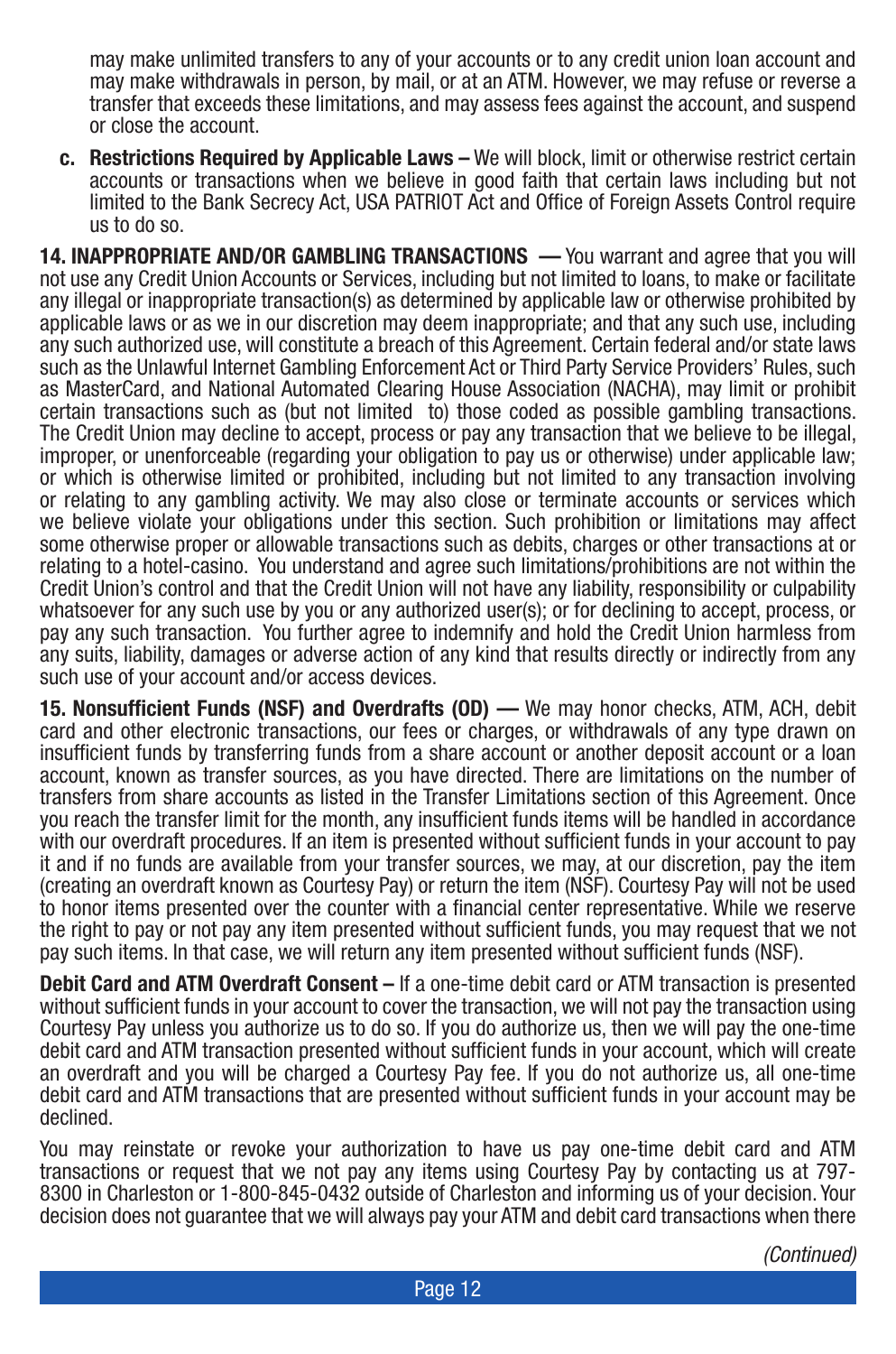are insufficient funds in your account to cover the transaction. We retain the right to pay or not pay any items at our discretion when there is not enough money in your account to cover the transaction according to our Courtesy Pay program. We encourage you to make careful records and practice good account management. This will help you to avoid overdrafts and the resulting fees.

Your account will be subject to a charge, per item, whether paid or returned as set forth in our Schedule. Any item or transaction can be presented for payment multiple times, which is beyond the control of the Credit Union and may further overdraw your account balance. Each presentment will be charged a separate overdraft fee even though it may be for a repeat presentment. Whether or not we pay or return an item of any type overdrawing your account, we may after a period of time, impose a fee on the account for every day the account has a negative balance other than the day the item(s) is (are) presented for payment. Any fees associated with nonsufficient funds, Courtesy Pay, transfers, or negative balances, if any, are set forth in our Schedule.

Except as otherwise agreed in writing, we, by covering one or any overdraft, do not agree to cover overdrafts in the future and may discontinue covering overdrafts at any time. You agree to pay any overdraft amount immediately (within 24 hours of notification or less). We reserve the right to pursue collection of previously dishonored items at any time and charge for services rendered to collect by us or third parties.

**Actual Balances and Available Balances:** In order to manage and understand how transactions are processed, including when fees such as overdraft fees may apply, you understand and agree to the following: Your Actual balance is the total amount of money in your account; it does not take into account outstanding transactions authorized by the accountholder(s). The Actual Balance may not always depict an accurate display of what you may spend without overdrawing your account. Your Available Balance is our most current record of the amount of money in your account available for your use or withdrawal. We use the available balance to authorize your transactions during the day and to pay your transactions in our nightly processing. The Available Balance does not reflect every transaction you have initiated or that we have previously authorized. For example, it may not include the following: (1) outstanding checks and authorized withdrawals, such as recurring debit card and ACH transactions that we have not received for payment; (2) the final amount of a debit card purchase (for example, we may authorize a purchase amount prior to a tip that you add); (3) debit card transactions that have been previously authorized but not sent to us for final payment; (4) pending debit card or ATM card transactions. YOU MAY STILL OVERDRAW YOUR ACCOUNT EVEN THOUGH THE AVAILABLE BALANCE APPEARS TO SHOW THERE ARE SUFFICIENT FUNDS TO COVER A TRANSACTION.

**Note:** Holds placed on your account balance for pending debit card/electronic transactions including gasoline, hotels, car rentals, etc., may reduce your available balance for an amount that may vary from the actual purchase amount, which may or may not be presented for payment. These same holds also reduce the available funds for subsequent purchases. Failing to account for such outstanding items may cause your account to become overdrawn and fees assessed. If your account is closed while any such holds are in effect, these funds that are on hold may not be immediately made available to you upon closing.

**Order of Payments/ How we process (post) transactions to your account –**We may, at our discretion, pay a check or item and execute other transactions on your account in any order we choose. The order in which we process checks and items and execute other transactions on your account may affect the total amount of overdraft fees that may be charged to your account.

When processing items drawn on your account, our policy is to pay them as we receive them, which may not be in the order you make them. We commonly receive items to be processed against your account(s) multiple times per day in presentment files. Each presentment file received commonly contains a large number of a specific type of item (Check, ACH). It is common for each of these presentment files to contain multiple items to be processed against your particular account. In this case, when multiple items are received at once, the items will be paid as follows: ACH credits are posted throughout the day as received, smallest to largest; checks and ACH debits are posted after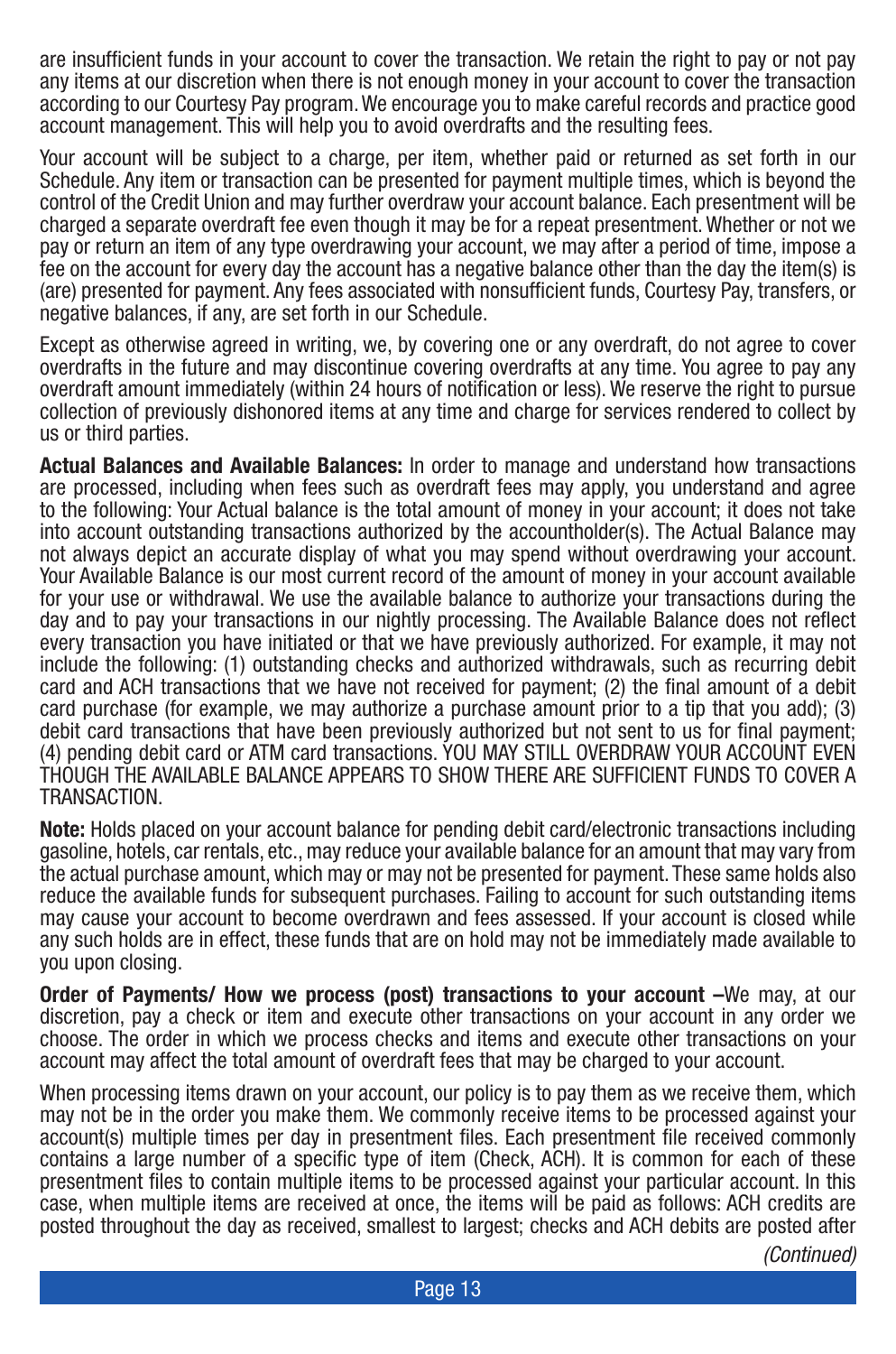hours based on dollar amount, lowest to highest. Any ATM/POS transactions are paid as received and in the order they are presented. Items performed in person such as withdrawals or checks cashed at one of our locations are generally paid at the time they are performed. **Why this is Important to You:** The order in which items are paid is important if there is not enough money in your account to pay all of the items that are presented. Our payment policy may cause your larger, and perhaps more important, items to not be paid first (such as your rent or mortgage payment), but may reduce the amount of overdraft or NSF fees you have to pay if funds are not available to pay all of the items. **Third Parties:** You further understand and agree that we have no control over how the third parties (or entities who process transactions for them) you elect to do business with "code" transactions. For instance, these third parties have full control over the amounts of transactions they may enter per your relationship with them; and they may code transactions as recurring or non-recurring which may affect the payment order of transactions and the application of any overdraft protection or courtesy pay services you have with us. You authorize us to accept transactions based upon the coding submitted by third parties; and that we may rely upon such coding in processing all transactions and services for you.

**16. CREDIT UNION'S RIGHT TO INVESTIGATE —** It is agreed that it is critical to the Credit Union and its members that the Credit Union have full rights to investigate all transactions, methods and means of making transactions to protect its members and the Credit Union. Therefore, it is agreed that upon notification of any claim of error, unauthorized transaction(s) or other notification related to or arising from any transaction(s), methods or means of making transactions the Credit Union shall have full rights of investigation to extend to all persons, means and methods of making transactions. It is expressly agreed that this shall specifically include the right to inspect and scan a member's or users access device(s) including but not limited to computers, tablets, and smartphones; and to report the Credit Union's findings of such investigation to all owners and/or users.

**17. CREDIT UNION LIABILITY** — If we do not properly complete a transaction according to this agreement, we will be liable for your losses or damages not to exceed the amount of the transaction, except as otherwise provided by law. We will not be liable if: (1) your account contains insufficient funds for the transaction; (2) circumstances beyond our control prevent the transaction; (3) your loss is caused by your or another financial institution's negligence; or (4) your account funds are subject to legal process or other claim. We will not be liable for consequential damages, except liability for wrongful dishonor. We exercise ordinary care if our actions or nonactions are consistent with applicable state law, Federal Reserve regulations and operating letters, clearinghouse rules, and general banking practices followed in the area we serve. You grant us the right, in making payments of deposited funds, to rely exclusively on the form of the account and the terms of this account agreement. Any conflict between what you or our employees may say or write will be resolved by reference to this agreement.

**18. INFORMATION ABOUT YOUR ACCOUNTS AND YOU —** We will only disclose information to third parties about your account(s) or about you as permitted in this Agreement; as permitted by any applicable laws; or when we are attempting to collect an obligation owed to us.

**19. NOTICES – NAME OR ADDRESS CHANGES —** You will promptly notify us of any change of address or your name, including your e-mail or other electronic address. In the absence of such notice, any mail, disclosure or notice to you at any address, forwarding address provided to us by the U.S. Postal Service, or e-mail address shown by our records or any communication received from you will be deemed properly addressed; and unless otherwise provided by applicable law, constitute effective delivery of any item we may be required to provide, regardless of actual receipt by you. If we receive notice that the address you have provided to us is not or is no longer correct, or has changed without notice to us, and we attempt to determine your new name or address; then the credit union may, in its discretion: (1) charge a fee as set forth in the Schedule to determine your current address; and/or (2) discontinue sending any statements, notices or other items to you until verifiable information is provided to correct any deficiency under this provision.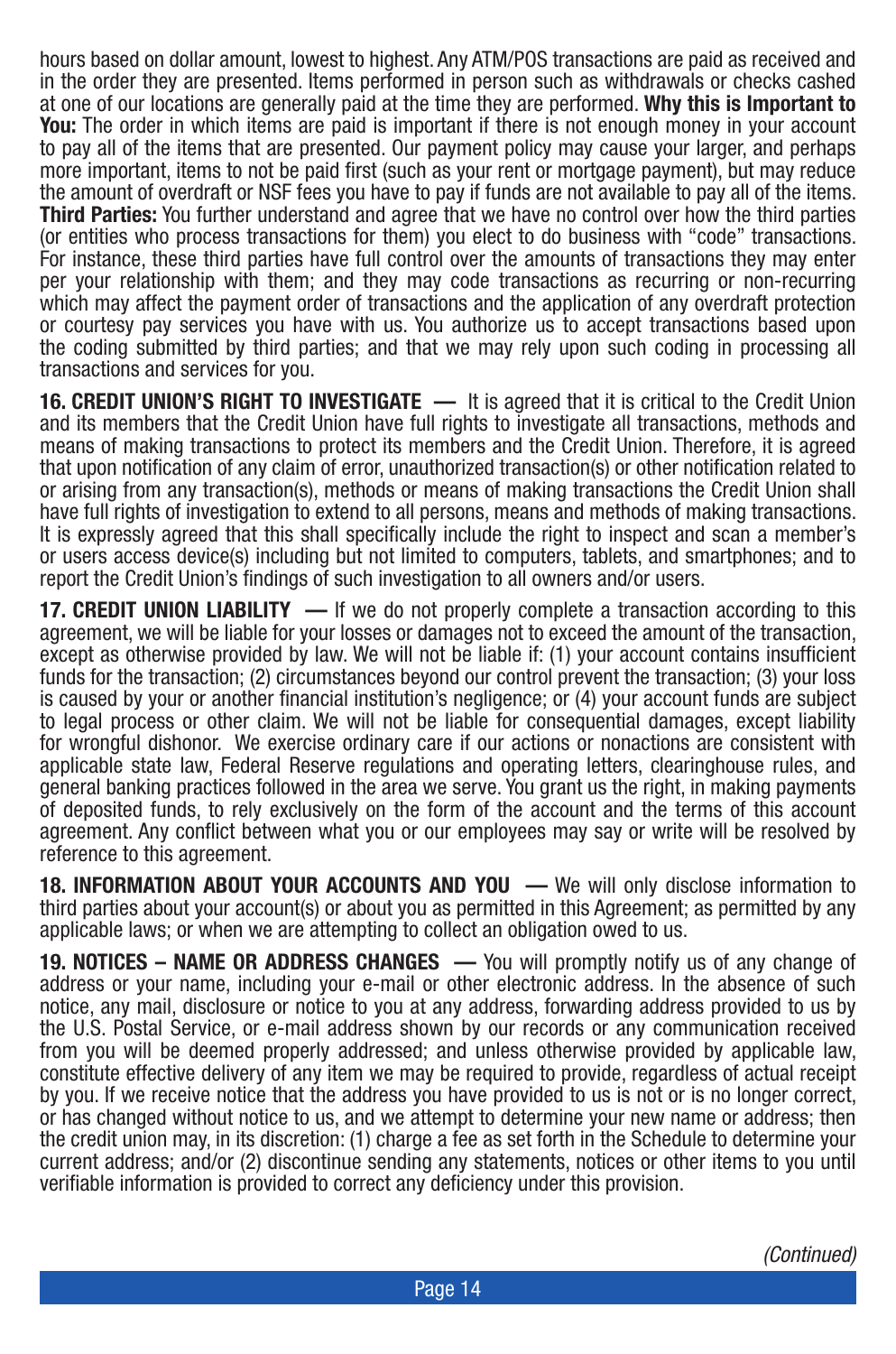**20. STATEMENTS —** If the Credit Union provides a periodic statement for your account(s), you will receive a periodic statement from us, or notice of the availability of your statement describing all activity on your account(s) during the statement period as required by law. If you have a multiple party account we are only required to provide one periodic statement to any of the account owners identified on the Account Card. If provided electronically, you will be sent a notice via e-mail that will direct you to a site where you may access your statement as otherwise agreed. E-mails from us will be sent to the e-mail address provided by any owner. Statements will be provided to the fiduciary upon any trust, custodial or other fiduciary or representative account; and the requirements of this paragraph will be binding on all parties in interest with regard to such accounts pursuant to such delivery. Contact us if you do not receive your regular statement. If you do not receive or have any problem accessing a periodic statement, you agree to notify us in writing within fourteen (14) days of the date that the statement is usually sent or made available by us. If you do not so notify us, you will be deemed to have received the statement for all purposes.

**YOUR DUTY TO EXAMINE AND REPORT PROBLEMS:** AS USED IN THIS SECTION, THE TERM "PROBLEM" MEANS ANY ERROR, ALTERATION, COUNTERFEIT CHECK, OR UNAUTHORIZED TRANSACTION (INCLUDING, BUT NOT LIMITED TO, FORGED OR MISSING SIGNATURES AND EXCLUDING CONSUMER ELECTRONIC BANKING TRANSACTIONS) RELATED TO YOUR ACCOUNT. BECAUSE YOU ARE IN THE BEST POSITION TO DISCOVER ANY PROBLEM, YOU AGREE THAT IT IS YOUR DUTY TO PROMPTLY EXAMINE YOUR STATEMENT AND REPORT TO US ANY PROBLEM ON OR RELATED TO YOUR STATEMENT. YOU AGREE THAT WE WILL NOT BE RESPONSIBLE FOR ANY PROBLEM THAT: (1) YOU DO NOT REPORT TO US IN WRITING WITHIN A REASONABLE TIME NOT TO EXCEED 30 CALENDAR DAYS AFTER WE MAIL THE STATEMENT (OR MAKE THE STATEMENT AVAILABLE) TO YOU; (2) RESULTS FROM A FORGERY, COUNTERFEIT OR ALTERATION SO CLEVER THAT A REASONABLE PERSON CANNOT DETECT IT (FOR EXAMPLE, UNAUTHORIZED CHECKS MADE WITH YOUR FACSIMILE OR OTHER MECHANICAL SIGNATURE DEVICE OR THAT LOOK TO AN AVERAGE PERSON AS IF THEY CONTAIN AN AUTHORIZED SIGNATURE); OR (3) AS OTHERWISE PROVIDED BY LAW OR REGULATION. YOU AGREE THAT THIS 30-DAY PERIOD TO EXAMINE YOUR STATEMENT AND REPORT PROBLEMS TO US ARE WITHOUT REGARD TO OUR LEVEL OF CARE OR THE COMMERCIAL REASONABLENESS OF OUR PRACTICES, AND WITHOUT REGARD TO WHETHER CANCELLED CHECKS ARE SUPPLIED TO YOU.

You agree to waive any rights to recovery you may have against us if you do not provide notice to us in the manner and within the time required by this Agreement. You may not start a legal action against us because of any problem unless: (a) you have given us the above notice and (b) the legal action begins within one year after we send or make your statement available to you. If you make a claim against us in connection with a problem, we reserve the right to conduct a reasonable investigation before re-crediting your account and you agree to fully cooperate in such investigation. Within 30 days of the date of mailing, you agree to complete and return an affidavit of forgery on the form we provide you along with any other information we may request. You further agree to file a police report if we request. If you refuse to sign such an affidavit or fail to return the affidavit and other requested documentation within 30 days of the date we mail it to you, you agree that we may consider the matter resolved and reverse any provisional credit provided. At our sole discretion, we may, but are not obligated to, provisionally credit your account during the investigation for all or a portion of the amount claimed. Any provisional credit to your account may be reversed if you fail to fully cooperate in our investigation or, if as a result of our investigation, we determine that the charge to your account was proper. You agree to pay any fees assessed or accrued against your account during the investigation or that may arise upon reversal of any provisional credit.

Notwithstanding the foregoing, the time period for notifying us or making a claim under the Check 21 Act, with respect to a substitute check or an image of a substitute check that is sent with a statement or that appears on a statement, will be as set forth in the Check 21 Act.

**21. ELECTRONIC RECORDS** — You acknowledge and agree that we may in our discretion store all records electronically; and that we will not retain and have no obligation to retain any original documents for any period of time. This applies to all documentation including but not limited to checks,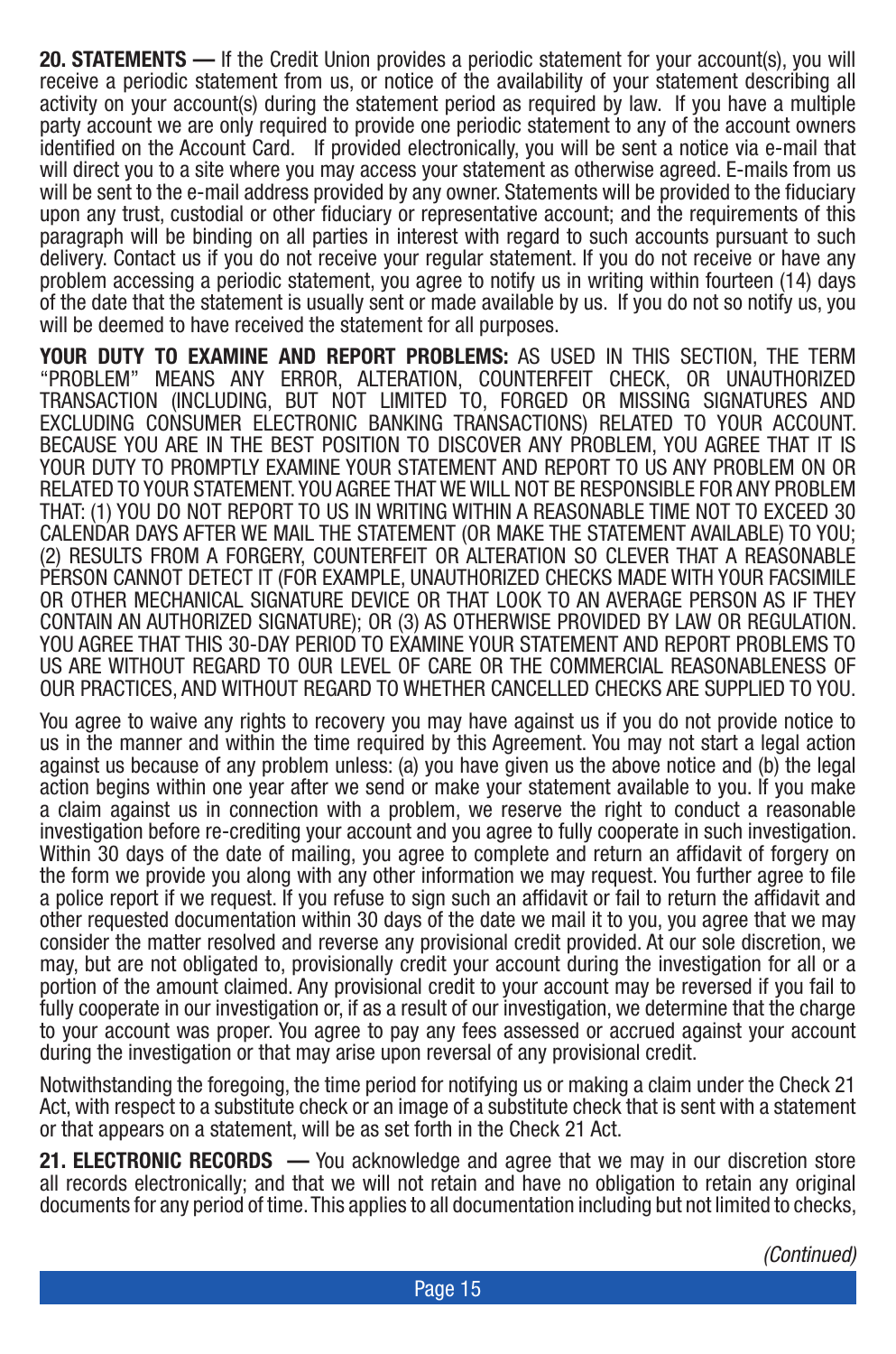transaction records, notes, mortgages, deeds of trust and other loan and/or security documentation. We will routinely destroy all original documentation. We may store records electronically via imaging, scanning, filming or other technology used in the financial services industry for the storage of documentation via internal processes or third-party processors that we approve for these services. You agree that such storage shall be secure, and further agree that such records shall for all purposes be recognized and admissible in evidence or otherwise to prove the agreements, rights and obligations of the parties pursuant to any such records.

**RECORD RETENTION —** We retain documents and records relating to your accounts, services, and transactions in accordance with state and federal recordkeeping requirements and other applicable laws, rules, regulations and industry standards; the time periods established are also set with consideration for providing a reasonable time period in which disputes or future correspondence may be needed. Records beyond their retention dates may be destroyed in the interest of space, cost, and ease of retrieval in a safe and secure manner. The Credit Union will not be responsible for producing or justifying any records which are beyond the established record retention period.

**22. "E-MAIL" AND ELECTRONIC COMMUNICATIONS —** You acknowledge and agree that much of the Internet is considered inherently insecure. Therefore, you agree that we have no liability to you whatsoever for any loss, claim or damages arising or in any way related to our response(s) to any e-mail or other electronic communication, which we in good faith believe you have submitted to us. We have no duty to investigate the validity or to verify any e-mail or other electronic communication; and may respond to an e-mail at either the address provided with the communication, the e-mail address in your Membership Application and Signature Card, or any other application or written communication actually received by us. Any account owner, co-borrower, or authorized user may change the e-mail address for statements or other information from us at any time. The Credit Union may not immediately receive e-mail communications that you send. We reserve the right to require any notices from you be submitted to us in writing, and we may refuse to send certain information through unsecured e-mail communications. You expressly consent and agree to us, our agents or any parties we authorize sending and your receiving any communications hereunder by e-mail or other electronic methods including any offers for Credit Union, affiliate or third party services and/ or products.

**23. SPECIAL ACCOUNT INSTRUCTIONS —** You may request that we facilitate certain trust, will, or court-ordered account arrangements. However, because we do not give legal advice, we cannot counsel you as to which account arrangement most appropriately meets the specific requirements of your trust, will, or court order. For account changes requested by you, or any account owner, such as adding or closing an account or service, we may require the change in writing such as a signed Account Change Card or other method accepted by us.

From time to time you may present us with certain documents that the Credit Union is not a party to (examples include but are not limited to: trust agreements, business operating agreements, court orders such as divorce settlement agreements, etc.). The Credit Union may require such documents for a purpose such as proving the existence of an entity or trust as required by applicable laws. However, the Credit Union is not a party to such agreements and mere possession of these documents does not in any way imply or impute knowledge of the contents of such documents to the Credit Union or its employees.

**24. RIGHT TO REFUSE INSTRUCTIONS/ORDERS —** If you ask us to follow instructions that we believe might expose us to claims, suits, losses, expenses, liabilities, or damages, whether directly or indirectly, we may refuse to follow your instructions or may require a bond or other protections. We may refuse any particular transaction, transaction type, or request when we in good faith believe that the transaction or request (1) may expose the Credit Union to a risk of loss; (2) may involve a fraud or a scam; (3) may be illegal; (4) is not in accordance with any term or condition applicable to the relevant account; (5) may have been requested without proper authority; (6) would violate any applicable provision of any risk control program of the NCUA or applicable rule or regulation of any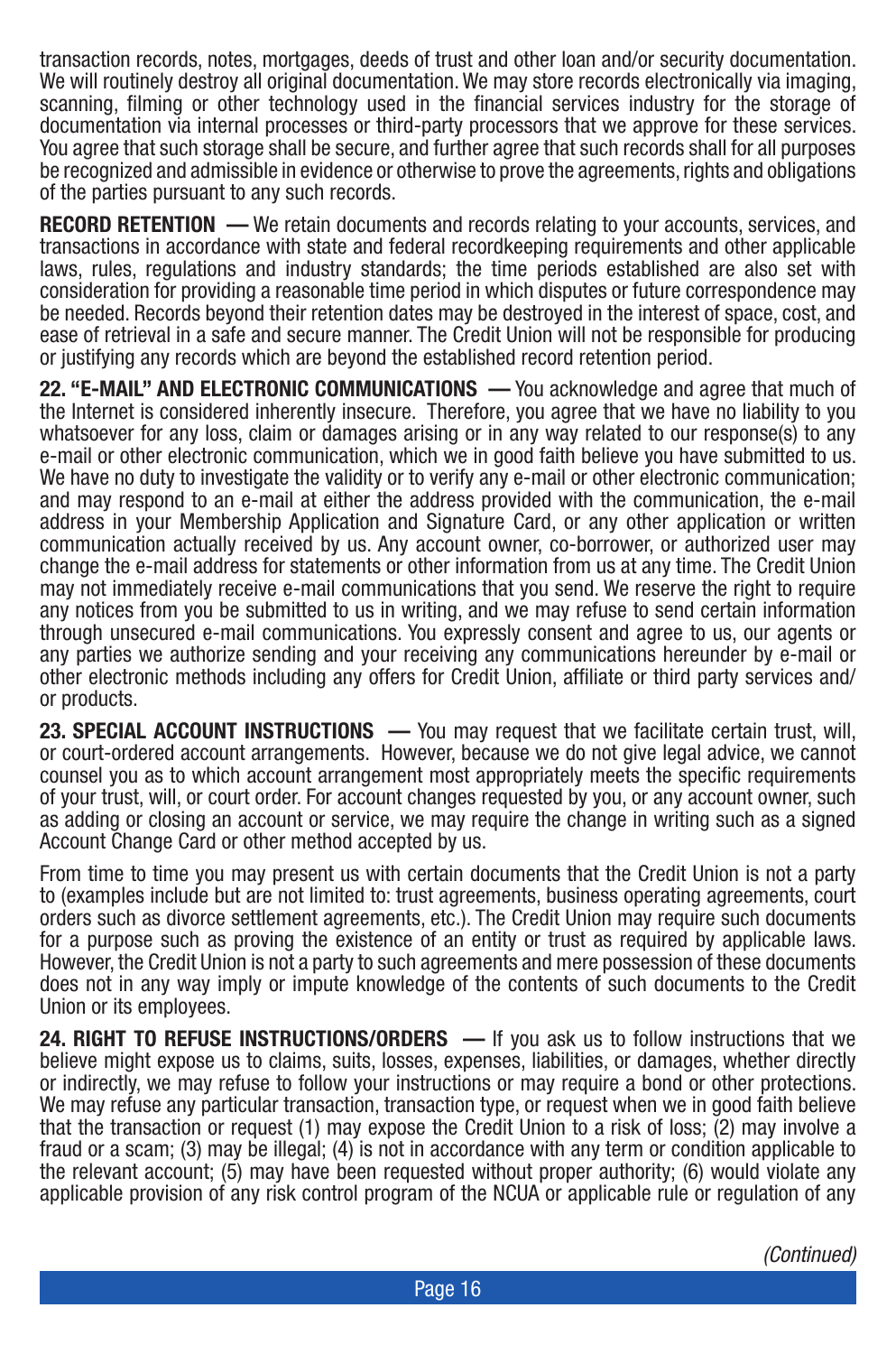other federal or state regulatory authority; (7) is not in accordance with any other requirement of our applicable polices, procedures, or practices; or (8) otherwise not be in the best interest of the Credit Union.

**25. INACTIVE OR DORMANT ACCOUNTS** — If no transactions have been made on your checking account over a period specified in the Schedule, we may classify your account as inactive. If no transactions occur on any of your accounts under the same member number over a period specified in the Schedule, we may classify your account as dormant. Unless prohibited by applicable law, we may charge a service fee set forth on the Schedule for processing your dormant account. To the extent allowed by law, we reserve the right to transfer the account funds to an account payable and to suspend any further account statements. For security purposes, once your account is dormant, you will need to contact us to reactivate the account before the account will be eligible to fund transactions. If a deposit or withdrawal has not been made on the account and we have had no other sufficient contact with you within the period specified by state law, the account will be presumed to be abandoned. Funds in abandoned accounts will be reported and remitted in accordance with state law. Once funds have been turned over to the state, we have no further liability to you for such funds and if you choose to reclaim such funds, you must apply to the appropriate state agency.

Periodically IRA accounts may be reviewed. If there is a low balance and/or no activity within a given period of time, you may be assessed a fee or notified that your IRA will be closed.

**26. TERMINATION OF ACCOUNT —** You may terminate your membership by giving us notice and complying with the policies and procedures of the Credit Union. Termination will not release you from any fees or obligations you owe us, those incurred in the process of closing your accounts or services or your liability on outstanding items or Transactions. You further agree that we can terminate your membership, any account, or service, including any rewards program for cause based on any of the circumstances defined in this Agreement; without notice or further action. We, in our sole discretion, may terminate, limit or restrict, or change the terms, as we in our sole discretion deem appropriate, any of your account(s) or service(s), including but not limited to loan services, access devices, and electronic account access including ATM access, or place a freeze on any sums on deposit with us at any time without notice or require you to close your account(s)/service(s) and apply for a new account(s)/service(s) if: (1) there is a request to change the owners or authorized users; (2) there is a fraud/forgery or unauthorized use committed or reported; (3) there is a dispute as to ownership of any account or sum on deposit; (4) there are any checks that are lost or stolen; (5) there are returned unpaid items, transactions not covered by an overdraft plan agreement (Courtesy Pay) with us or any abuse of any such plan per our assessment thereof; (6) there is any misrepresentation regarding any account(s) or service(s); (7) the credit union incurs any loss, or believes it may incur any loss, relating to any loan(s), account(s) or service(s) you have with us or any legal action between you and the credit union; (8) we believe you have been negligent in protecting any access devices or codes; (9) we deem it necessary to protect the credit union from any risk or loss, or deem it to be in the best interests of the credit union, our members or our employees; (10) you breach any promise under this agreement or any other agreements with us including but not limited to any default or other delinquency with regard to any loan or other agreements; (11) bankruptcy or any other insolvency proceeding is filed by or against you, or if we otherwise deem you to be insolvent or incapable of meeting your obligations to us; (12) you refuse or fail to cooperate as provided in this agreement; (13) you have an account that does not maintain a required par value for a membership account or any balance as to all other accounts; (14) you violate any credit union policy, procedure or standard or any law, regulation or rule; (15) you participate in or facilitate any transactions for another person who is prohibited from making transactions with us pursuant to applicable laws or Credit Union policy/procedure; (16) you make unauthorized posting(s), deface or remove notices or signs on Credit Union premises and/or social media sites without management authorization; (17) you misappropriate Credit Union funds, property, or other material proprietary to the Credit Union; (18) you deliberately or repeatedly violate security procedures or safety rules; (19) you possess, use, or are under the influence of illicit drugs on Credit Union premises; (20) you engage in the use or possession of weapons of any kind on Credit Union premises except for on-duty law enforcement officers or security officers; (21) as outlined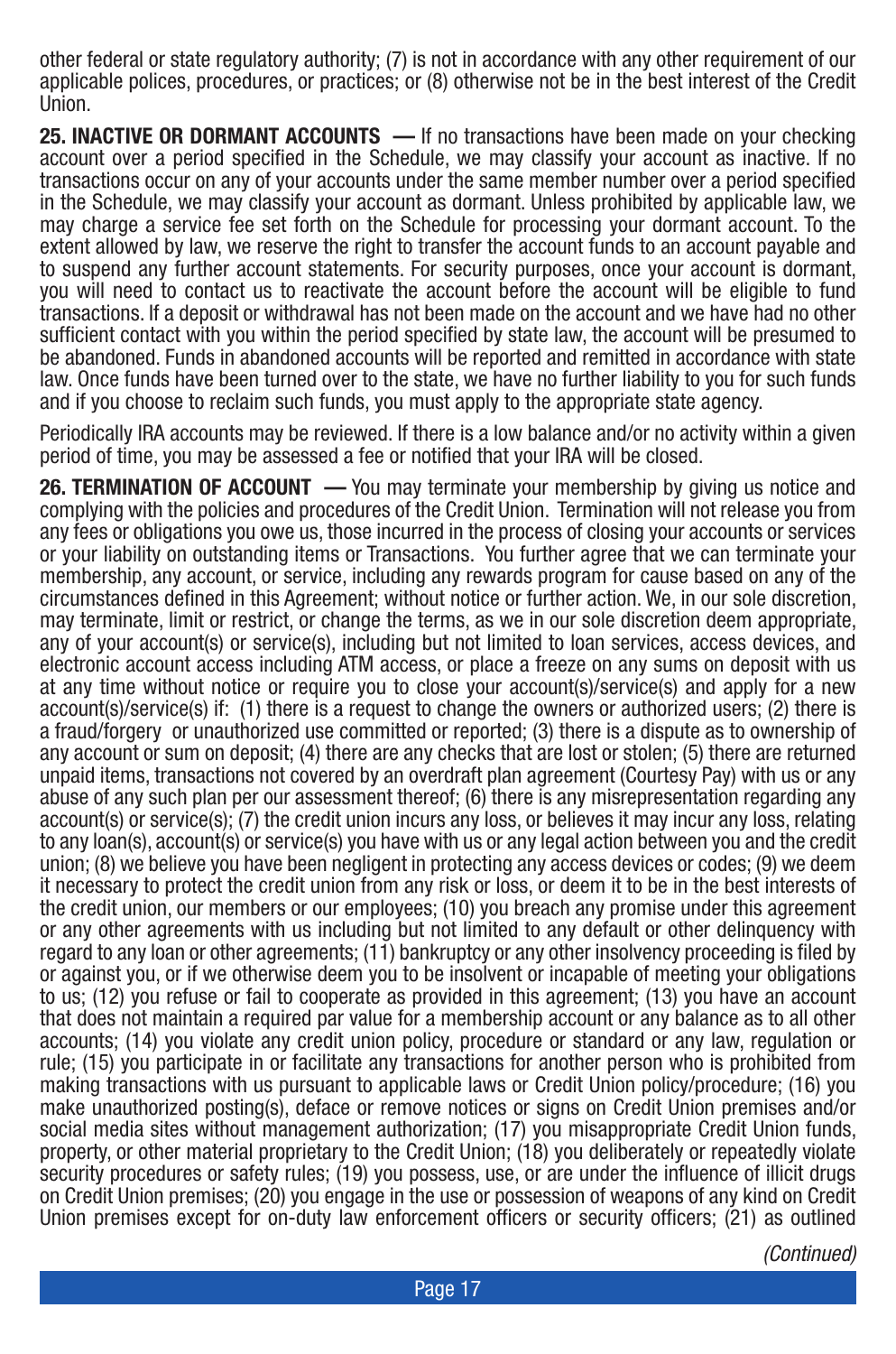in the credit union policy, you act in an inappropriate or disruptive manner as determined by us, such as but not limited to: verbal or physical abuse towards any employee or other member of the credit union; show offensive printed material; or in any way harass an employee or member of the credit union ; (22) you use one or more credit or debit cards to obtain cash and purchasing power we do not believe appropriate, you use such devices to pay credit card balances with the proceeds of other cards, or you use such devices in a manner we determine is primarily intended to abuse a rewards program; (23) any new state, federal, or other country's laws, rules, regulations, or other requirements make it impractical or impossible for us to meet the requirements of such laws, rules, regulations, or other requirements. We, on our own accord, may place a stop payment on any check, item or transaction if we are notified or otherwise reasonably believe that any of the foregoing circumstances have occurred. If you do not accept any deposit or part of a deposit that we attempt to return after termination, then such deposit will no longer earn dividends. You may terminate an individual account at any time by notifying us in writing. We have the right to require the written consent of all parties to a joint account for termination. Club accounts may be terminated if deposits are not made within certain time periods in successive periods. We are not responsible for any check, withdrawal, item or transaction after your account is terminated. However, if we pay any item after termination, you agree to reimburse us upon demand. **Joint Accounts or Services.** If our application of the Credit Union's policies or the above remedies affects any accounts or services with multiple parties, we may require (1) the party to whom the restrictions or termination is applied be removed; (2) the account be closed and then a new account may be reopened absent the affected party; or (3) the restrictions may be applied to the account or service. The Credit Union has no obligation to provide any specific information regarding the basis for taking action under this section to any other owners or parties. **Duty to Cooperate.** You have a duty to cooperate with us, and any law enforcement or government agent or agency with regard to any claim of fraud, forgery, unauthorized access or any other adverse claim(s). **Surrender of Ownership or other status:** You understand and agree that voluntary surrender or other legal termination of ownership, rights, or other status with regard to any account(s) shall terminate all relationships and our obligations to you. This will include, but is not limited to, the termination of all rights to information and/or documentation of any type after the date of surrender.

**27. DEATH OF ACCOUNT OWNER —** We may continue to honor all transfer orders, withdrawals, deposits and other transactions on an account until we are notified of a member's death. Once we are notified of a member's death, we may pay checks or honor other payments or transfer orders authorized by the deceased member for a period of twenty (20) days after that date unless we receive instructions from any person claiming an interest in the account to stop payment on the checks or other items. We may require anyone claiming a deceased owner's account funds to indemnify us for any losses resulting from our honoring that claim. This agreement will be binding upon any heirs or legal representatives of any account owner.

**28. LEGAL PROCESS** — Should we receive any legal process, including any summons, order, injunction, execution, distraint, levy, or lien, or other adverse claim which in the credit union's opinion affects your account(s); or if there is a dispute between any person(s) and/or private or government organization over an account; or if we are uncertain who is entitled to access an account or funds in an account; we may, at our option and without liability, refuse to honor orders to pay or withdraw sums from the account(s) and either hold the balance in the subject account(s) until the process or adverse claim is disposed of to the credit union's satisfaction, pay the balance over to the source of the process; or comply with any specifically applicable laws in addressing the Process. We may also refuse to allow a withdrawal if there is a dispute between owners about the account or if the account secures any obligations owed to the credit union. Any expenses or attorney fees we incur researching or responding to legal process may be charged against your account without notice, unless prohibited by law. Any process or adverse claim is subordinate to our lien and security interest in all funds in your account(s).

To protect your and our interests with any "claim," "dispute," or "instruction" if we need to seek legal or other professional advice to review or assess any actions or other claims that affect your accounts;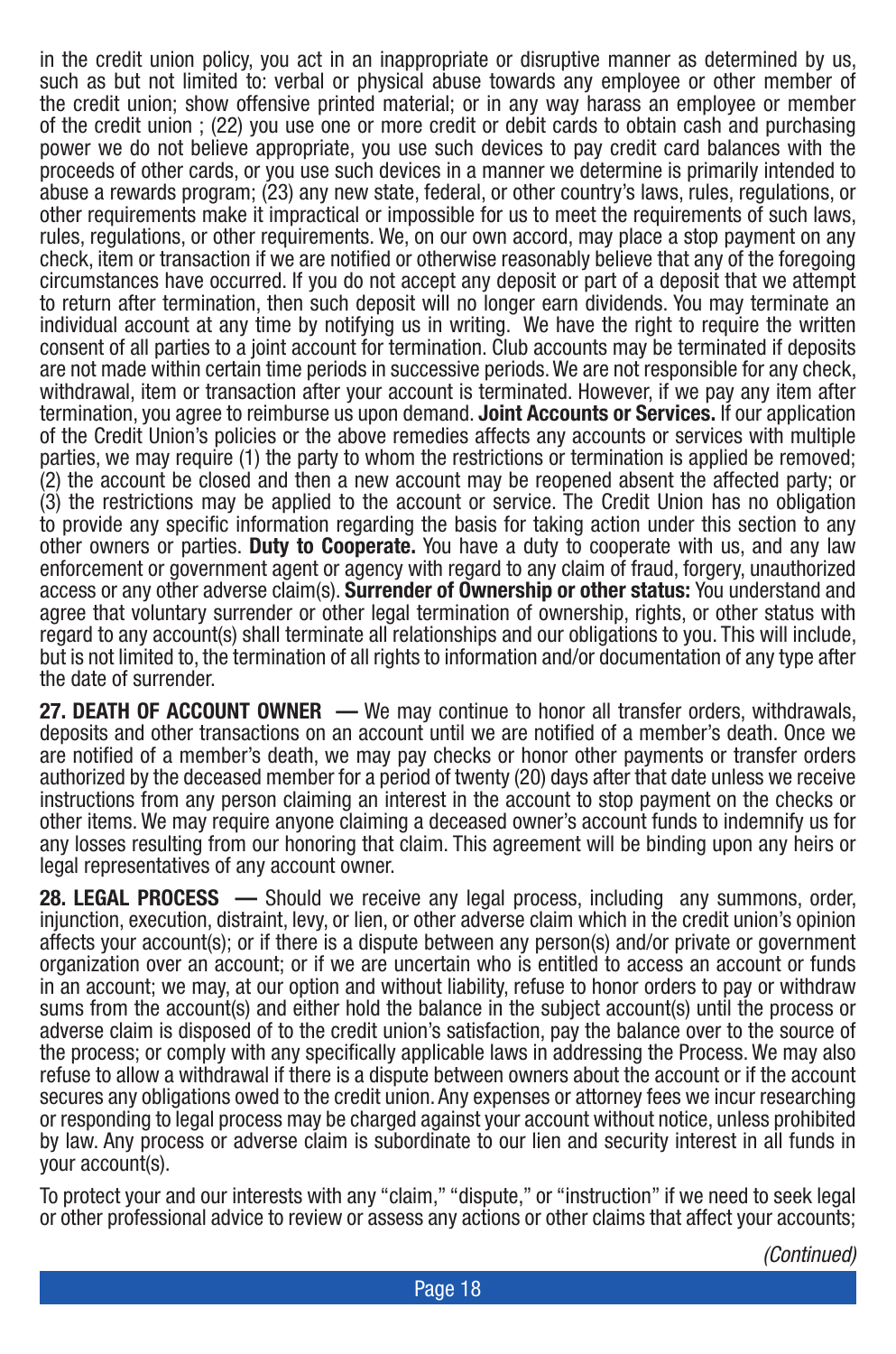or to bring any legal action to protect the rights addressed in this Agreement, you agree to pay all costs and expenses, including reasonable attorney fees and court costs, incurred by us. You further agree that all such costs and expenses may be deducted from your accounts, and that you will be responsible for any additional amount owed according to the terms of this Agreement. Alternatively, in the event of a dispute or uncertainty over who is entitled to access an account or the funds in an account, at our discretion we may deposit the funds in an account with a court and ask the court to resolve the dispute or uncertainty over who is entitled to the funds. In such instances, we may deduct our attorney fees and court costs from the funds in the account to be deposited with the court.

**29. SEVERABILITY —** If a court holds any portion of this agreement to be invalid or unenforceable, the remainder of this agreement shall not be invalid or unenforceable and will continue in full force and effect. All headings are intended for reference only and are not to be construed as part of the agreement.

**30. ENFORCEMENT —** You are liable to us for any losses, costs or expenses we incur resulting from your failure to follow this Agreement. You authorize us to deduct any such losses, costs or expenses from your account without prior notice to you. If we bring a legal action to collect any amount due under or to enforce this agreement, we shall be entitled, subject to applicable law, to payment of reasonable attorney's fees and costs, including fees on any appeal, bankruptcy proceedings, and any post-judgment collection actions. We reserve the right to waive enforcement of any of the terms set forth in this Agreement regarding any Transaction or series of Transactions. Any such waiver will not affect our right to enforce any of our rights with respect to any owner, user or other applicable person/ party; or to enforce any of our rights with respect to other Transactions. Any such waiver shall not modify the terms and conditions of this Agreement.

**31. GOVERNING LAW —** This agreement is governed by the credit union's bylaws, federal laws and regulations, the laws, including applicable principles of contract law, and regulations of the state of South Carolina, and local clearinghouse rules, as amended from time to time. As permitted by applicable law, you agree that any legal action regarding this Agreement shall be brought in the county in which the credit union is located. Our web site and the electronic services that we provide (excluding linked sites) are controlled by the Credit Union from its principal offices noted in the Schedule. While you may choose to access our web site and electronic services from other locations, we make no representation that any information, materials, or functions included in our web site or via our electronic service are appropriate or authorized for use in other jurisdictions. Your access from other locations is made on your own initiative; and you are solely responsible for compliance with any applicable local laws and regulations.

**32. NOTICE OF BINDING ARBITRATION AGREEMENT; RESOLVING CLAIMS: —** You and the Credit Union agree to attempt to informally settle any disputes affecting our accounts which might arise under this *Agreement*. If that cannot be done, you and the Credit Union agree that any dispute affecting your accounts and /or services and arising out of or relating to this *Agreement* will be resolved by **BINDING ARBITRATION** administered by the American Arbitration Association in accordance with its Commercial Dispute Resolution Procedures and Supplementary Procedures for Consumer-Related Disputes. You thus GIVE UP YOUR RIGHT TO GO TO COURT to assert or defend your rights under this *Agreement* (EXCEPT for matters that may be taken to SMALL CLAIMS COURT). Your rights will be determined by a NEUTRAL ARBITRATOR and NOT a judge or jury. You are entitled to a **FAIR HEARING**, BUT the arbitration procedures are **SIMPLER AND MORE LIMITED** THAN RULES APPLICABLE IN COURT. Arbitrator decisions are as enforceable as any court order and are subject to **VERY LIMITED REVIEW** BY A COURT. The place of arbitration shall be South Carolina. FOR MORE DETAILS, check the American Arbitration Association's website, www.adr.org, OR call the American Arbitration Association's Customer Service telephone number at (800) 778-7879. Please note that any debt or loan obligation you may have with us is not subject to this arbitration agreement, unless expressly agreed to separately as a part of such other agreements or obligations.

These arbitration provisions shall survive closure of your account or termination of all business with us. Arbitration can only decide our or your dispute and cannot consolidate or join claims of other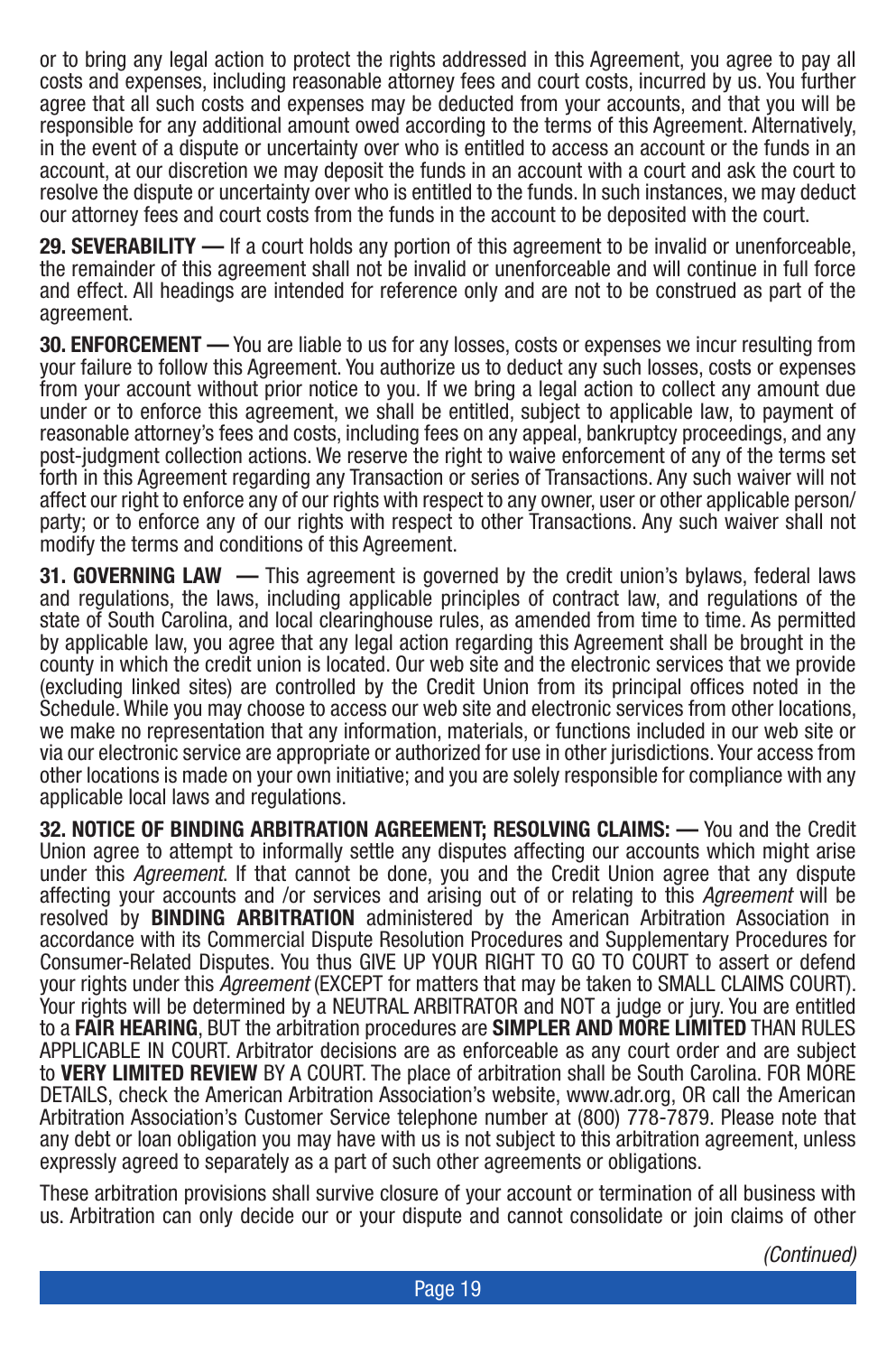persons who may have similar claims. There will be no authority or right for any disputes to be arbitrated on a class action basis or any other form of representative basis.

**"Claim,"** as used in this section, means any claim, dispute, or controversy (whether under a statute, in contract, tort, or otherwise, and whether for money damages, penalties, or declaratory or equitable relief) by either you or the Credit Union against the other; or against any employee, agent, or volunteer of the other; arising from or relating in any way to this Agreement or any Agreements to which this Agreement apply, in any manner (including any renewals, extensions, or modifications) or any relationships between us.

THE FOLLOWING SECTIONS APPLY ONLY TO THE EXTENT THERE IS AN EXPRESSLY APPLICABLE LAW OR JUDICIAL RULING THAT EXPRESSLY PREVENTS THE USE OF ARBITRATION AS THE METHOD OF DISPUTE RESOLUTION; OR IN ANY CASE WHERE A NON-ARBITRATION PROCESS IS USED AS THE METHOD OF DISPUTE RESOLUTION BY THE AGREEMENT OF THE PARTIES, OR WHERE ARBITRATION IS EXPRESSLY EXCLUDED FROM ARBITRATION PURSUANT TO THE JURISDICTION LIMITS STATED IN THIS AGREEMENT.

If Arbitration is deemed invalid or unenforceable, or if the parties both agree to a non-arbitration process as the method of dispute resolution, then the parties agree that the following terms and conditions shall apply:

#### JURY TRIAL AND CLASS ACTION WAIVER

AS PERMITTED BY LAW, YOU AND WE AGREE AND UNDERSTAND THAT YOU AND WE BOTH GIVE UP THE RIGHT TO TRIAL BY JURY. THIS IS A JURY TRIAL WAIVER.

AS PERMITTED BY LAW, YOU AND WE AGREE AND UNDERSTAND THAT YOU AND WE BOTH AGREE THAT WE ARE PRECLUDED FROM PARTICIPATING IN OR BEING REPRESENTED IN ANY CLASS ACTION; OR JOINING OR CONSOLIDATING THE CLAIMS OF OTHER PERSONS. THIS IS A CLASS ACTION WAIVER.

You and we both agree that all Claims will be resolved in court by a judge without a jury trial, as permitted by law. However, if permitted by law, then instead of a trial by judge without a jury trial, any claim(s) will be sent to a judicial reference to be heard by a neutral individual ("referee") which remains in the court system subject to the same rules of procedure, discovery, evidence, and appeal. The judicial referee will generally be an active or retired judge or attorney with 10 or more years of experience, chosen by mutual agreement between you and the Credit Union. If we are unable to agree on a judicial referee, then the referee will be appointed according to the procedure for appointment under applicable law. The judicial referee will decide questions of law and fact, and will resolve the Claim. Judicial reference will be governed by applicable laws of the state having jurisdiction of any Claim. If permitted by law, the referee is empowered to provide all temporary or provisional remedies and rule on any motion that would be authorized in pretrial or trial proceedings in court. The decision that results from the decision of the referee will be entered as a judgment in the court that appointed the referee. You and the Credit Union both reserve the right to seek appellate review of any judgment or order to the same extent permitted in a court of law.

Regardless of any other provisions in this Agreement, you and we agree that the validity and effect of the jury trial and class action waiver may be determined only by a court or judicial referee. You and we both have the right to appeal any limitation or invalidation of these waivers.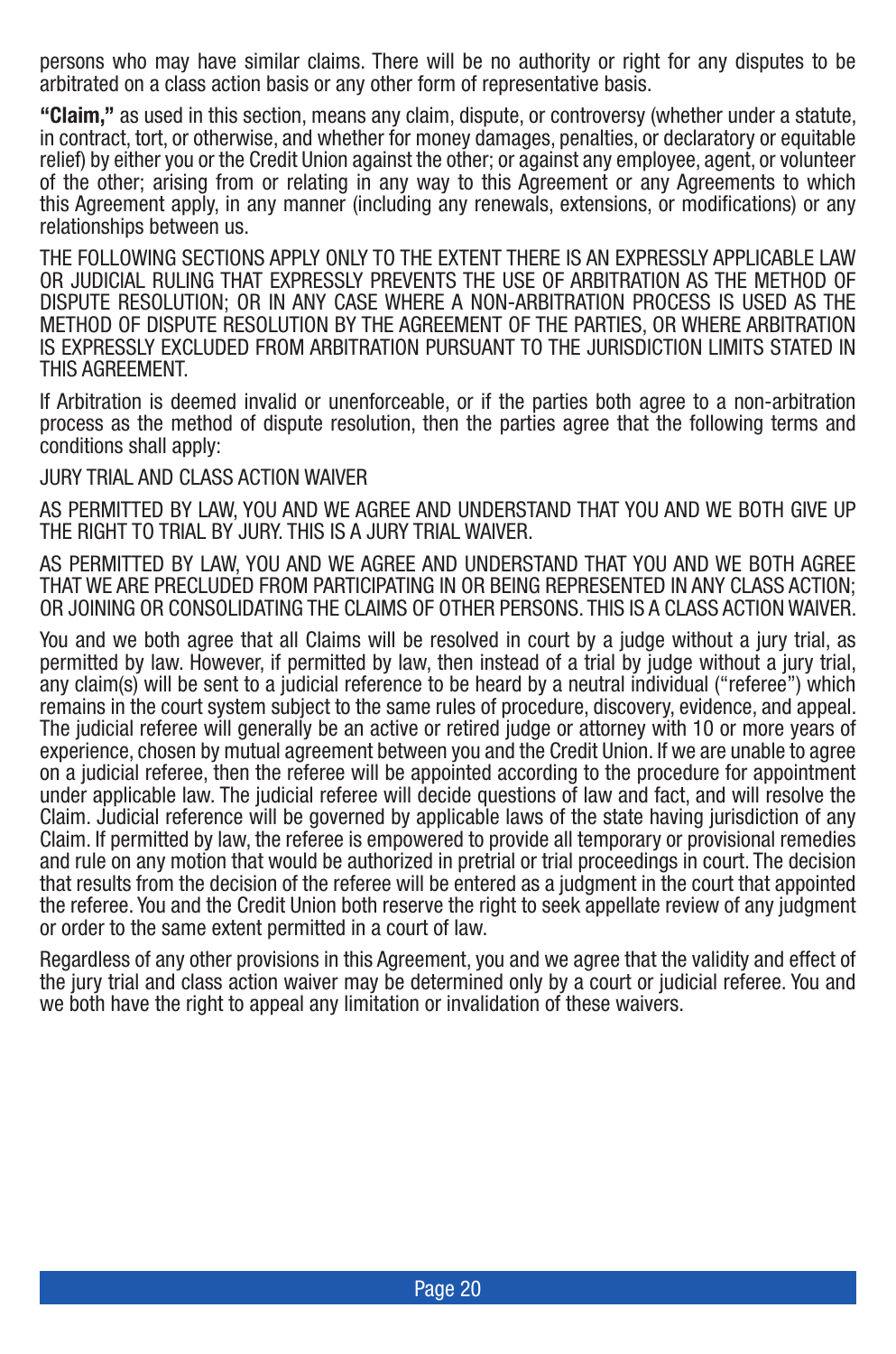#### **Regulation CC - Funds Availability Policy**

This disclosure describes your ability to withdraw funds at South Carolina Federal Credit Union. It only applies to the availability of funds in transaction accounts. The credit union reserves the right to delay the availability of funds deposited to accounts that appear to be suspicious or that are not transaction accounts for periods longer than those disclosed in this policy. Please ask us if you have a question about which accounts are affected by this policy.

**Important Note: The amounts stated in this Funds Availability Policy are adjusted pursuant to applicable federal laws every five years, with the first adjustment being effective July 1, 2020. The amounts that can adjust are (1) the amounts that must be made available to you immediately; (2) the amounts we must make available to you immediately if we choose to delay availability for an extra day; and (3) the amounts of large deposits and the amounts subject to the special rules for new accounts as addressed below. To determine the actual amount in effect at any specified time, please refer to the Rate and Fee Schedule.**

**1. GENERAL POLICY —** Our policy is to make funds from your cash and check deposits available to you on the same business day that we receive your deposit. Electronic direct deposits will be available on the day we receive the deposit. Once they are available, you can withdraw the funds in cash and we will use the funds to pay checks that you have written. For determining the availability of your deposits, every day is a business day, except Saturdays, Sundays, and federal holidays. If you make a deposit before 5:00 p.m. on a business day that we are open, we will consider that day to be the day of your deposit. However, if you make a deposit after 5:00 p.m. or on a day we are not open, we will consider that the deposit was made on the next business day we are open.

**2. RESERVATION OF RIGHT TO HOLD —** In some cases, we will not make all of the funds that you deposit by check available to you on the same business day that we receive your deposit. Funds may not be available until the second (2nd) business day after the day of your deposit. However, the first \$200.00 of your deposit will be available on the first (1st) business day after the day of your deposit. If we are not going to make all of the funds from your deposit available on the same business day, we will notify you at the time you make your deposit. We will also tell you when the funds will be available. If your deposit is not made directly to one of our employees, or if we decide to take this action after you have left the premises, we will mail you the notice by the next business day after we receive your deposit. If you will need the funds from a deposit right away, you should ask us when the funds will be available.

**3. LONGER DELAYS MAY APPLY —** We may delay your ability to withdraw funds deposited by check into your account an additional number of days for these reasons:

- We believe a check you deposit will not be paid.
- You deposit checks totaling more than \$5,000 on any one day ("large deposits").
- You deposit a check that has been returned unpaid.
- You have overdrawn your account repeatedly in the last six (6) months.
- There is an emergency, such as failure of communications or computer equipment.

We will notify you if we delay your ability to withdraw funds for any of these reasons, and we will tell you when the funds will be available. They will generally be available no later than the seventh (7th) business day after the day of your deposit.

**4. SPECIAL RULES FOR NEW ACCOUNTS —** If you are a new member, we reserve the right to apply the following special rules during the first thirty (30) days your account is open.

Funds from electronic direct deposits to your account will be available on the day we receive the deposit. Funds from deposits of cash, wire transfers, and the first \$5,000 of a day's total deposits of cashier's, certified, teller's, traveler's, and federal, state, and local government checks will be available

*(Continued)*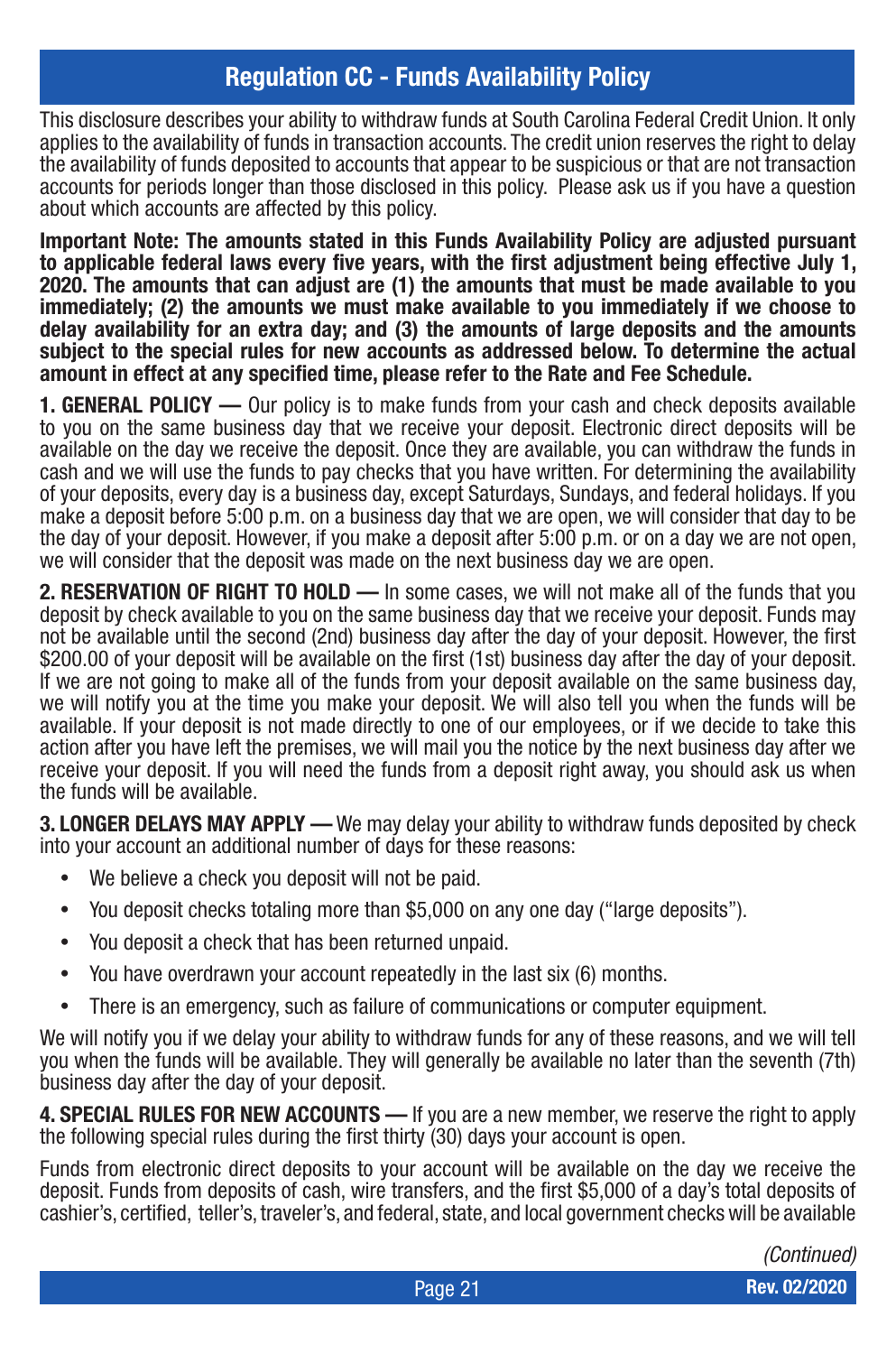on the next business day after the day of your deposit if the deposit meets certain conditions. For example, the checks must be payable to you. The excess over \$5,000 will be available on the ninth (9th) business day after the day of your deposit. If your deposit of these checks (other than a U.S. Treasury check) is not made in person to one of our employees, the first \$5,000 will not be available until the second (2nd) business day after the day of your deposit. Funds from all other check deposits will be available on the seventh (7th) business day after the day of your deposit.

**5. DEPOSITS AT AUTOMATED TELLER MACHINES —** Our Machines. If you make a deposit at an ATM identified as a South Carolina Federal Credit Union machine, your deposit will generally be available on the first business day after the day of deposit.

**6. FOREIGN CHECKS —** Checks drawn on financial institutions located outside the US cannot be processed the same as checks drawn on US financial institutions. Foreign checks are exempt from the policies outlined in this disclosure. Generally, the availability of funds for deposit of foreign checks will be delayed for the time it takes us to collect the funds from the financial institutions upon which it is drawn. Foreign checks with no routing numbers and payable in foreign currency are not accepted for deposit. These items must be sent as a collection item. Foreign checks payable through a US bank with routing numbers and payable in US dollars may be available the next day.

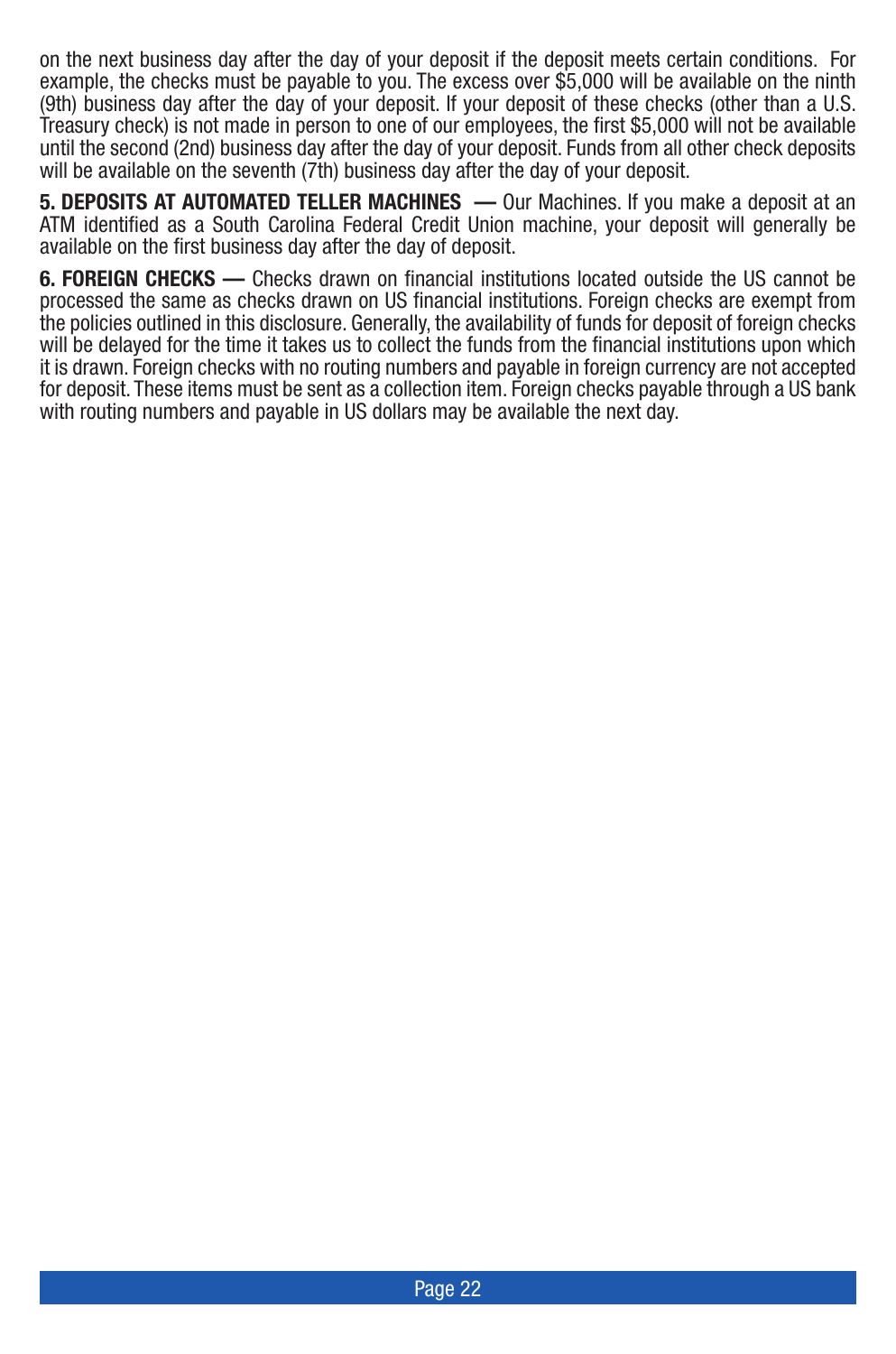#### **Regulation E - Electronic Funds Transfer Agreement/Disclosure**

The following are types of Electronic Funds Transfers we may offer now or in the future, not all of which may apply to your account. Please read this disclosure carefully because it tells you your rights and obligations for the transactions listed. By signing a Membership Application or account card for EFT services, signing your card, or using any service, each of you, jointly and severally, agree to the terms and conditions in this agreement and any amendments for the EFT services offered. When you enroll in online or mobile banking or other services, we will provide you the applicable agreements that govern the use of those services. You agree that these terms shall apply to those other services except where those other agreements expressly provide other or contrary terms.

**1. MASTERCARD DEBIT CARD —** You agree that you will not use your card for any transaction that is illegal under applicable federal, state, or local law including using your card to initiate any type of gambling transaction. Funds to cover your card signature based transactions will be deducted from your checking account. For one-time debit transactions, you must consent to the Credit Union's overdraft protection plan (Courtesy Pay) in order for the transaction amount to be covered under the plan. Without your consent, the Credit Union may not authorize and pay an overdraft resulting from these types of transactions. Refer to the Nonsufficient Funds (NSF) and Overdrafts (OD) section of this Agreement.

You may use your card and personal identification number (PIN) in automated teller machines of the credit union and such other machines or facilities as the credit union may designate. At the present time, you may also use your card to:

- Make deposits (credit union machines only), withdrawals, transfer funds to and from, and obtain balance information on your Savings and Checking accounts.
- Make point-of-sale (POS) transactions with your card for signature based and with your personal identification number (PIN) to purchase goods or services at merchants that accept MasterCard.
- Order goods or services by mail, or telephone, or over the Internet from places that accept MasterCard. These purchases may require you to provide card number security information before you will be permitted to complete the transaction.

The following limitations on the frequency and amount of MasterCard Debit Card transactions may apply:

- You may make a maximum of twenty (20) point of sale transactions per day, four (4) of which may be made by ATM withdrawal.
- Transaction amounts are limited to the amount in your account. POS transactions have a maximum limit per transaction for any one (1) day.
- You may withdraw up to a maximum of \$510 in any one (1) day from an ATM machine, if there are sufficient funds in your account. For ATMs not owned by the credit union, other limitations may apply.
- You may transfer up to the available balance in your accounts at the time of the transfer.
- See Section 12 for transaction limitations that may apply.

**2. PHONE BANKING (AUDIO RESPONSE) —** For Phone Banking audio response access service for your accounts, a separate PIN will be assigned to you, which then can be personalized. You must use your PIN along with your account number to access your accounts. At the present time you may use the audio response access service to:

Transfer funds from your Savings, Checking, Money Market, and Personal Access Line and Home Equity Line of Credit accounts.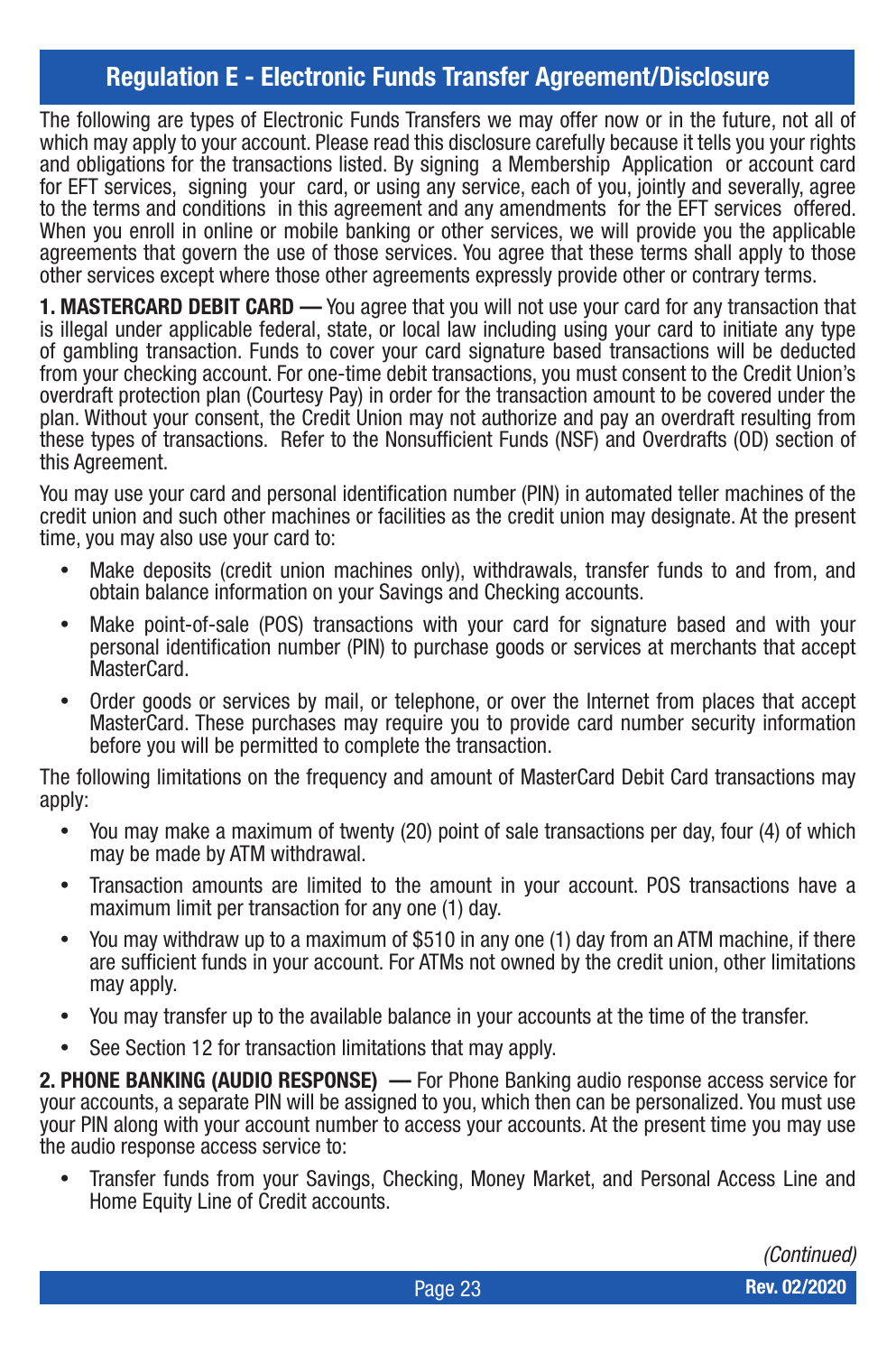- Obtain balance information for your Savings, Checking, all other deposit accounts offered, and loans.
- Make loan payments from your Savings, Checking and Money Market accounts.
- Make a transfer using a South Carolina Federal credit card. We may also allow transfers to any savings or checking account.
- Determine if a particular item has cleared.
- Verify the last date and amount of your payroll deposit, current savings and investment rates, credit card and payment information.

Your accounts can be accessed by Phone Banking via a touch-tone telephone. Phone Banking will be available for your convenience twenty-four (24) hours per day. This service may be interrupted for a short time each day for data processing.

- There is no limit to the number of inquiries; however, there are limits on the number of transactions and per transaction dollar amounts that you may make in any one (1) day.
- See Section 12 for transaction limitations that may apply.

The credit union may set other limits on the amount of any transaction, and you will be notified of those limits. The service will discontinue if no transaction is entered after numerous unsuccessful attempts to enter a transaction, and there may be limits on the duration of each telephone call.

#### **3. PREAUTHORIZED EFTS —**

- Direct Deposit. Upon instruction of (i) your employer or (ii) the Treasury Department or (iii) other financial institutions, the credit union will accept direct deposits of your paycheck or federal recurring payments, such as Social Security, to your account(s).
- **Preauthorized Debits.** Upon instruction, we will pay certain recurring transactions from your Checking account. See Section 12 for transaction limitations that may apply.
- **Stop Payment Rights.** If you have arranged in advance to make electronic funds transfers out of your account(s) for money you owe others, you may stop payment of preauthorized transfers from your account. You must notify us at least three business days before the transfer is scheduled to occur. We may require you to put your request in writing and forward it to us within 14 days after you notify us orally. You understand that the exact information is necessary for the credit union's computer to identify the item. If we receive incorrect or incomplete information, we will not be responsible for failing to stop payment on the item. If the stop payment order is not received in time for us to act upon the order, we will not be liable to you or to any other party for payment of the item. If we recredit your account after paying an item over a valid and timely stop payment order, you agree to sign a statement describing the dispute with the payee, to transfer to us all of your rights against the payee or other holders of the item and assist us in any legal action.
- **Notice of Varying Amounts.** If these regular payments may vary in amount, the person you are going to pay is required to tell you, ten (10) days before each payment, when it will be made and how much it will be. You may choose instead to get this notice only when the payment would differ by more than a certain amount from the previous payment or when the amount would fall outside certain limits that you set.
- **Liability for Failure to Stop Payment of Preauthorized Transfers.** If you order us to stop payment of a preauthorized transfer three (3) business days or more before the transfer is scheduled, and we do not do so, we will be liable for your losses or damages.

**4. REMITTANCE TRANSFERS –** The term remittance transfer typically describes an electronic transaction where a consumer sends funds to a recipient (consumer or organization) in another country. Remittance transfers may include international wire transfers, international western union transfers, etc.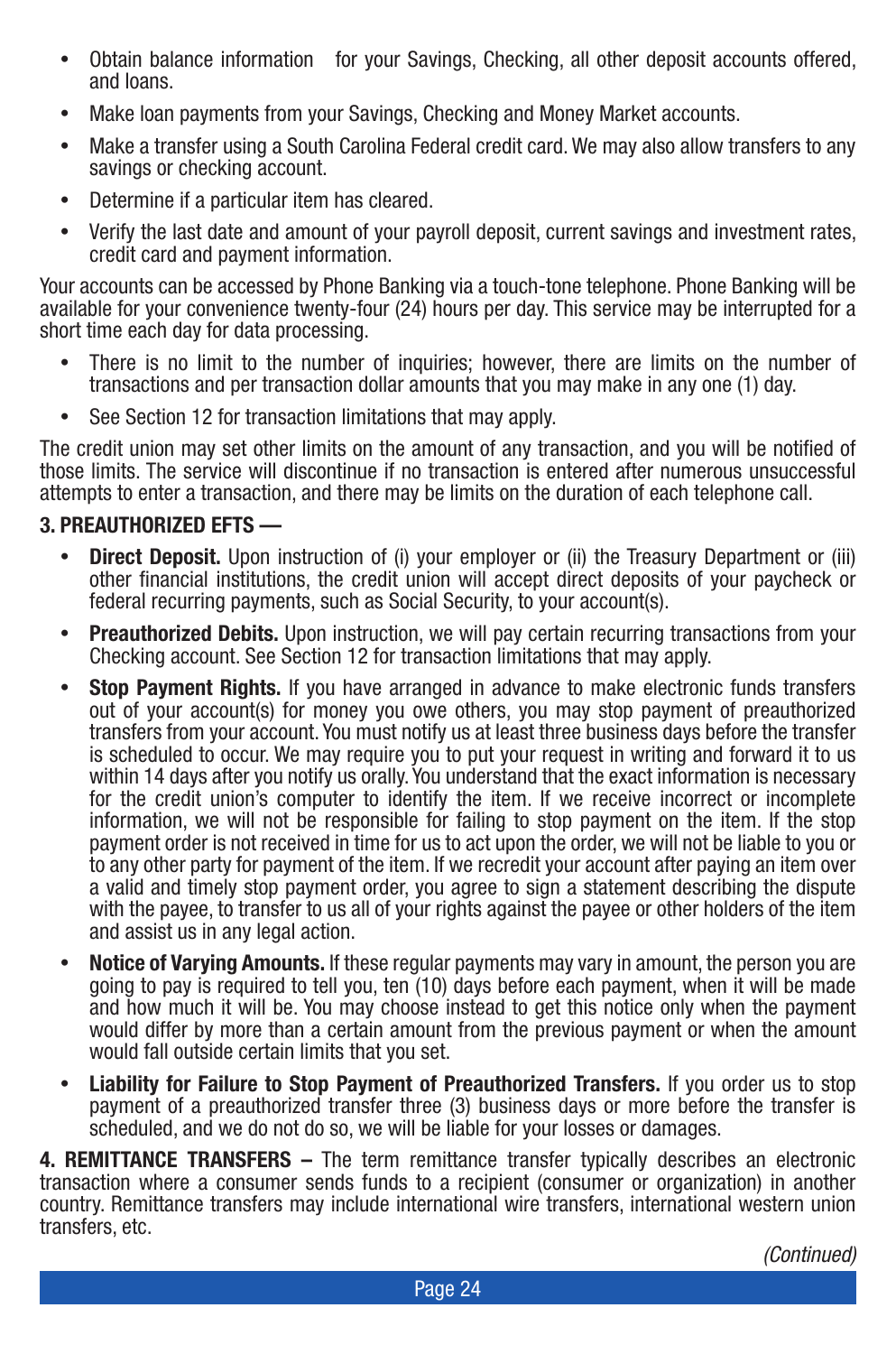**If you want to cancel a remittance transfer** – You have the right to cancel a remittance transfer and obtain a refund of all funds paid to us, including any fees. In order to cancel, you must contact us at the phone number listed below in the Errors or Questions about Transactions section within 30 minutes of payment for the remittance transfer. When you contact us, you must provide us with information to help us identify the transfer you wish to cancel, including the amount and location where the funds were sent. We will refund your money within three (3) business days of your request to cancel a transfer as long as the funds have not already been picked up or deposited into a recipient's account Any request for cancellation is subject to applicable security procedure(s). We shall have no liability if such cancellation is not effected. Furthermore, you shall be solely liable for any and all damages arising or related to any cancellation; and agree to indemnify and hold us harmless from any and all liabilities, costs, and expenses we may incur in attempting to cancel any transfer.

**5. ONLINE BANKING —** For Online Banking access, you will need your account number, drivers' license number, and Social Security Number. Upon initial login, you will be prompted to update your user name and password. For security purposes, there are other authentication requirements necessary based on account access and transaction activity as outlined in the Online Services Agreement. At the present time, you may use the Online Banking Internet access service to:

- Transfer funds from your Savings, Checking and Money Market accounts, and between other South Carolina Federal accounts where you have requested cross account access.
- Obtain balance information for your Savings, Checking, all other deposit accounts offered, and loans.
- Make Ioan payments from your Savings, Checking and Money Market accounts.
- Access your Personal Access Line or Home Equity Line of Credit account

Your accounts can be accessed through Online Banking via personal computer or other web enabled device, such as a smart phone or tablet. Online Banking service will be available for your convenience twenty-four (24) hours per day. This service may be interrupted for a short time each day for data processing. The service will discontinue if no transaction is entered after numerous unsuccessful attempts to enter a transaction, and there may be limits on the duration of each access.

- There is no limit to the number of inquiries; however, there are limits on the number of transactions and per transaction dollar amounts that you may make in any one (1) day.
- Limitations for inactivity for Online Banking may apply. Refer to the Online Services Agreement for requirements. Online Banking accounts that have not been accessed for 90 days or more will be removed from Online Banking.
- See Section 12 for transaction limitations that may apply.

**6. MOBILE BANKING —** You can access Online Banking using mobile devices with Web browsing capabilities and an active data plan. Using the same login used for Online Banking, you can access some account information and conduct transactions. Mobile Apps are available with iPhone® and Android™ phones. Bill Pay is available through the Apps, however, to use Bill Pay, you must first sign-up for Bill Pay through Online Banking. For additional information, go to scfederal.org.

**7. TEXT BANKING —** Allows access to basic account information and transfer of funds using your cell phone by simply sending a text and no data plan is required (text messaging charges by your provider may apply). Once you enroll through Online Banking, you can do the following:

- Obtain account balances.
- View recent activity on account.
- For additional information, go to scfederal.org.

**8. ONLINE BILL PAY** — We process payments through a third party vendor. You can sign up for this service through Online Banking. With Bill Pay, you can do the following: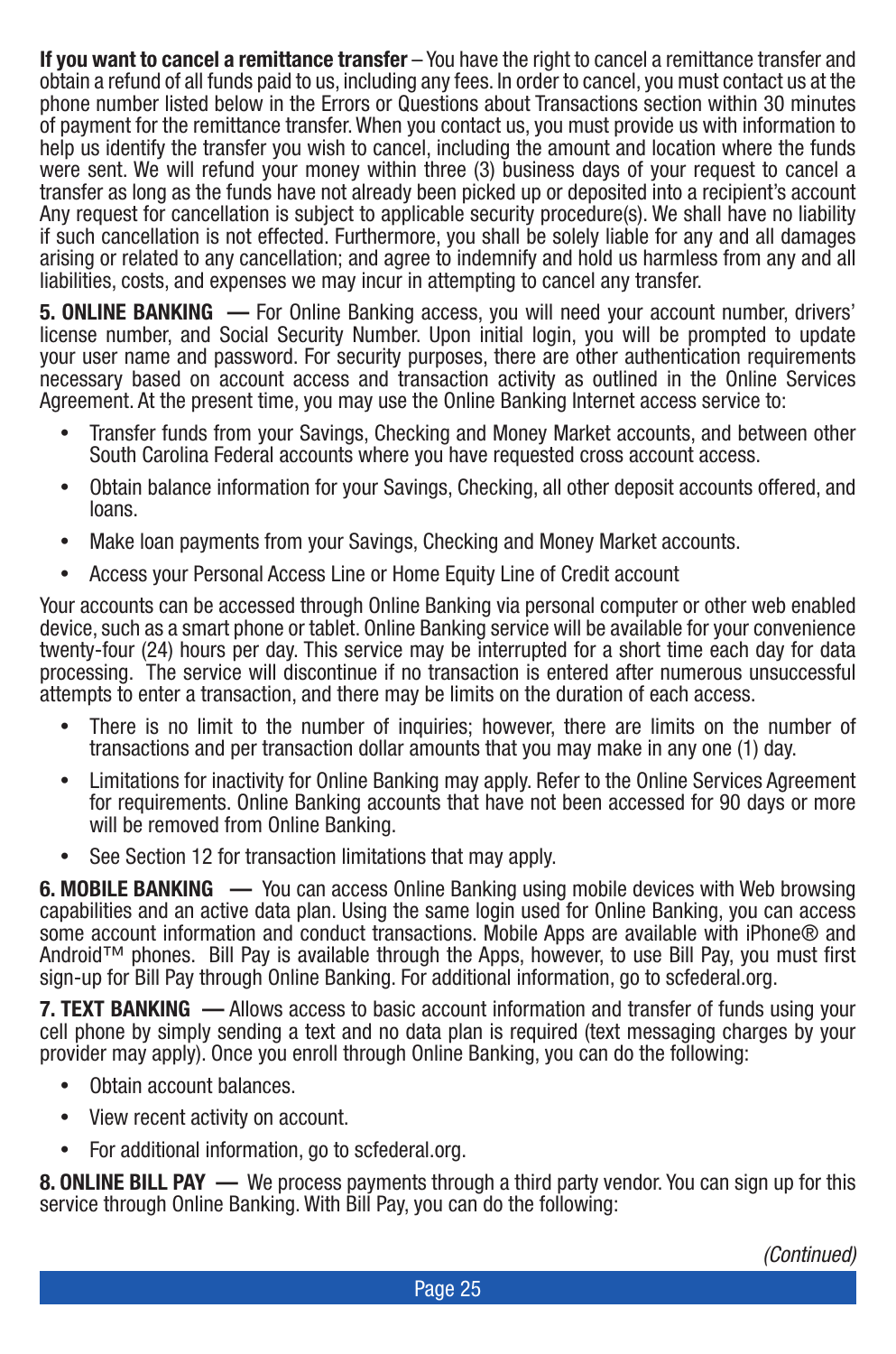- Make payments to billers
- Add new billers or change information for existing billers
- View pending payments and payment history
- View eBill information

We will withdraw the designated funds from your checking account for Bill Pay transfer by the designated cut-off time on the date you schedule for payment. We will process your Bill Pay transfer within a designated number of days before the date you are scheduled for payment. You must allow sufficient time for billers to process your payment after they receive a transfer from us. Please leave as much time as though you were sending your payment by mail. We cannot guarantee the time that any payment will be credited to your account by the vendor.

- There is no limit on the number of Bill Pays per day; however, there are maximum limits on the dollar amount per transaction and per day.
- Limitations for inactivity for Bill Pay may apply. Refer to the Online Services Agreement and Bill Pay Agreement for requirements.

In no case will we be liable for consequential, indirect, or punitive costs or damages. South Carolina Federal and the bill pay service provider will carry out your instructions in a reasonable manner.

Additional features and services may be available in Online , Mobile, Text Banking, and Online Bill Pay. Please refer to our website at scfederal.org and your Online Services Agreements for additional information.

**9. ELECTRONIC STATEMENT (ESTATEMENTS) AND NOTICES (ENOTICES) —** You may elect to receive your periodic statements and notices electronically. If you make this election, South Carolina Federal will post your eStatement and eNotices in a secure manner and send notification via email so that you may retrieve at your convenience. To sign up for eStatements and eNotices, visit our website and agree to the terms in the Online Services Agreement. If you agree to receive these electronically, you will no longer receive paper versions and you agree to accept your statements and notices, and all disclosures related to such, electronically by a visual text to be displayed on a personal computer monitor.

You acknowledge and agree that if you elect to receive Electronic Statements you have read and you understand the South Carolina Federal Credit Union Online Banking Agreement, that any e-mail address you provide to the credit union is accurate, that you will promptly notify the credit union of any change in your e-mail address in the manner prescribed in the Agreement, that you will promptly notify the credit union if you believe that your PIN has been lost or compromised, and that you have the ability to store or print copies of your statements for your records.

**10. ELECTRONIC CHECK CONVERSIONS (ECK) —** An ECK transaction occurs when a member authorizes a one-time EFT from his or her account using information from a check to initiate the transfer. An electronic check conversion transaction can only be proceeding when it has been authorized by the member. A member authorizes the transaction when he or she receives the appropriate notice and then goes forward with the transaction. You agree that any such transaction is subject to all applicable terms and conditions set forth in this Electronic Transfers Section of your Account Agreement.

**11. OVERDRAFTS —** Details of our overdraft procedures are provided in the Nonsufficient Funds (NSF) and Overdrafts (OD) section of this Agreement.

**12. TRANSFER LIMITATIONS —** In accordance with Regulation D, for all savings, club and money market accounts, you may make no more than six (6) transfers and withdrawals from your account to another account of yours or to a third party in any month by means of a preauthorized, automatic or internet transfer (Online Banking), by telephonic order or instruction (Phone Banking/Contact Center), or by check, draft, debit card or similar order. If you exceed these limitations, your account may be subject to a fee or be closed.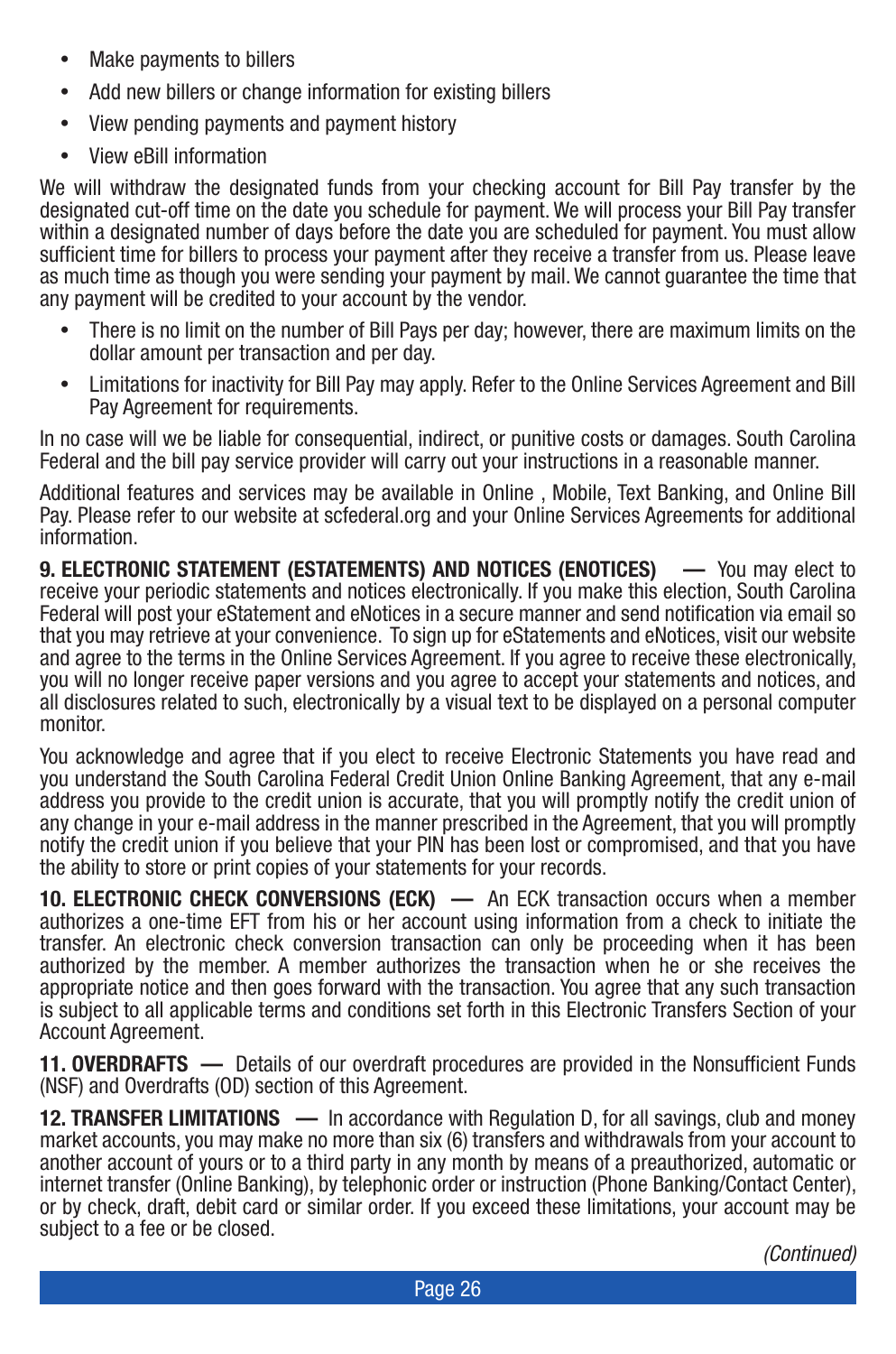**13. TEMPORARY HOLDS AND AUTHORIZATIONS FOR AMOUNTS IN EXCESS OF TRANSACTIONS**  To facilitate electronic transactions you make we may place temporary holds on funds available in the account that your card is attached to. These holds may be for periods of 36-hours or more; and are generally imposed by the transaction networks that process your payment requests. The Credit Union can neither control the parties with whom you do business nor regulate the processing of transactions through the commercial networks used to facilitate your transactions. It is your obligation to ensure sufficient funds are available at all times to cover the transactions you make - including the amount that may be subject to these holds. Pursuant to the processing networks' rules a merchant may obtain authorization for up to 3 times the total estimated amount of your actual purchase. This is deemed to be an "authorized amount" by you and the authorized amount will not be available for 36 hours or more after your bill is finally settled with such merchant(s), which can result in insufficient funds in the account that your card is attached to. Even if your bill is satisfied with another form of payment, the merchant/retailer may continue to hold the funds as originally authorized by you for these time periods.

#### **14. CONDITIONS OF EFT SERVICES —**

- **a. Ownership of Cards** Any card or other device, which we supply to you, is our property and must be returned to us, or to any person whom we authorize to act as our agent, or to any person who is authorized to honor the card, immediately according to instructions. The card may be repossessed at any time at our sole discretion without demand or notice. You cannot transfer your card or account to another person.
- **b. Honoring the Card** Neither we, nor merchants authorized to honor the card, will be responsible for the failure or refusal to honor the card or any other device we supply to you. If a merchant agrees to give you a refund or adjustment, you agree to accept a credit to your account in lieu of a cash refund.
- **c. Foreign Transactions** MasterCard. Purchases, cash advances and cash withdrawals made in foreign currencies will be debited from your account in U.S. dollars. The exchange rate used to convert foreign currency transactions to U.S. dollars is either a governmentmandated exchange rate or a wholesale exchange rate and is selected by MasterCard. The rate MasterCard uses for a particular transaction is the rate MasterCard selects for the applicable currency on the day the transaction is processed. This rate may differ from the rate applicable on the date the transaction occurred or was posted to your account.

A fee of .9% will be charged on all transactions completed outside of the United States, where the cardholder's country code differs from the merchant's country code. In addition, a fee of .2% will be charged on all transactions completed in a foreign currency. All fees are calculated based on the transaction amount after it is converted to U.S. dollars. These fees are charged except where excluded. The Credit Union will assess the fees to you to reimburse it for the fee it is required to pay for each of your transactions subject to these terms. MasterCard's processing rules are incorporated herein, as amended from time to time.

- **d. Security of Access Code** You may use one (1) or more access codes with your electronic funds transfers. The access codes issued to you are for your security purposes. Any codes issued to you are confidential and should not be disclosed to third parties or recorded on or with the card. You are responsible for safekeeping your access codes. You agree not to disclose or otherwise make your access codes available to anyone not authorized to sign on your accounts. If you authorize anyone to use your access codes, such authority shall continue until you specifically revoke such authority by notifying the credit union. You understand that any joint owner you authorize to use an access code may withdraw or transfer funds from any of your accounts. If you fail to maintain the security of these access codes and the credit union suffers a loss, we may terminate your EFT services immediately.
- **e. Multiple Party Accounts** If any of your accounts accessed under this agreement are multiple party accounts, all joint owners, including any authorized users, shall be bound by

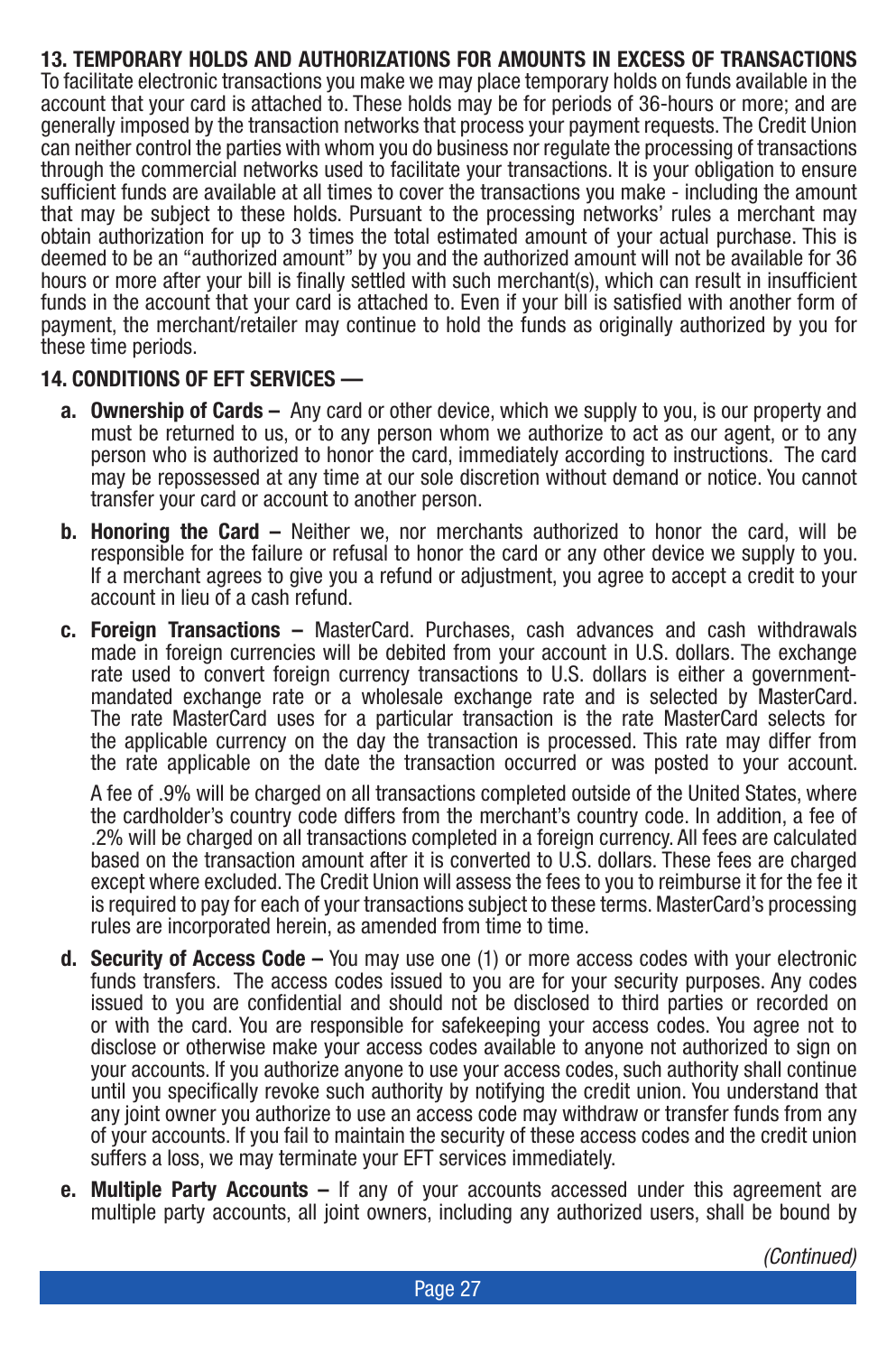this agreement and, alone and together, shall be responsible for all EFT transactions to or from any savings and checking or loan accounts as provided in this agreement. Each joint account owner, without the consent of any other account owner, may, and hereby is authorized by every other joint account owner to, make any transaction permitted under this agreement. Each joint account owner is authorized to act for the other account owners, and the credit union may accept orders and instructions regarding any EFT transaction on any account from any joint account owner.

- **f. Stop Payment.** Except as specifically provided herein, the credit union cannot honor stop payment requests on any transaction.
- **g. Blocked Transactions.** For security reasons, we may block the use of your card in certain countries or geographic areas. You may contact us to request the removal of a blocked area, if allowed by law.

**15. FEES AND CHARGES —** There are certain fees and charges for electronic funds transfer services. For a current listing of all applicable fees, see our current Schedule.

If you use an ATM that is not owned by us, you may be charged a fee by the ATM operator or any network used to complete the transfer, including balance inquiries. The fee will be debited from your account if you elect to complete the transaction or continue with the balance inquiry.

**16. MEMBER LIABILITY —** You are responsible for all transactions you authorize using your EFT services under this Agreement. If you permit someone else to use an EFT service, your card or your access code, you are responsible for any transactions they authorize or conduct on any of your accounts. However, TELL US AT ONCE if you believe your card and/or access code has been lost or stolen or if you believe someone has used your card or access code or otherwise accessed your accounts without your permission or if you believe that an electronic fund transfer has been made without your permission using information from your check. Telephoning is the best way of keeping your possible losses down. You could lose all the money in your account (plus your maximum overdraft line of credit).

You are not liable for an unauthorized MasterCard debit card transaction that was not conducted at an ATM if you can demonstrate that you exercised reasonable care in protecting your card from loss or theft, you have not reported two (2) or more incidents of unauthorized use in the past twelve (12) months, and your account is in good standing. Otherwise your liability for an unauthorized MasterCard debit card transaction that was not conducted at an ATM will be no more than \$50.

For all other EFT transactions involving access devices, including transactions conducted at ATMs, your liability for unauthorized transactions is determined as follows. If you tell us within two (2) business days, you can lose no more than \$50 if someone used your card or code without your permission. If you do NOT tell us within two (2) business days after you learn of the loss or theft of your card or code, and we can prove that we could have stopped someone from using your card or code without your permission if you had told us, you could lose as much as \$500.

Also, if your statement shows transfers that you did not make including those made by card, code or other means, TELL US AT ONCE. If you do not tell us within sixty (60) days after the statement was mailed to you, you may not get back any money lost after the sixty (60) days if we can prove that we could have stopped someone from making the transfers if you had told us in time. If a good reason (such as a hospital stay) kept you from telling us, we will extend the time periods. If you believe your card has been lost or stolen or that someone has transferred or may transfer money from your account without your permission, contact us at the number or address listed below in the Billing Errors section.

You should also call or write if you believe a transfer has been made using the information from your check without your permission.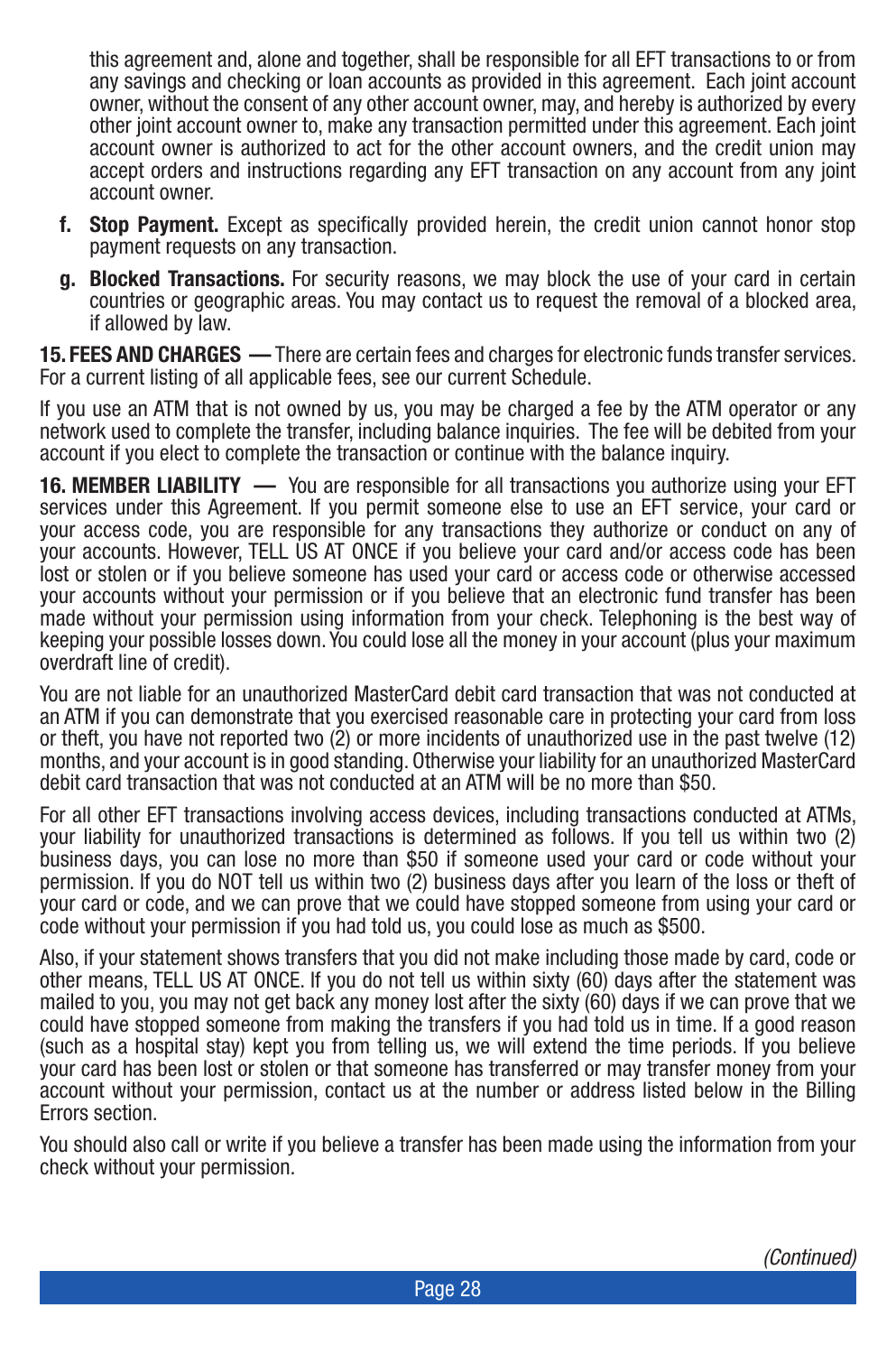**17. RIGHT TO RECEIVE DOCUMENTATION — We will disclose information to third parties about your** account or the transfers you make:

- **a. Periodic Statements.** Transfers and withdrawals made through any ATM or POS terminal, debit card transactions, preauthorized EFTs, Online Banking, Bill Pay, and Phone Banking transactions will be recorded on your periodic statement. You will receive a statement monthly unless there is no transaction in a particular month. In any case, you will receive a statement at least quarterly.
- **b. Terminal Receipt.** You can get a receipt at the time you make any transaction involving your account using an ATM and/or (POS) terminal.
- **c. Direct Deposit.** If you have arranged to have a direct deposit made to your account at least once every sixty (60) days from the same source and you do not receive a receipt from the person or company making the deposit (such as a pay stub), you can find out whether or not the deposit has been made by calling (800) 845-0432. This does not apply to transactions occurring outside the United States.

**18. ACCOUNT INFORMATION DISCLOSURE** — We will disclose information to third parties about your account or the transfers you make:

- As necessary to complete transfers;
- To verify the existence of sufficient funds to cover specific transactions upon the request of a third party, such as a consumer reporting agency or merchant;
- To comply with government agency or court orders; or
- If you give us your written permission.

**19. BUSINESS DAYS —** Our business days are listed on our website and at our financial center locations.

**20. CREDIT UNION LIABILITY FOR FAILURE TO MAKE TRANSFERS —** If we do not complete a transfer to or from your account on time or in the correct amount according to our agreement with you, we may be liable for your losses or damages. However, we will not be liable for direct or consequential damages in the following events if:

- Through no fault of ours, there is not enough money in your accounts to complete the transaction, or if the transaction involves a loan request exceeding your credit limit.
- You have not properly followed instructions for operation of the ATM or system.
- The ATM where you are making the transfer does not have enough cash.
- The ATM was not working properly and you knew about the problem when you started the transaction.
- Circumstances beyond our control (such as fire, flood, or power failure) prevent the transaction.
- The money in your account is subject to legal process or other claim.
- y The transaction would exceed one of the established limits contained in this Agreement or by other South Carolina Federal Agreements.
- Access to your account has been blocked after you reported it lost or stolen or you use a damaged or expired access device.
- The Credit Union has a reasonable basis to believe an access device has been compromised; or that other actions/circumstances cause us to believe there is a possibility of unauthorized activity or other risk involving an access device we have issued.

**21. NOTICES —** All notices from us will be effective when we have mailed them or delivered them to your last known address in the credit union's records. Notices from you will be effective when

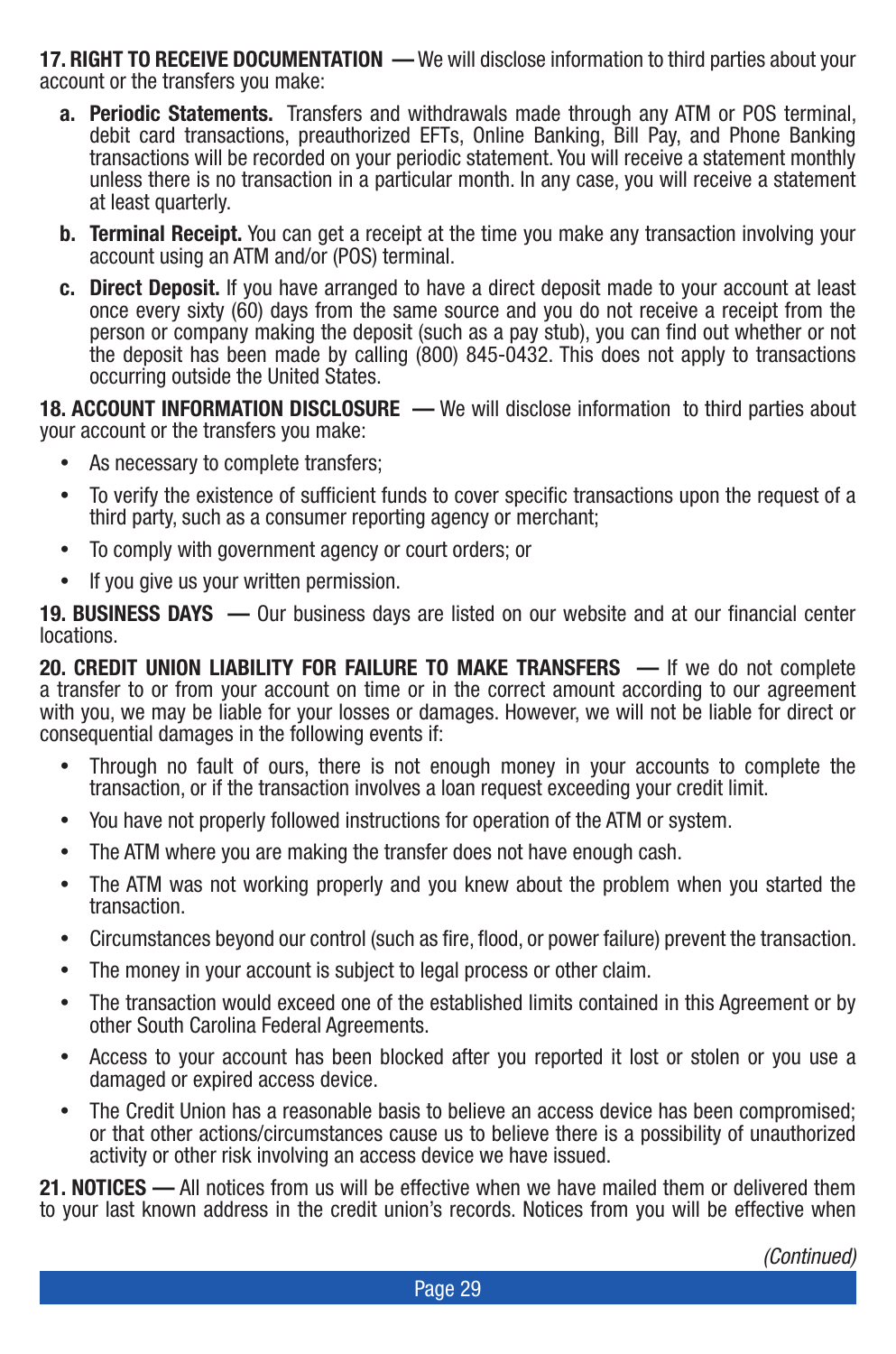received by the credit union at the address specified in this agreement. We reserve the right to change the terms and conditions upon which this service is offered. We will provide notice to you at least twenty-one (21) days before the effective date of any change. Use of this service is subject to existing regulations governing the credit union account and any future changes to those regulations.

**22. ERRORS OR QUESTIONS ABOUT TRANSACTIONS —** In case of errors or questions about electronic funds transfers telephone us at the following number or send us a written notice to the following address as soon as you can. For errors involving your Personal Access Line of Credit (PAL) or Credit Card, refer to the loan agreement and disclosures for a description of your rights. We must hear from you no later than sixty (60) days after we sent the first statement on which the problem appears. Call us at:

(800) 845-0432 (Nationwide)(803) 738-8300 (Columbia) (843) 797-8300 (Charleston) (843) 545-8300 (Georgetown)

or write to:

South Carolina Federal Credit Union PO Box 190012, North Charleston, SC 29419-9012

- Tell us your name and account number.
- Describe the electronic transfer you are unsure about and explain, as clearly as you can why you believe the credit union has made an error or why you need more information.
- Tell us the dollar amount of the suspected error.

If you tell us orally, we may require that you send us your complaint or question in writing within ten (10) business days.

We will determine whether an error has occurred within ten  $(10)^*$  business days after we hear from you and will correct any error promptly. If we need more time, however, we may take up to fortyfive (45)\*\* days to investigate your complaint or question. If we decide to do this, we will credit your account within ten (10)\* business days for the amount you think is in error, so that you will have the use of the money during the time it takes us to complete our investigation. If we ask you to put your complaint or question in writing and we do not receive it within ten (10) business days, we may not credit your account.

We will tell you the results within three (3) business days after completing our investigation. If we decide that there was no error, we will send you a written explanation. You may ask for copies of the documents that we used in our investigation.

\* If you give notice of an error within thirty (30) days after you make the first deposit to your account, we will have twenty (20) business days instead of ten (10) business days.

\*\* If you give notice of an error within thirty (30) days after you make the first deposit to your account, notice of an error involving a point of sale transaction, or notice of an error involving a transaction initiated outside the U.S. its possessions and territories, we will have ninety (90) days instead of fortyfive (45) days to investigate.

**Errors on Remittance Transfers —** If you think there has been an error or problem with your remittance transfer, call or write to us using the contact information listed above. You must contact us within 180 days of the date we promised to you that funds would be made available to the recipient. When you do, please tell us: (1) Your name and address [or telephone number]; (2) The error or problem with the transfer, and why you believe it is an error or problem; (3) The name of the person receiving the funds, and if you know it, his or her telephone number or address; (4) The dollar amount of the transfer; and (5) The confirmation code or number of the transaction. We will determine whether an error occurred within 90 days after you contact us and we will correct any error promptly. We will tell you the results within three (3) business days after completing our investigation. If we decide that there was no error, we will send you a written explanation. You may ask for copies of any documents we used in our investigation.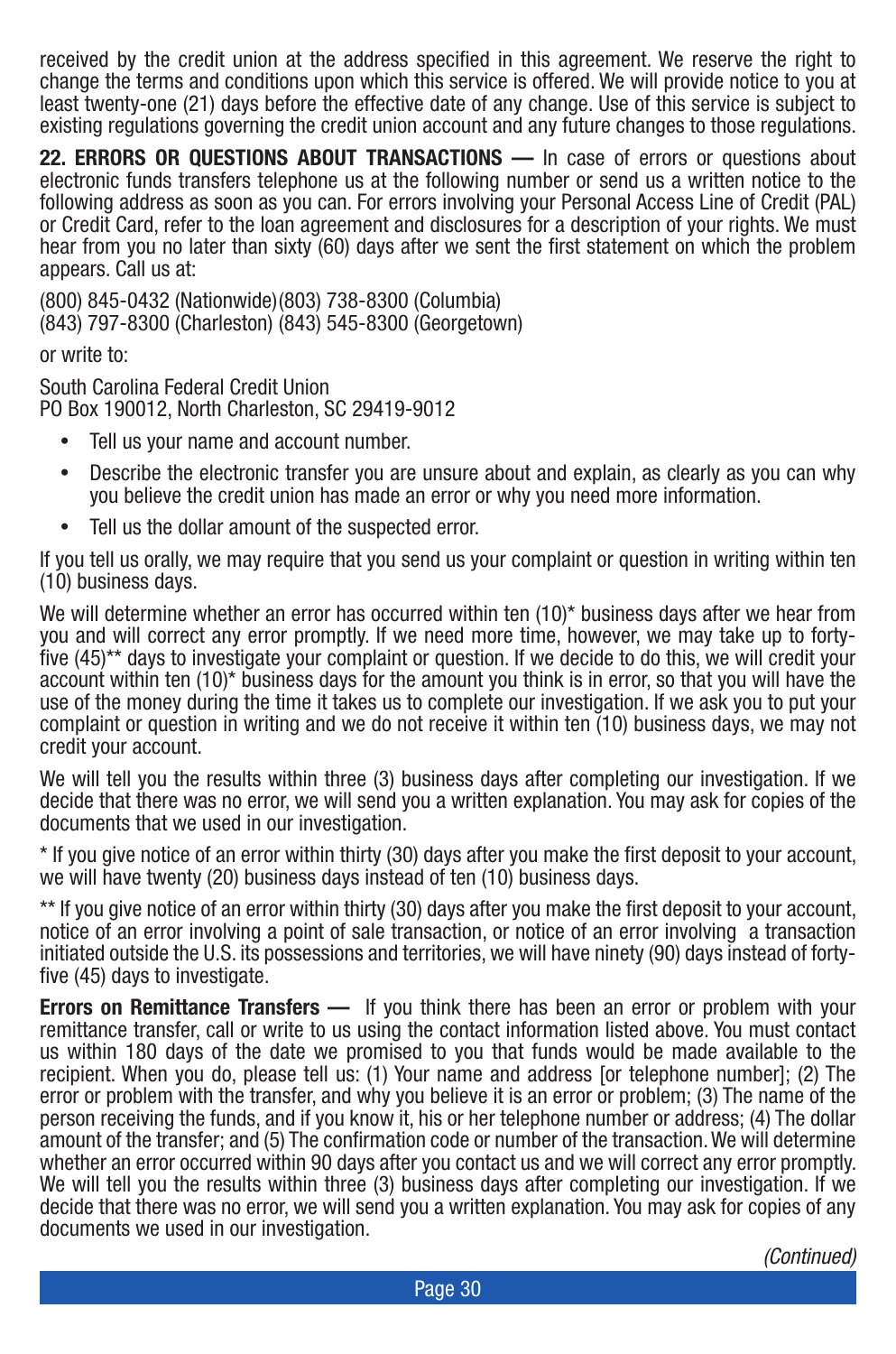**23. TERMINATION OF EFT SERVICES —** You may terminate this agreement or any EFT service under this agreement at any time by notifying us in writing and stopping your use of your card and any access code. You must return all cards to the credit union. You also agree to notify any participating merchants that authority to make Bill Pay transfers has been revoked. We may also terminate this agreement at any time by notifying you orally or in writing. If we terminate this agreement, we may notify any participating merchants making preauthorized debits or credits to any of your accounts that this agreement has been terminated and that we will not accept any further preauthorized transaction instructions. We may also program our computer not to accept your card or access code for any EFT service. Whether you or the credit union terminates this agreement, the termination shall not affect your obligations under this agreement for any electronic transactions made prior to termination.

**24. SECURITY USING ATMS AND NIGHT DEPOSIT FACILITIES —** The following information is a list of safety precautions regarding the use of ATMs and night deposit facilities.

- Be aware of your surroundings, particularly at night.
- Consider having someone accompany you when the ATM or night deposit facility is used after dark.
- y If another person is uncomfortably close to you at the time of your transaction, ask the person to step back before you complete your transaction.
- Refrain from displaying your cash at the ATM or night deposit facility. As soon as your transaction is completed, place your money in your purse or wallet. Count the cash later in the safety of your car or home.
- If you notice anything suspicious at the ATM or night deposit facility, consider using another ATM or night deposit facility or coming back later. If you are in the middle of a transaction and you notice something suspicious, cancel the transaction, take your card or deposit envelope, and leave.
- If you are followed after making a transaction, go to the nearest public area where people are located.
- Do not write your PIN or access code on your debit card.

Report all crimes to law enforcement officials immediately. If emergency assistance is needed, call the police from the nearest available public telephone.

**25. Mastercard Automatic Billing Updater (ABU).** ABU is an account updating service in which your card is automatically enrolled. When your card(s) expire, are lost or stolen, or new cards are issued, the service may update relevant card data (card numbers and expiration dates) to appropriate merchants who participate in an effort to facilitate uninterrupted processing of your recurring charges. If at any time you wish to opt-out of the ABU service, or if you have questions, please call 855-325-0904.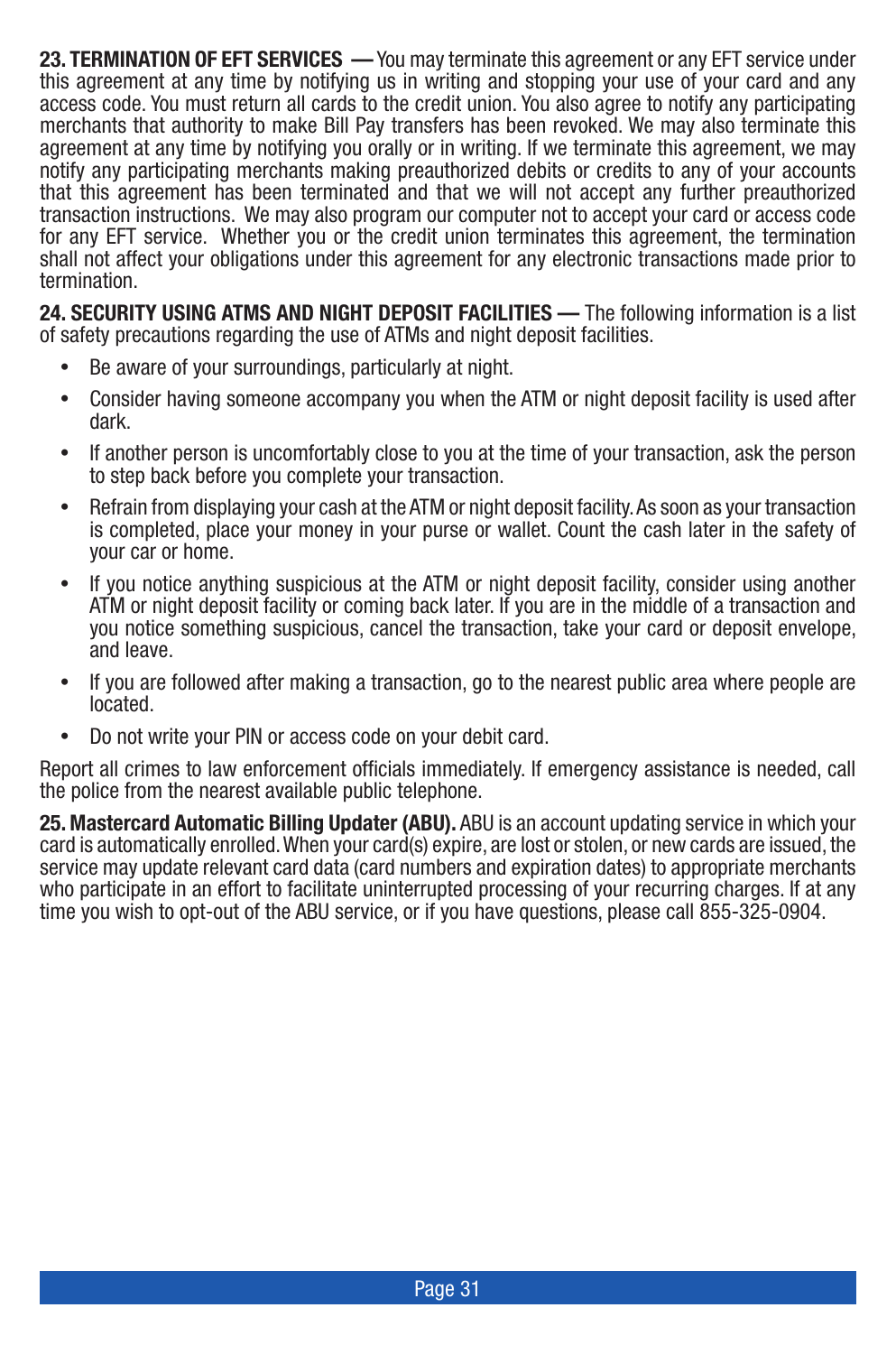

## **A Program Designed to Help You Strive for Financial Security**

**Building a solid financial future is not a one-size-fits-all kind of plan.** You need a strategy that fits your needs and your finances. Most of all, you need a team you can have confidence in. South Carolina Federal Credit Union recognizes that the availability of non-deposit investment programs is an important service credit union members seek in order to help achieve their financial objectives. The Credit Union has contracted with CUSO Financial Services, L.P. (CFS\*) to make non-deposit investment products and services available to credit union members through Investment Solutions.

Whether you're looking for overall financial guidance, assistance with a specific financial goal, creating a comprehensive financial plan or just get a second opinion, Investment Solutions, through CFS\* is here to help. It is our mission to help you achieve your lifelong financial dreams. Our Investment Solutions\* team is strongly committed to listening to your individual needs to help you realize your financial goals.

The CFS\* Financial Advisors can provide you individualized service, and are experienced in working directly with members like you.

Solutions include:

- Financial planning
- Retirement planning
- Rollovers & consolidation
- Estate planning
- Higher education funding
- Complimentary education seminars
- Economic news and market updates

To find out more:

843.797.8300 (Charleston) or 800.845.0432, ext. 4917 (Nationwide)

Visit scfederal.org/investments

 \*Non-deposit investment products and services are offered through CUSO Financial Services, L.P. ("CFS"), a registered brokerdealer (Member FINRA/ SIPC) and SEC Registered Investment Advisor. Products offered through CFS: **are not NCUA/NCUSIF or otherwise federally insured, are not guarantees or obligations of the credit union, and may involve investment risk including possible loss of principal.** Investment Representatives are registered through CFS. The Credit Union has contracted with CFS to make non-deposit investment products and services available to credit union members.

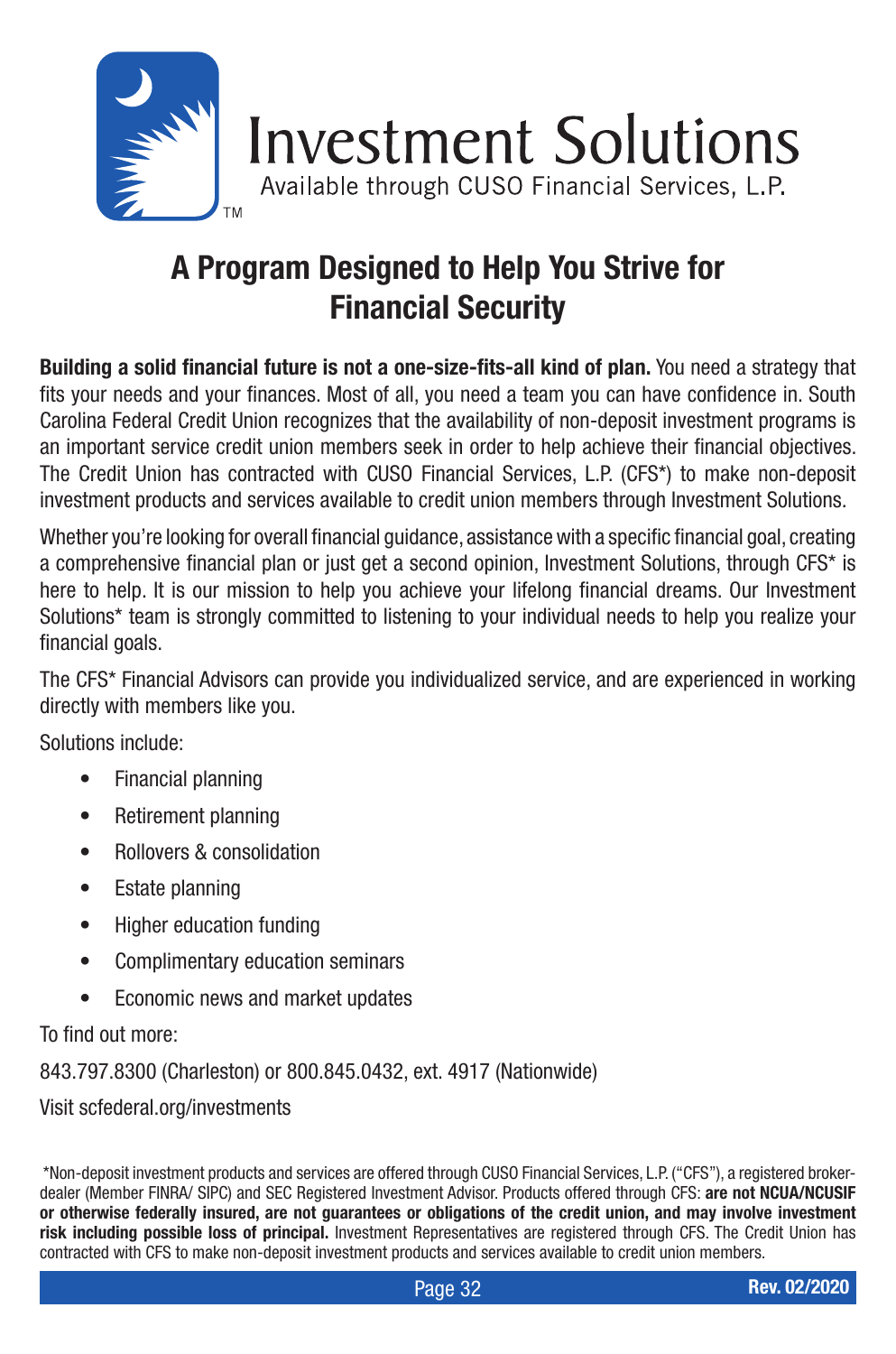

# Insurance Solutions

#### **Protect what matters with Insurance Solutions™**

South Carolina Federal Credit Union understands you need convenient solutions for insurance. Through Insurance Solutions\* we offer a variety of affordable options. As an independent agency, Insurance Solutions\* is not affiliated with any particular insurance carrier, so they are able to shop dozens of top-rated insurance companies to find the best coverage for the lowest cost on your behalf. Our knowledgeable agents have decades of experience and multiple professional designations in insurance and financial services. They will help you find solutions tailored to your individual needs and future goals.

#### **Personal Insurance**

- Home, Condo, Renters, Landlord, Builders Risk, Flood, and Earthquake
- Auto, Boat, Motorcycle, and RV insurance
- Personal Umbrella/Excess Liability insurance
- Wedding, and Special Event

#### **Business Insurance**

- Commercial Auto, Commercial Property, Business owners Policy
- Workers' Compensation, Cyber Liability, Errors and Omissions and Directors' and Officers' Liability

#### **Life Insurance**

• Life, Mortgage Protection, and Final Expense

#### **Other Products**

- Health Insurance
- Virtual Care
- Dental Insurance
- Legal Plan Services
- Identity Theft Protection

Whether you need to compare your current rates or need to look into insurance for the first time, contact us today and take advantage of this free, no obligation consultation.

- Phone: 843-569-4740 (Charleston) or 843-797-8300, ext. 4740 (Nationwide)
- Email: insurance@scfederal.org
- Website: www.scfederal.org/Insure

The insurance products available through South Carolina Financial Solutions, LLC, a licensed insurance agency doing business as South Carolina Federal Insurance Solutions, a wholly-owned subsidiary of South Carolina Federal Credit Union are underwritten through and provided by insurance companies authorized, licensed, or enabled to provide coverages in the jurisdictions where such coverage is offered. South Carolina Federal Insurance Solutions acts only in the capacity of an agent or broker in obtaining such coverage. In all instances where a discrepancy might arise between informational, advertising, and/or marketing material and the actual policy issued by the insurance company, the terms and conditions contained within such policies will always take precedence. South Carolina Financial Solutions, LLC and South Carolina Federal Insurance Solutions™ do not offer tax or legal advice. Consult your tax or legal professional for advice.